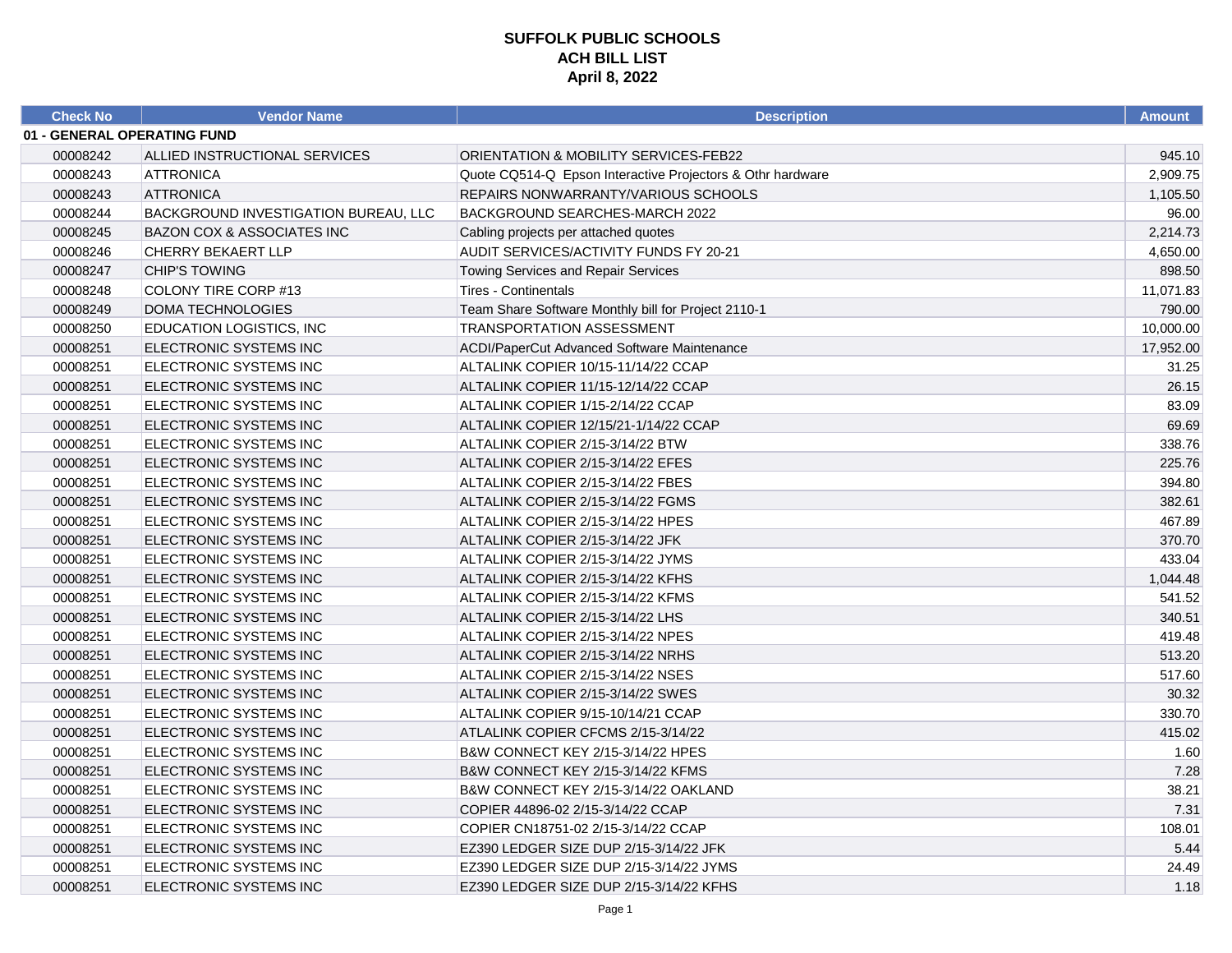| <b>Check No</b> | <b>Vendor Name</b>              | <b>Description</b>                                                                               | <b>Amount</b> |
|-----------------|---------------------------------|--------------------------------------------------------------------------------------------------|---------------|
| 00008251        | ELECTRONIC SYSTEMS INC          | PRINTER AT CFCMS 2/15-3/14/22                                                                    | 4.24          |
| 00008251        | ELECTRONIC SYSTEMS INC          | PRINTER AT JFK 2/15-3/14/22                                                                      | 2.56          |
| 00008251        | ELECTRONIC SYSTEMS INC          | PRINTERS AT EFES                                                                                 | 17.14         |
| 00008251        | ELECTRONIC SYSTEMS INC          | PRINTERS AT FBES 2/15-3/14/22                                                                    | 10.64         |
| 00008251        | ELECTRONIC SYSTEMS INC          | PRINTERS AT FGMS 2/15-3/14/22 FGMS                                                               | 4.98          |
| 00008251        | ELECTRONIC SYSTEMS INC          | PRINTERS AT HPES 2/15-3/14/22                                                                    | 7.27          |
| 00008251        | ELECTRONIC SYSTEMS INC          | PRINTERS AT JYMS 2/15-3/14/22                                                                    | 6.64          |
| 00008251        | ELECTRONIC SYSTEMS INC          | PRINTERS AT NPES                                                                                 | 15.25         |
| 00008251        | ELECTRONIC SYSTEMS INC          | PRINTERS AT NRHS                                                                                 | 209.35        |
| 00008251        | ELECTRONIC SYSTEMS INC          | RZ990 PRINTER DUPLICATOR 2/15-3/14/22 PS                                                         | 13.98         |
| 00008251        | ELECTRONIC SYSTEMS INC          | VERSALINK B&W 2/15-3/14/22 BTW                                                                   | 3.32          |
| 00008251        | ELECTRONIC SYSTEMS INC          | <b>VERSALINK B&amp;W LASER-NSES</b>                                                              | .87           |
| 00008251        | ELECTRONIC SYSTEMS INC          | WORKGROUP LASER 2/15-3/14/22 KFHS                                                                | 17.06         |
| 00008251        | ELECTRONIC SYSTEMS INC          | XEROX COLOR 70 PRINT SHOP 2/15-3/14/22                                                           | 773.39        |
| 00008251        | ELECTRONIC SYSTEMS INC          | <b>XEROX PHASER PRINTER SWES</b>                                                                 | 2.42          |
| 00008252        | <b>FRONTLINE TECHNOLOGIES</b>   | MEDICAID CLAIMS-FEBRUARY 2022                                                                    | 670.51        |
| 00008253        | <b>GET REAL HEALTHCARE, LLC</b> | 10 Months of a 12 Month contract. Other months to be covered by another department.              | 3,525.00      |
| 00008253        | <b>GET REAL HEALTHCARE, LLC</b> | 10 Months of a 12 Month contract. Other months to be covered by another department.              | 3,525.00      |
| 00008254        | J W PEPPER & SONS INC           | <b>Concert Chorals</b>                                                                           | 500.86        |
| 00008255        | JAMES RIVER SOLUTIONS, LLC      | BUS FUEL-1100 GAL-JFK                                                                            | 4,114.04      |
| 00008255        | JAMES RIVER SOLUTIONS, LLC      | BUS FUEL-1350 GAL-TW                                                                             | 5,157.06      |
| 00008255        | JAMES RIVER SOLUTIONS, LLC      | BUS FUEL-1469 GAL-TW                                                                             | 5,494.12      |
| 00008255        | JAMES RIVER SOLUTIONS, LLC      | BUS FUEL-1500 GAL-KFHS                                                                           | 6,085.56      |
| 00008255        | JAMES RIVER SOLUTIONS, LLC      | BUS FUEL-1505.9 GAL-SWES                                                                         | 5,586.95      |
| 00008255        | JAMES RIVER SOLUTIONS, LLC      | BUS FUEL-16007.9 GAL-SWES                                                                        | 6,901.99      |
| 00008255        | JAMES RIVER SOLUTIONS, LLC      | BUS FUEL-1707 GAL-JYMS                                                                           | 7,143.86      |
| 00008255        | JAMES RIVER SOLUTIONS, LLC      | BUS FUEL-1975 GAL-JYMS                                                                           | 7,386.59      |
| 00008255        | JAMES RIVER SOLUTIONS, LLC      | BUS FUEL-2000.5 GAL-KFHS                                                                         | 8,372.17      |
| 00008255        | JAMES RIVER SOLUTIONS, LLC      | BUS FUEL-2834.6 GAL-KFHS                                                                         | 10,828.29     |
| 00008255        | JAMES RIVER SOLUTIONS, LLC      | BUS FUEL-2912.6 GAL-JFKMS                                                                        | 11,126.25     |
| 00008255        | JAMES RIVER SOLUTIONS, LLC      | BUS FUEL-2916.8 GAL-JFKMS                                                                        | 12,520.48     |
| 00008255        | JAMES RIVER SOLUTIONS, LLC      | FUEL-1000.4 GAL-MAINTENANCE                                                                      | 3,392.38      |
| 00008255        | JAMES RIVER SOLUTIONS, LLC      | GENERATOR-11.9 GAL-KFMS                                                                          | 51.14         |
| 00008255        | JAMES RIVER SOLUTIONS, LLC      | GENERATOR-43.2 GAL-NSES                                                                          | 185.63        |
| 00008255        | JAMES RIVER SOLUTIONS, LLC      | GENERATOR-77.2 GAL-FGMS                                                                          | 331.74        |
| 00008255        | JAMES RIVER SOLUTIONS, LLC      | GENERATOR-7.8 GAL-CFCMS                                                                          | 33.14         |
| 00008256        | JOHN YEATES MIDDLE SCHOOL       | GROCERIES FOR FACS CLASSROOM                                                                     | 179.67        |
| 00008257        | KING'S FORK HIGH SCHOOL         | <b>VHSL CONF/HOTEL STAY BRYANT</b>                                                               | 248.52        |
| 00008257        | KING'S FORK HIGH SCHOOL         | VHSL CONF/HOTEL STAY JESSEE                                                                      | 124.26        |
| 00008258        | <b>LPR AIRPORT EXPRESS</b>      | Transportation services for 2021-22 school year. Based on 12x highest invoice of 2020-21 sch yr. | 8,798.12      |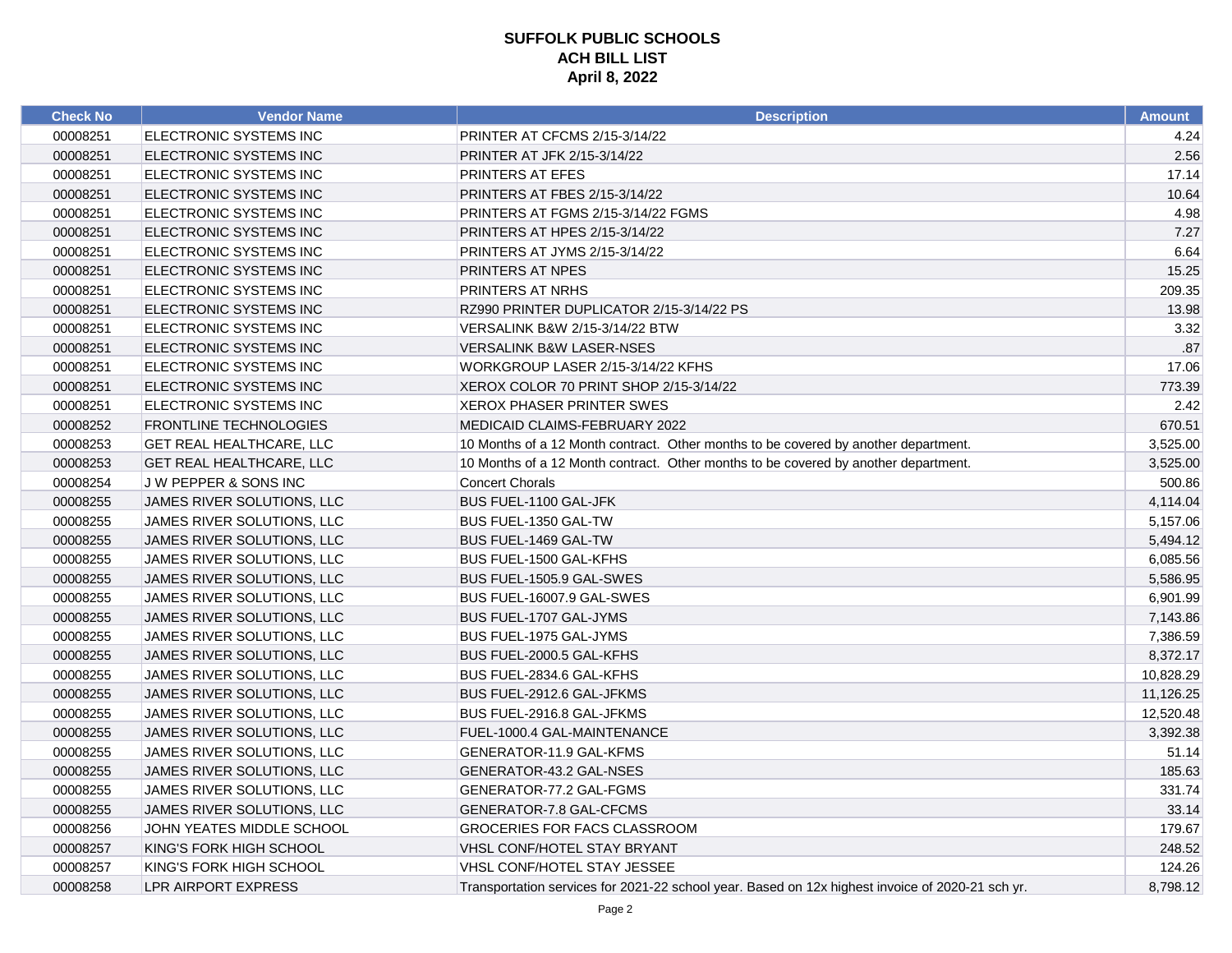| <b>Check No</b> | <b>Vendor Name</b>                   | <b>Description</b>                                 | <b>Amount</b> |
|-----------------|--------------------------------------|----------------------------------------------------|---------------|
| 00008259        | NANSEMOND RIVER HIGH SCHOOL          | JROTC REIMBURSEMENT                                | 1,110.00      |
| 00008260        | <b>NOWCARE PHYSICIANS</b>            | PHYSICALS-DEC 2021                                 | 50.00         |
| 00008260        | <b>NOWCARE PHYSICIANS</b>            | PHYSICALS-FEB 2022                                 | 200.00        |
| 00008260        | NOWCARE PHYSICIANS                   | PHYSICALS-JAN 2022                                 | 50.00         |
| 00008260        | <b>NOWCARE PHYSICIANS</b>            | PHYSICALS-NOV 2021                                 | 150.00        |
| 00008260        | NOWCARE PHYSICIANS                   | PHYSICALS-OCT 2021                                 | 200.00        |
| 00008260        | NOWCARE PHYSICIANS                   | RANDOM TESTING-MARCH 2022                          | 560.00        |
| 00008261        | OPTIMA BEHAVIORAL HEALTH INC.        | EMPLOYEE ASST PROG-MARCH 2022                      | 2,225.53      |
| 00008262        | RIVERSIDE PAPER SUPPLY CO            | <b>JANITORIAL SUPPLIES</b>                         | 4,934.85      |
| 00008263        | SCHOOL SPECIALTY, LLC                | Provide teacher gift cards                         | 360.29        |
| 00008264        | SECURED NETWORK SOLUTIONS            | Fiber Projects per attached quotes                 | 21,375.00     |
| 00008265        | SMITH, CARMEN                        | GIFT WRAP/CARDS-SOCIAL WORKERS WEEKS               | 22.73         |
| 00008266        | SONNY MERRYMAN INC                   | <b>REPAIRS TO BUS 10</b>                           | 9,028.87      |
| 00008266        | SONNY MERRYMAN INC                   | <b>REPAIRS TO BUS 78</b>                           | 478.49        |
| 00008267        | <b>TAYLOR ENTERPRISES</b>            | PAINT SAO CONFERENCE ROOM                          | 925.75        |
| 00008267        | <b>TAYLOR ENTERPRISES</b>            | REPAIR/PAINT STORAGE RM JFKMS                      | 497.92        |
| 00008267        | <b>TAYLOR ENTERPRISES</b>            | REPAIRS/PAINTING CONCESSION @ KFHS                 | 2,224.45      |
| 00008267        | <b>TAYLOR ENTERPRISES</b>            | <b>REPAIRS TO HALLWAY-CES</b>                      | 1,041.47      |
| 00008267        | <b>TAYLOR ENTERPRISES</b>            | WATER DAMAGE ROOM 205 @ MBES                       | 4,934.25      |
| 00008268        | VERITIV OPERATING CO, FORMERLY XPEDX | 19-01PV-05 KPN and 1GPA bids - Janitorial Supplies | 199.88        |
| 00008268        | VERITIV OPERATING CO, FORMERLY XPEDX | 19-01PV KPW and 1GPA bids - Janitorial Supplies    | 8,000.00      |
| 00008268        | VERITIV OPERATING CO, FORMERLY XPEDX | 1GPA Contract - Materials & Supplies               | 758.00        |
| 00008268        | VERITIV OPERATING CO, FORMERLY XPEDX | JANITORIAL SUPPLIES/BAL ON PO 220220               | 459.81        |
| 00008269        | WEAVER JR, ANDRE L                   | RETURNED PARTIAL DIRECT DEPOSIT                    | 100.00        |
| 00008270        | <b>XEROX CORPORATION</b>             | COPIER 4HX-981207 2/23-3/20/22 FINANCE             | 5.53          |
| 00008270        | <b>XEROX CORPORATION</b>             | COPIER 5DA-858424 5TH FLR 12/26-1/23/22            | 7.33          |
| 00008270        | <b>XEROX CORPORATION</b>             | COPIER 5DA-858424 5TH FLR 1/23-2/27/22             | 15.89         |
| 00008270        | <b>XEROX CORPORATION</b>             | COPIER 8TB-649839 1/23-2/27/22 MBES                | 101.87        |
| 00008270        | <b>XEROX CORPORATION</b>             | COPIER EFQ-648252 2/23-3/20/22 FINANCE             | 142.67        |
| 00008270        | <b>XEROX CORPORATION</b>             | COPIER EHQ-228586 5TH FLR 1/23-2/27/22             | 51.39         |
| 00008270        | <b>XEROX CORPORATION</b>             | COPIER EHQ-228586 6TH FLR 12/26-1/23/22            | 48.82         |
| 00008270        | <b>XEROX CORPORATION</b>             | COPIER EHQ-228706 1/23-2/27/22 NSES                | 95.12         |
| 00008270        | <b>XEROX CORPORATION</b>             | COPIER EHQ-231545 5TH FLR 12/26-1/23/22            | 10.95         |
| 00008270        | <b>XEROX CORPORATION</b>             | COPIER EHQ-231545 5TH FLR 1/23-2/27/22             | 58.26         |
| 00008270        | <b>XEROX CORPORATION</b>             | COPIER SER# 3AG-890901 1/23-2/27/22 OAK            | 24.93         |
| 00008270        | <b>XEROX CORPORATION</b>             | COPIER SER# 8TB-649654 1/23-2/28/22 SWES           | 62.53         |
| 00008270        | XEROX CORPORATION                    | COPIER SER# 8TB-653480 1/23-2/27/22 OAK            | 57.77         |
| 00008270        | <b>XEROX CORPORATION</b>             | COPIER SER# EHQ-229413 1/23-2/27/22 TRAN           | 20.63         |
| 00008270        | <b>XEROX CORPORATION</b>             | COPIER SER#EHQ-231498 1/23-2/27/22 TECH            | 28.42         |
| 00008270        | <b>XEROX CORPORATION</b>             | COPIER SER# EHQ-231861 1/23-2/27/22 NRHS           | 57.37         |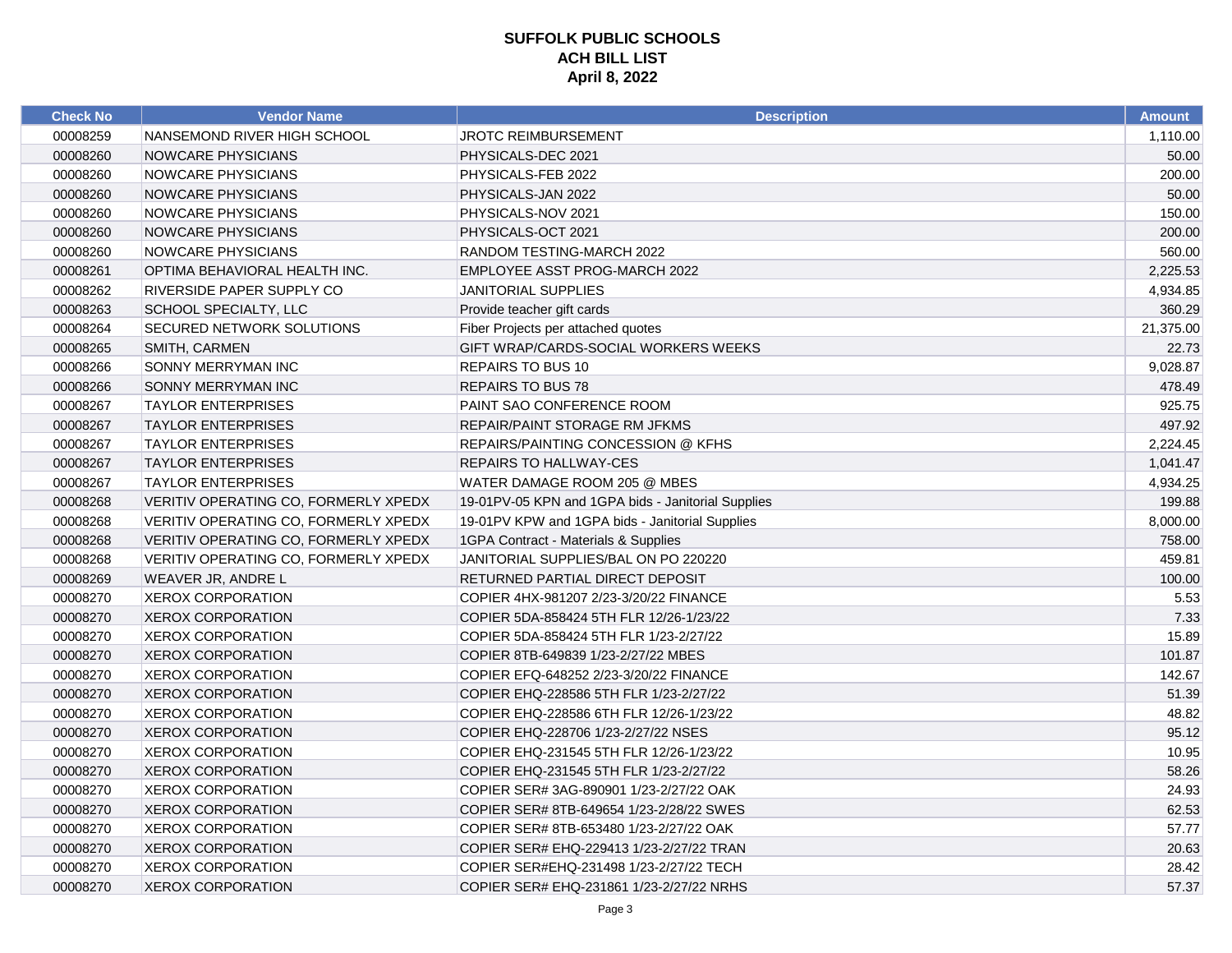| <b>Check No</b> | <b>Vendor Name</b>       | <b>Description</b>                       | <b>Amount</b> |
|-----------------|--------------------------|------------------------------------------|---------------|
| 00008270        | <b>XEROX CORPORATION</b> | COPIER SER# EHQ-232097 1/23-2/27/22 SPED | 82.44         |
| 00008270        | <b>XEROX CORPORATION</b> | COPIER SER# EHQ-232270 1/23-2/27/22 CCAP | 110.81        |
| 00008270        | <b>XEROX CORPORATION</b> | COPIER SER# ELQ-514835 1/30-2/28/22 TRAN | 32.91         |
| 00008270        | <b>XEROX CORPORATION</b> | COPIER SER# HQH-268785 1/30-2/28/22 EFES | 36.11         |
| 00008270        | <b>XEROX CORPORATION</b> | COPIER SER# HQH-268912 1/23-2/27/22 KFMS | 38.06         |
| 00008270        | <b>XEROX CORPORATION</b> | COPIER SER# HQH-268944 1/23-2/27/22 HPES | 57.27         |
| 00008270        | <b>XEROX CORPORATION</b> | COPIER SER# Y4X-934087 1/23-2/27/22 OAK  | 81.04         |
| 00008270        | <b>XEROX CORPORATION</b> | COPIER SER# Y4X-934175 1/23-2/28/22 SWES | 24.34         |
| 00008270        | <b>XEROX CORPORATION</b> | COPIER SER# Y4X-934353 1/23-2/27/22 OAK  | 16.23         |
| 00008270        | <b>XEROX CORPORATION</b> | COPIER SER# Y4X-934793 1/23-2/28/22 SWES | 24.34         |
| 00008270        | <b>XEROX CORPORATION</b> | COPIER SER# Y4X-935109 1/23-2/27/22 OAK  | 59.34         |
| 00008270        | <b>XEROX CORPORATION</b> | COPIER SER# Y4X-935141 1/23-2/28/22 SWES | 13.14         |
| 00008270        | <b>XEROX CORPORATION</b> | COPIER Y4X-934370 1/23-2/27/22 MBES      | 90.96         |
| 00008270        | <b>XEROX CORPORATION</b> | COPIER Y4X-934379 1/23-2/27/22 MBES      | 35.60         |
| 00008270        | <b>XEROX CORPORATION</b> | COPIER Y4X-934659 1/23-2/27/22 MBES      | 75.84         |
| 00008270        | <b>XEROX CORPORATION</b> | COPIER Y4X-935333 1/23-2/27/22 MBES      | 74.82         |
| 00008270        | <b>XEROX CORPORATION</b> | CREDIT ON SER# EHQ-231580 12/30-1/30/22  | $-54.48$      |
|                 |                          |                                          | 234,651.48    |

| <b>Check No</b>         | <b>Vendor Name</b>           | <b>Description</b>                                                                | <b>Amount</b> |
|-------------------------|------------------------------|-----------------------------------------------------------------------------------|---------------|
| <b>02 - GRANTS FUND</b> |                              |                                                                                   |               |
| 00008237                | NANSEMOND PARKWAY ELEMENTARY | REIMB FAMILY MATH NIGHT KITS                                                      | 1,011.17      |
| 00008238                | PRINE, STACIE K              | REIMB STREAMIN3 MAT'LS & SUPPLIES                                                 | 320.64        |
| 00008239                | <b>PROCARE THERAPY, INC</b>  | ICONTR SLP SVC - A. UPDIKE                                                        | 1,544.76      |
| 00008239                | PROCARE THERAPY, INC         | CONTR SLP SVC - F. DILL                                                           | 1,470.60      |
| 00008239                | <b>PROCARE THERAPY, INC</b>  | CONTR SLP SVC - J. WILLIAMS                                                       | 2,979.18      |
| 00008239                | <b>PROCARE THERAPY. INC</b>  | CONTR SVC ECSE TEACHER - E. BLANZY                                                | 1,495.00      |
| 00008239                | PROCARE THERAPY, INC         | CONTR SVC SCH PSYCH - HOLSTON & OVERATH                                           | 13,087.80     |
| 00008239                | <b>PROCARE THERAPY. INC</b>  | CONTR SVC SP ED TEACHER - M. MCCOY                                                | 6,240.00      |
| 00008239                | <b>PROCARE THERAPY. INC</b>  | CONTR SVC SP ED TEACHER - S. KEENE                                                | 3,960.00      |
| 00008240                | SOUTHWESTERN ELEMENTARY      | REIMB FAMILY READING NIGHT SUPPLIES                                               | 796.75        |
| 00008241                | <b>TOOLS 4 READING</b>       | CONT AGREEMENT TOOLS 4 READING SESSIONS 1/31/22 & 3/8/22 VIRTUAL SOUND WALL CLASS | 1,750.00      |
|                         |                              |                                                                                   | 34,655.90     |

| <b>Check No</b>                | <b>Vendor Name</b> | <b>Description</b>                                        | <b>Amount</b> |
|--------------------------------|--------------------|-----------------------------------------------------------|---------------|
| <b>03 - FOOD SERVICES FUND</b> |                    |                                                           |               |
| 00008236                       | <b>ATTRONICA</b>   | 8DA257 HP Business Desktop ProDesk 600 G6 - Intel Core i5 | 5,955.00      |
|                                |                    |                                                           | 5,955.00      |
|                                |                    | <b>GRAND TOTAL</b>                                        | 275,262.38    |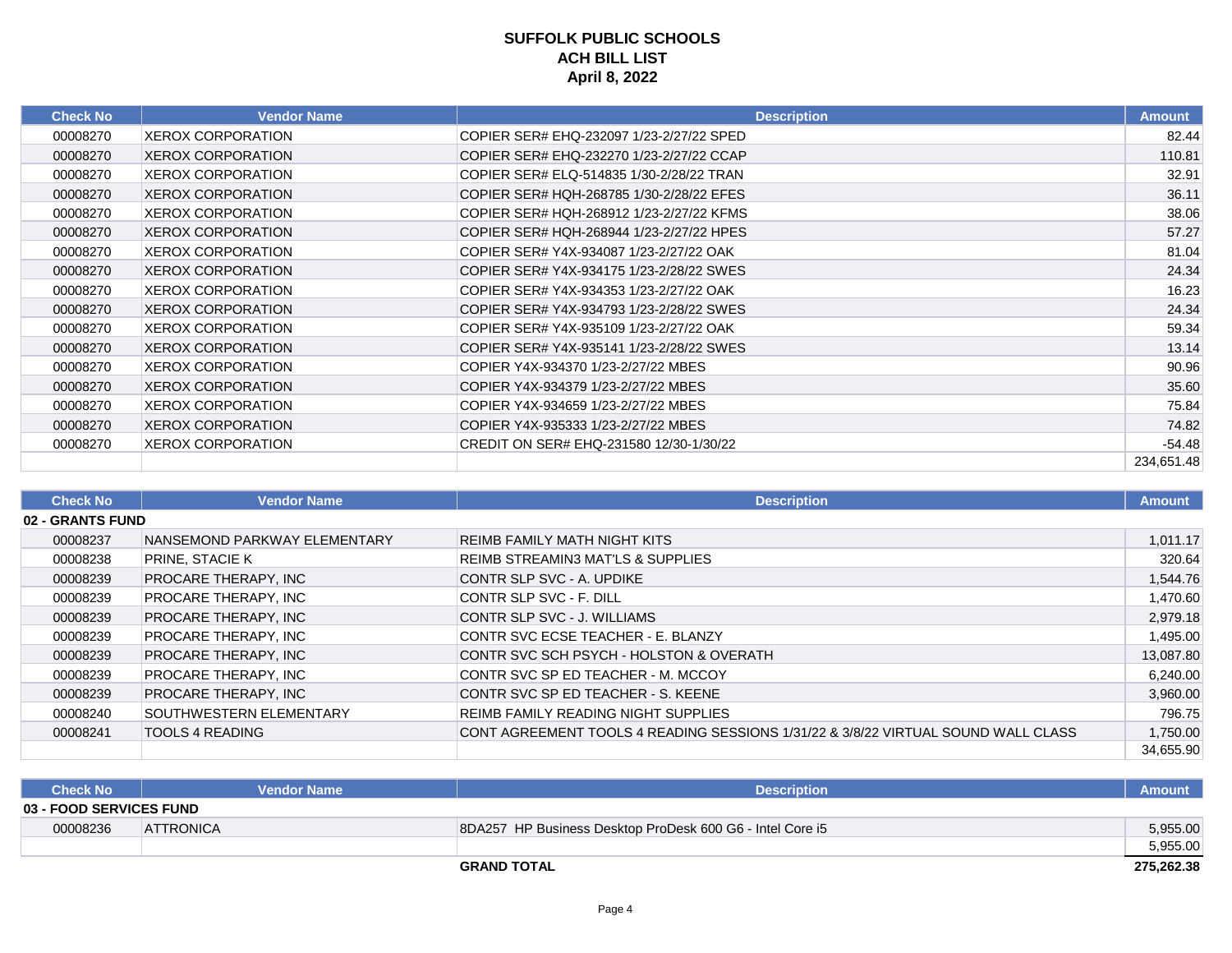#### **SUFFOLK PUBLIC SCHOOLS ACH BILL LIST (FOOD SERVICE) April 8, 2022**

| <b>Check No</b>         | <b>Vendor Name</b>              | <b>Description</b>                 | <b>Amount</b> |
|-------------------------|---------------------------------|------------------------------------|---------------|
| 03 - FOOD SERVICES FUND |                                 |                                    |               |
| 00008271                | <b>BROOKWOOD FARMS</b>          | <b>FOOD</b>                        | 2,400.00      |
| 00008272                | <b>BULL'S EYE BRANDS INC</b>    | <b>FOOD</b>                        | 35,349.12     |
| 00008273                | DFA DAIRY BRANDS CORPORATE, LLC | <b>FOOD</b>                        | 52,974.39     |
| 00008274                | ELECTRONIC SYSTEMS INC          | PURCHASED SERVICES PRINTERS        | 382.18        |
| 00008275                | <b>LAND O'LAKES INC</b>         | <b>FOOD</b>                        | 5,077.60      |
| 00008276                | NATIONAL FOOD GROUP, INC        | <b>FOOD</b>                        | 30,176.00     |
| 00008277                | RICHMOND RESTAURANT SERVICE     | <b>FOOD</b>                        | 236,172.93    |
| 00008278                | RIVERSIDE PAPER SUPPLY CO       | MATERIALS AND SUPPLIES BTW         | 3,917.44      |
| 00008278                | RIVERSIDE PAPER SUPPLY CO       | MATERIALS AND SUPPLIES CES         | 6,858.59      |
| 00008278                | RIVERSIDE PAPER SUPPLY CO       | MATERIALS AND SUPPLIES CFCMS       | 6,887.85      |
| 00008278                | RIVERSIDE PAPER SUPPLY CO       | MATERIALS AND SUPPLIES EFES        | 3,878.93      |
| 00008278                | RIVERSIDE PAPER SUPPLY CO       | <b>MATERIALS AND SUPPLIES FBES</b> | 3,144.30      |
| 00008278                | RIVERSIDE PAPER SUPPLY CO       | <b>MATERIALS AND SUPPLIES FGMS</b> | 4,148.30      |
| 00008278                | RIVERSIDE PAPER SUPPLY CO       | MATERIALS AND SUPPLIES HES         | 8,648.11      |
| 00008278                | RIVERSIDE PAPER SUPPLY CO       | MATERIALS AND SUPPLIES JFK         | 2,973.82      |
| 00008278                | RIVERSIDE PAPER SUPPLY CO       | MATERIALS AND SUPPLIES JYMS        | 6,705.09      |
| 00008278                | RIVERSIDE PAPER SUPPLY CO       | MATERIALS AND SUPPLIES KFHS        | 1,698.71      |
| 00008278                | RIVERSIDE PAPER SUPPLY CO       | MATERIALS AND SUPPLIES KFMS        | 6,136.63      |
| 00008278                | RIVERSIDE PAPER SUPPLY CO       | <b>MATERIALS AND SUPPLIES KSES</b> | 5,146.01      |
| 00008278                | RIVERSIDE PAPER SUPPLY CO       | MATERIALS AND SUPPLIES LHS         | 5,024.18      |
| 00008278                | RIVERSIDE PAPER SUPPLY CO       | <b>MATERIALS AND SUPPLIES MBES</b> | 4,776.44      |
| 00008278                | RIVERSIDE PAPER SUPPLY CO       | MATERIALS AND SUPPLIES NPES        | 3,263.96      |
| 00008278                | RIVERSIDE PAPER SUPPLY CO       | MATERIALS AND SUPPLIES NRHS        | 2,233.83      |
| 00008278                | RIVERSIDE PAPER SUPPLY CO       | MATERIALS AND SUPPLIES NSES        | 4,655.10      |
| 00008278                | RIVERSIDE PAPER SUPPLY CO       | MATERIALS AND SUPPLIES OES         | 6,847.45      |
| 00008278                | RIVERSIDE PAPER SUPPLY CO       | MATERIALS AND SUPPLIES SES         | 6,381.00      |
| 00008278                | RIVERSIDE PAPER SUPPLY CO       | MATERIALS AND SUPPLIES WAREHOUSE   | 660.30        |
| 00008279                | <b>TBS CAPITAL FUNDING</b>      | <b>FOOD</b>                        | 29,687.66     |
|                         |                                 |                                    | 486,205.92    |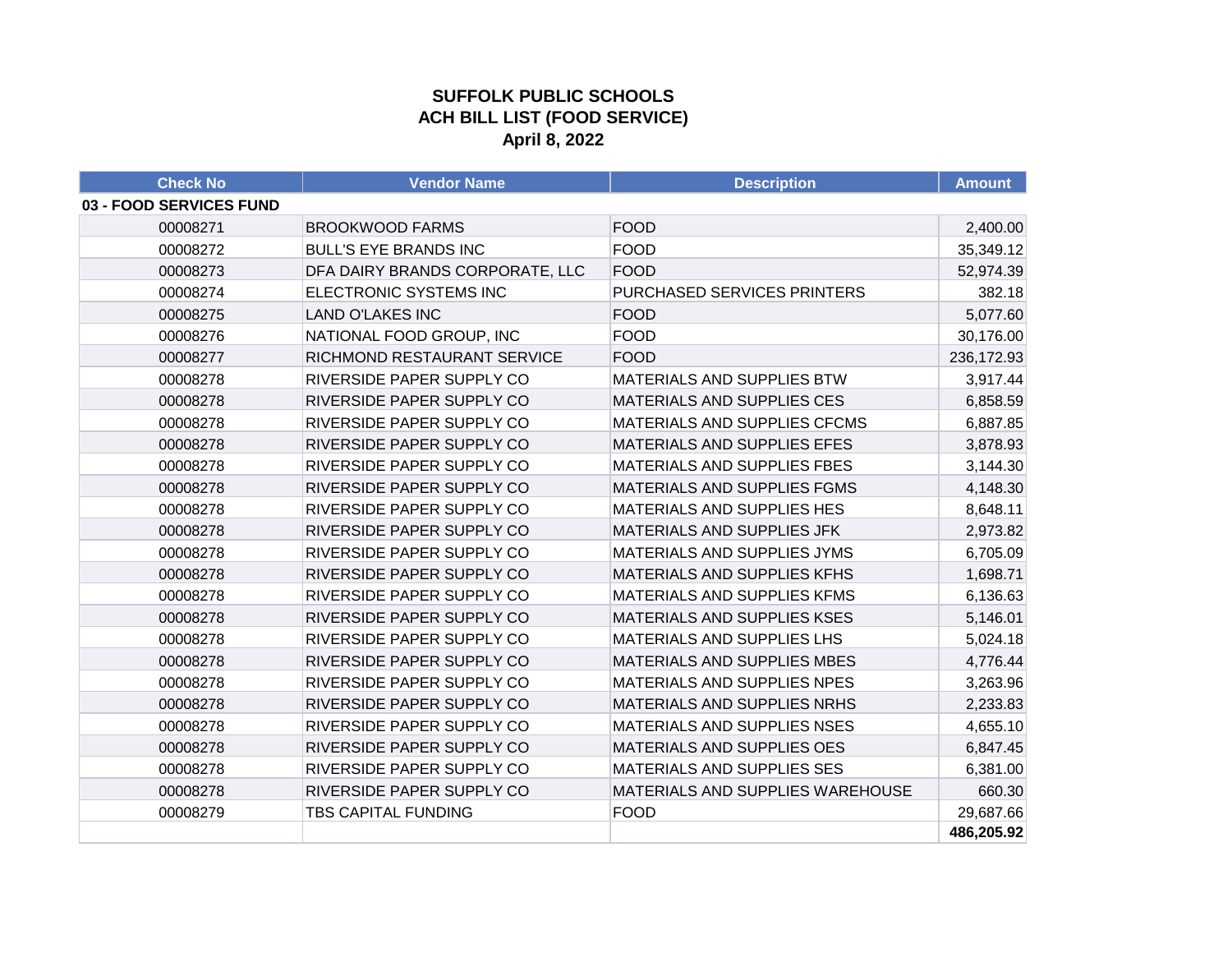| <b>Check No</b>             | <b>Vendor Name</b>         | <b>Description</b>                       | <b>Amount</b> |
|-----------------------------|----------------------------|------------------------------------------|---------------|
| 01 - GENERAL OPERATING FUND |                            |                                          |               |
| 00008209                    | <b>BESS, LORI</b>          | TRAVEL-FEBRUARY 2022                     | 14.27         |
| 00008210                    | BOYCE, HOLLY               | TRAVEL-FEBRUARY 2022                     | 110.27        |
| 00008211                    | <b>BRADSHAW JR, MELVIN</b> | TRAVEL-FEBRUARY 2022                     | 19.77         |
| 00008212                    | <b>BRANCH, OKEMA</b>       | TRAVEL-FEBRUARY 2022                     | 59.68         |
| 00008213                    | <b>BRIGGS, PAMELA</b>      | TRAVEL-FEBRUARY 2022                     | 42.76         |
| 00008214                    | <b>BULLOCK, MARIE A</b>    | TRAVEL-FEBRUARY 2022                     | 29.13         |
| 00008215                    | <b>BYRUM, PHYLLIS</b>      | TRAVEL-FEBRUARY 2022                     | 69.03         |
| 00008216                    | <b>CAMENISCH, MICHAEL</b>  | TRAVEL-FEBRUARY 2022                     | 14.63         |
| 00008216                    | <b>CAMENISCH, MICHAEL</b>  | TRAVEL-JANUARY 2022                      | 31.59         |
| 00008217                    | <b>COX, STEPHANIE</b>      | TRAVEL-FEBRUARY 2022                     | 75.76         |
| 00008218                    | EDWARDS, STEVEN D          | TRAVEL-FEBRUARY 2022                     | 28.26         |
| 00008219                    | <b>GANTT, PATRICE D</b>    | TRAVEL-FEBRUARY 2022                     | 125.13        |
| 00008220                    | HAMBY, KELSEY              | TRAVEL-MARCH 2022/ITEEA CONF/MEALS       | 979.95        |
| 00008221                    | HICKS, KEESHA              | TRAVEL-FEBRUARY 2022                     | 19.31         |
| 00008222                    | HILL, KEISHA LYNN          | TRAVEL-JANUARY 2022                      | 52.65         |
| 00008223                    | KANE, AMY                  | TRAVEL-MARCH 2022/NOVICE TEACHER ACADEMY | 95.94         |
| 00008224                    | LAROUSSI, ALEXANDER        | TRAVEL-MARCH 2022                        | 25.97         |
| 00008225                    | LEITNER-BLACK, KATELYN     | TRAVEL-MARCH 2022                        | 101.09        |
| 00008226                    | LIVERMAN, LINDA M          | TRAVEL-MARCH 2022                        | 23.29         |
| 00008227                    | MCCABE, JESSICA R          | TRAVEL-FEBRUARY 2022                     | 84.24         |
| 00008228                    | MCCOY, ANNE C              | TRAVEL-MARCH 2022                        | 132.04        |
| 00008229                    | MCCOY, LAKEESHA            | TRAVEL-FEBRUARY 2022                     | 54.41         |
| 00008230                    | PARKER, NICOLE S           | TRAVEL-FEBRUARY 2022                     | 31.59         |
| 00008231                    | PUENTES, ABIGAIL           | TRAVEL-FEBRUARY 2022                     | 63.18         |
| 00008232                    | REID, KIMBERLIE L          | TRAVEL-MARCH 2022                        | 25.97         |
| 00008233                    | RICKS, TANIEKA             | TRAVEL-FEBRUARY 2022                     | 70.08         |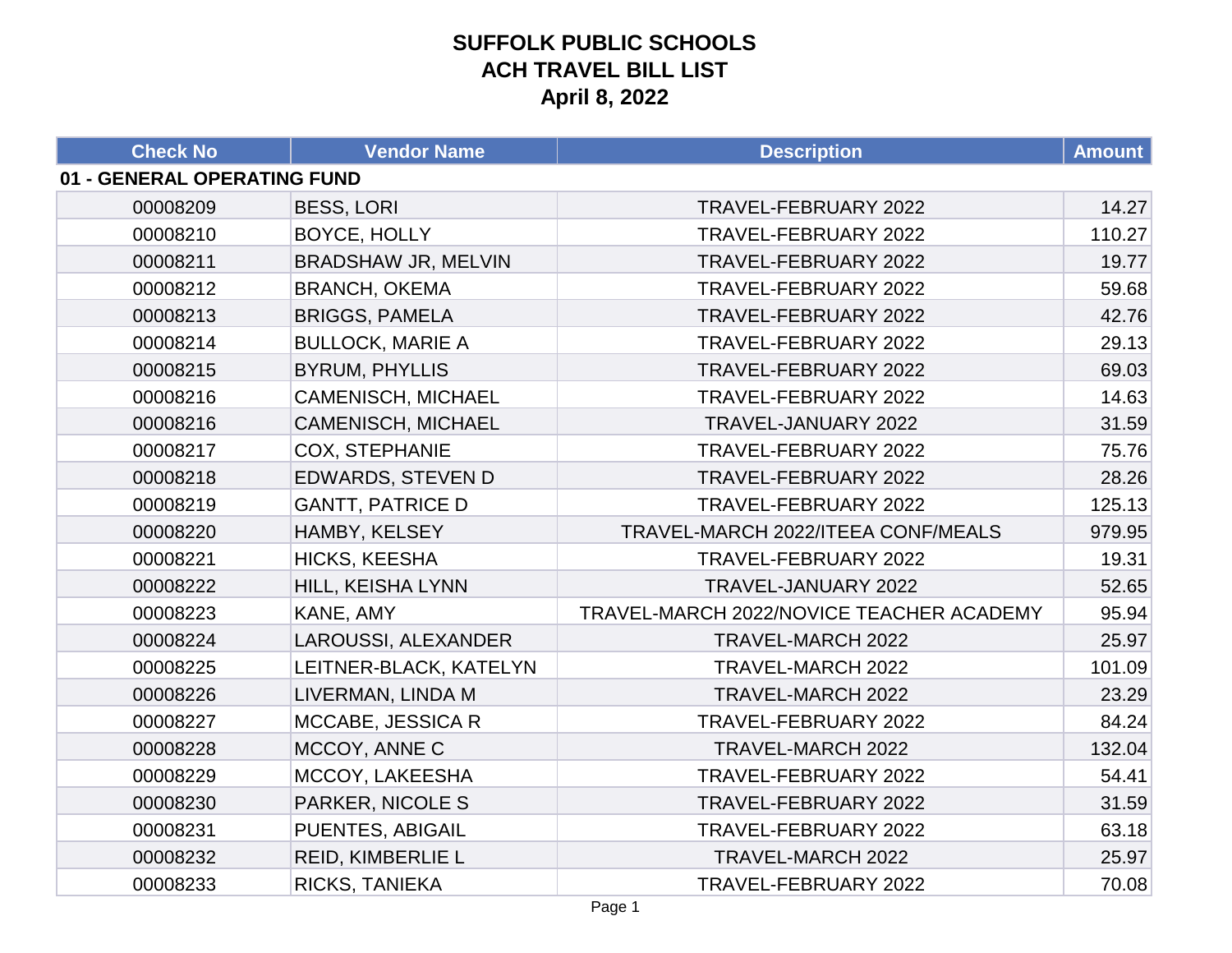| <b>Check No</b> | <b>Vendor Name</b> | <b>Description</b>   | <b>Amount</b> |
|-----------------|--------------------|----------------------|---------------|
| 00008234        | SKINNER, ANDRE     | TRAVEL-FEBRUARY 2022 | 20.12         |
| 00008235        | TWISDALE, MELISSA  | TRAVEL-FEBRUARY 2022 | 8.66          |
|                 |                    |                      | Sum: 2,408.77 |

| <b>Check No</b>  | <b>Vendor Name</b>       | <b>Description</b>              | <b>Amount</b> |
|------------------|--------------------------|---------------------------------|---------------|
| 02 - GRANTS FUND |                          |                                 |               |
| 00008203         | <b>CONNER, JENNIFER</b>  | TRAVEL - MARCH 2022             | 42.12         |
| 00008204         | <b>COX, STEPHANIE</b>    | <b>ESSA CONFERENCE EXPENSES</b> | 288.29        |
| 00008205         | <b>EDWARDS, STEVEN D</b> | <b>ESSA CONFERENCE EXPENSES</b> | 350.09        |
| 00008206         | <b>MCKENNA, CASEY A</b>  | <b>ESSA CONFERENCE EXPENSES</b> | 133.33        |
| 00008207         | SHAPIRO, DEBRA E         | <b>ITEEA CONF REGISTRATION</b>  | 395.00        |
| 00008208         | SHOVELY, LATOYA D        | <b>ESSA CONFERENCE EXPENSES</b> | 274.20        |
|                  |                          | Sum:                            | ,483.03       |
|                  |                          | <b>GRAND TOTAL</b>              | 3,891.80      |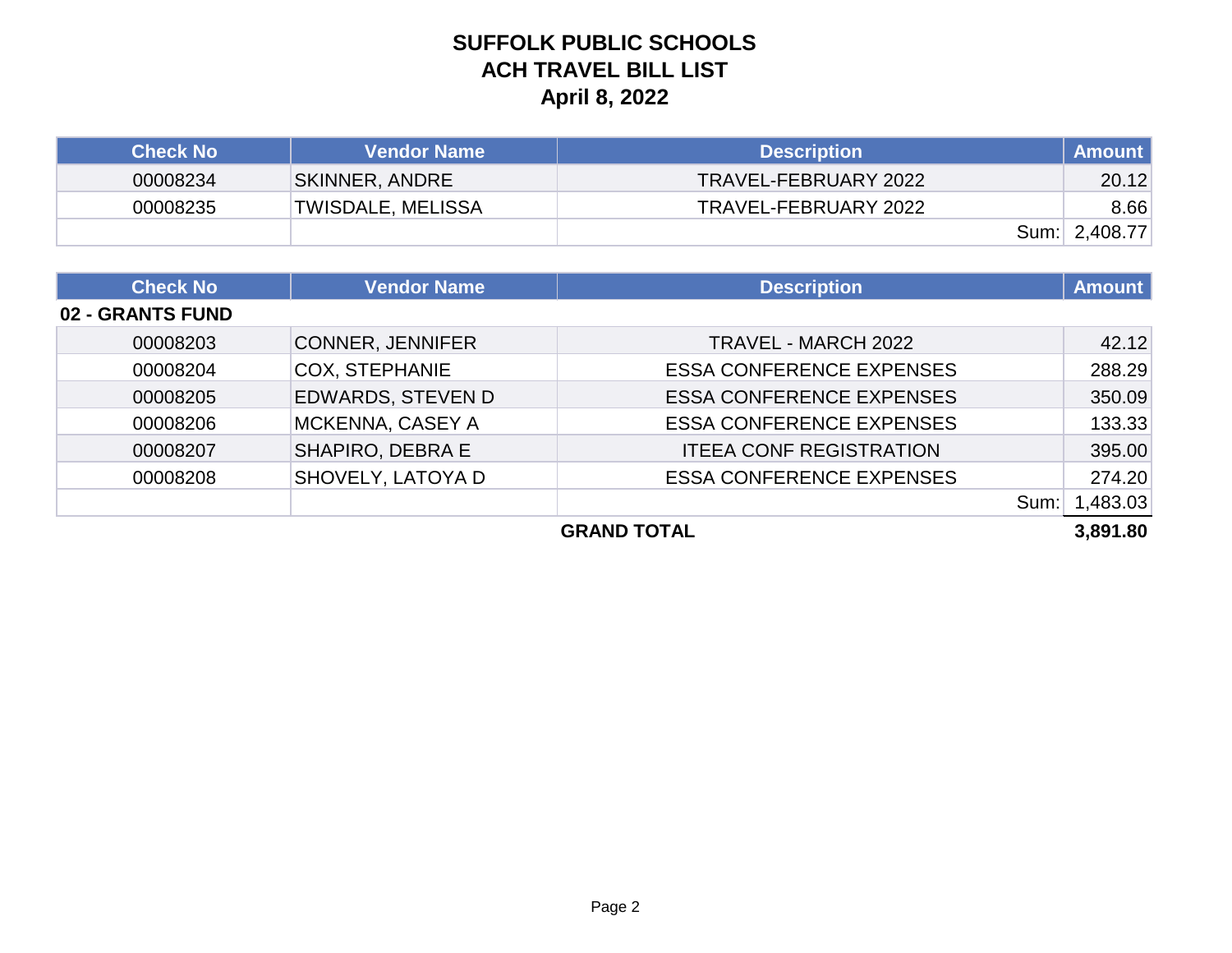| <b>Check No</b>             | <b>Vendor Name</b>                       | <b>Description</b>                                       | <b>Amount</b> |
|-----------------------------|------------------------------------------|----------------------------------------------------------|---------------|
| 01 - GENERAL OPERATING FUND |                                          |                                                          |               |
| 00121183                    | ARTHUR J. GALLAGHER RISK MANAGEMENT SERV | <b>BILLABLE TIME CHARGES DEC 2021</b>                    | 1,867.50      |
| 00121183                    | ARTHUR J. GALLAGHER RISK MANAGEMENT SERV | <b>BILLABLE TIME CHARGES-FEB 2022</b>                    | 957.25        |
| 00121183                    | ARTHUR J. GALLAGHER RISK MANAGEMENT SERV | <b>BILLABLE TIME CHARGES NOV 2021</b>                    | 2,135.00      |
| 00121184                    | <b>B &amp; H PHOTO</b>                   | DBX DriveRack PA2 BH #DBPA2 ? MFR #DBXPA2-V              | 568.36        |
| 00121185                    | <b>BEC PLASTIC CARD SOLUTIONS</b>        | <b>BADGE ACCESSORIES</b>                                 | 601.00        |
| 00121186                    | <b>BLAIR BROTHERS INC</b>                | <b>Resurface Parking lot JYMS</b>                        | 82,891.50     |
| 00121187                    | <b>BRANHAM ELECTRIC INC</b>              | REPAIRS-BASEBALL FIELD KFHS                              | 11,448.40     |
| 00121188                    | <b>CINTAS CORPORATION #391</b>           | <b>CUSTODIAN UNIFORMS</b>                                | 111.80        |
| 00121188                    | <b>CINTAS CORPORATION #391</b>           | <b>MAINTENANCE UNIFORMS</b>                              | 429.06        |
| 00121189                    | <b>DIAMEDICAL USA EQUIPMENT INC</b>      | Loaded 4-Drawer Isolation Cart                           | 2,984.00      |
| 00121190                    | <b>DOMINION VIRGINIA POWER</b>           | electricity                                              | 23,246.44     |
| 00121191                    | GORDON, III, JOHN B.                     | TRANSPORTATION-AASA CONFERENCE                           | 59.84         |
| 00121192                    | HERFF JONES INC A/R DEPT                 | <b>DIPLOMAS KFHS</b>                                     | 575.91        |
| 00121193                    | <b>HRUBS</b>                             | WATER/SEWAGE                                             | 31,229.18     |
| 00121194                    | MAXIM HEALTHCARE SERVICES, INC           | CONTRACTED LPN-MARCH 2022                                | 2,970.00      |
| 00121194                    | MAXIM HEALTHCARE SERVICES, INC           | CONTRACTED LPN-SEPTEMBER 2021                            | 1,473.30      |
| 00121195                    | <b>MUSIC &amp; ARTS CENTER</b>           | #10601455<br>SPIRIT OF LIFE - SSAA                       | 3.12          |
| 00121195                    | <b>MUSIC &amp; ARTS CENTER</b>           | #11472954<br>COME TRAVEL WITH ME (SAB)                   | 3.12          |
| 00121195                    | <b>MUSIC &amp; ARTS CENTER</b>           | #1306889<br>NINE HUNDRED MILES SAB                       | 3.12          |
| 00121195                    | <b>MUSIC &amp; ARTS CENTER</b>           | #1314833<br>SINGABAHAMBAYO THREE PART MIXED/SAB          | 3.12          |
| 00121195                    | <b>MUSIC &amp; ARTS CENTER</b>           | #1539872<br><b>CLIMB! SAB</b>                            | 3.12          |
| 00121195                    | <b>MUSIC &amp; ARTS CENTER</b>           | #ECS 2540<br>A GIRLS GARDEN SAA                          | 6.24          |
| 00121195                    | <b>MUSIC &amp; ARTS CENTER</b>           | <b>INSTRUMENT REPAIR FOR JFKMS</b>                       | 174.04        |
| 00121195                    | <b>MUSIC &amp; ARTS CENTER</b>           | OMNIA CONTRACT #R191201                                  | 3.12          |
| 00121196                    | <b>RECORE</b>                            | GENERATOR MONTHLY SERV-CCAP APR 2022                     | 885.59        |
| 00121197                    | SHI INTERNATIONAL CORP                   | NPN-RISEV-DISPL-Y Display Licenses Annual Plan 70 + 2022 | 6,948.75      |
| 00121198                    | <b>SUFFOLK NEWS HERALD INC</b>           | 22/23 OPERATING BUDGET AD 2/27                           | 77.20         |
| 00121199                    | <b>T-MOBILE</b>                          | GPS FOR BUSES-MARCH 2022                                 | 1,763.07      |
| 00121200                    | THE NEIGHBORHOOD HARVEST                 | 75 SIGN UPS/SUBSCRIPTION FEE                             | 375.00        |
| 00121201                    | THE ROUDABUSH GROUP, INC                 | <b>GRADUATION MEDALLIONS FOR HS</b>                      | 90.00         |
| 00121202                    | <b>TROY &amp; BANKS, INC</b>             | RECOVERY FEE FOR TELECOM TAX AUDIT                       | 51.54         |
| 00121203                    | UNIFIRST CORPORATION                     | CLEAN 3X5 MATS-OFFICE LOBBY                              | 5.24          |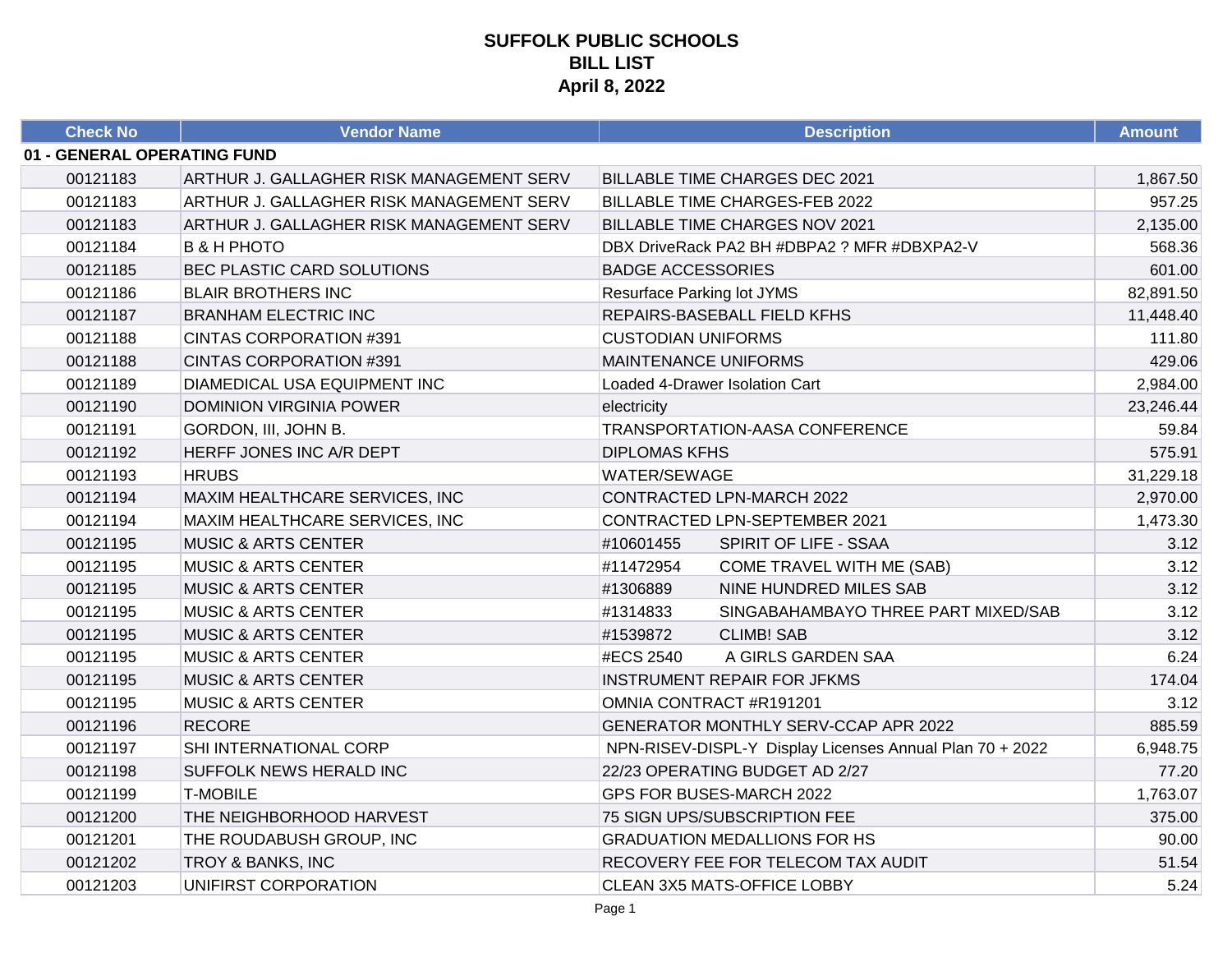| <b>Check No</b> | Vendor Name                | <b>Description</b>                    | <b>Amount</b> |
|-----------------|----------------------------|---------------------------------------|---------------|
| 00121203        | UNIFIRST CORPORATION       | Uniforms for mechanics                | 112.30        |
| 00121204        | <b>VA NATURAL GAS CORP</b> | gas                                   | 36,341.35     |
| 00121204        | <b>VA NATURAL GAS CORP</b> | Virginia Natural Gas                  | 164.78        |
| 00121205        | <b>VERIZON</b>             | CELL PHONES FOR THE DISTRICT-APR 2022 | 1,262.17      |
| 00121206        | <b>VSBA</b>                | ONE YEAR VSBA POLICY SERV SUBSC 22-23 | 3,750.00      |
| 00121207        | WELLER TRUCK PARTS         | <b>REPAIRS TO BUS 398</b>             | 2,988.39      |
|                 |                            |                                       | 218,562.92    |

| <b>Check No</b>  | <b>Vendor Name</b>                       | <b>Description</b>                                    | <b>Amount</b> |
|------------------|------------------------------------------|-------------------------------------------------------|---------------|
| 02 - GRANTS FUND |                                          |                                                       |               |
| 00121171         | ADVANCED TECHNOLOGY CENTER               | ENGINEERING PROG FOR HS STUDENTS                      | 500.00        |
| 00121172         | <b>ESSENTIAL EDUCATION</b>               | Complete GED Academy Study Program 10 Reusable Seats  | 1,830.00      |
| 00121173         | <b>HILTON</b>                            | 13TH ANNUAL PROF STUDENTS CONF EXPENSES               | 3,767.63      |
| 00121174         | <b>IMAGINE LEARNING LLC</b>              | IS TEACHING FOR FULL-TIME STUDENTS                    | 310,500.00    |
| 00121175         | <b>IMSE</b>                              | Comp Virtual IMSE Training Comprehensive              | 16,422.00     |
| 00121176         | MAXIM HEALTHCARE SERVICES, INC           | CONTRACTED SVC PSYCH - L. ISLER                       | 9,455.49      |
| 00121177         | SMITHFIELD HIGH SCHOOL                   | <b>ENGINEERING PROG FOR HS STUDENTS</b>               | 750.00        |
| 00121178         | <b>STENHOUSE PUBLISHERS</b>              | Building Fact Fluency: Addition/Subtraction           | 697.42        |
| 00121178         | <b>STENHOUSE PUBLISHERS</b>              | Building Fact Fluency: Multiplication/Division        | 999.71        |
| 00121179         | THE COLLEGE & CAREER ACADEMY AT PRUDEN   | ENGINEERING PROG FOR HS STUDENTS                      | 250.00        |
| 00121180         | THE COLLEGE BOARD-SRO                    | PSAT 8/9 EPP FIXED FEE - 8TH GRADE                    | 12,199.00     |
| 00121180         | THE COLLEGE BOARD-SRO                    | PSAT/NMSQ EPP FIXED FEE - 10TH GRADE                  | 16,365.00     |
| 00121181         | TREASURER OF VIRGINIA - ACCOUNTING OFFIC | VIRTUAL VA PROG-SPR 22 STUDENT ENROLLMNT              | 49,025.00     |
| 00121182         | <b>VERIZON</b>                           | Renewal of Wi-Fi Devices 111@39.99 per month for year | 4,441.55      |
|                  |                                          |                                                       | 427,202.80    |
|                  |                                          | <b>GRAND TOTAL</b>                                    | 645,765.72    |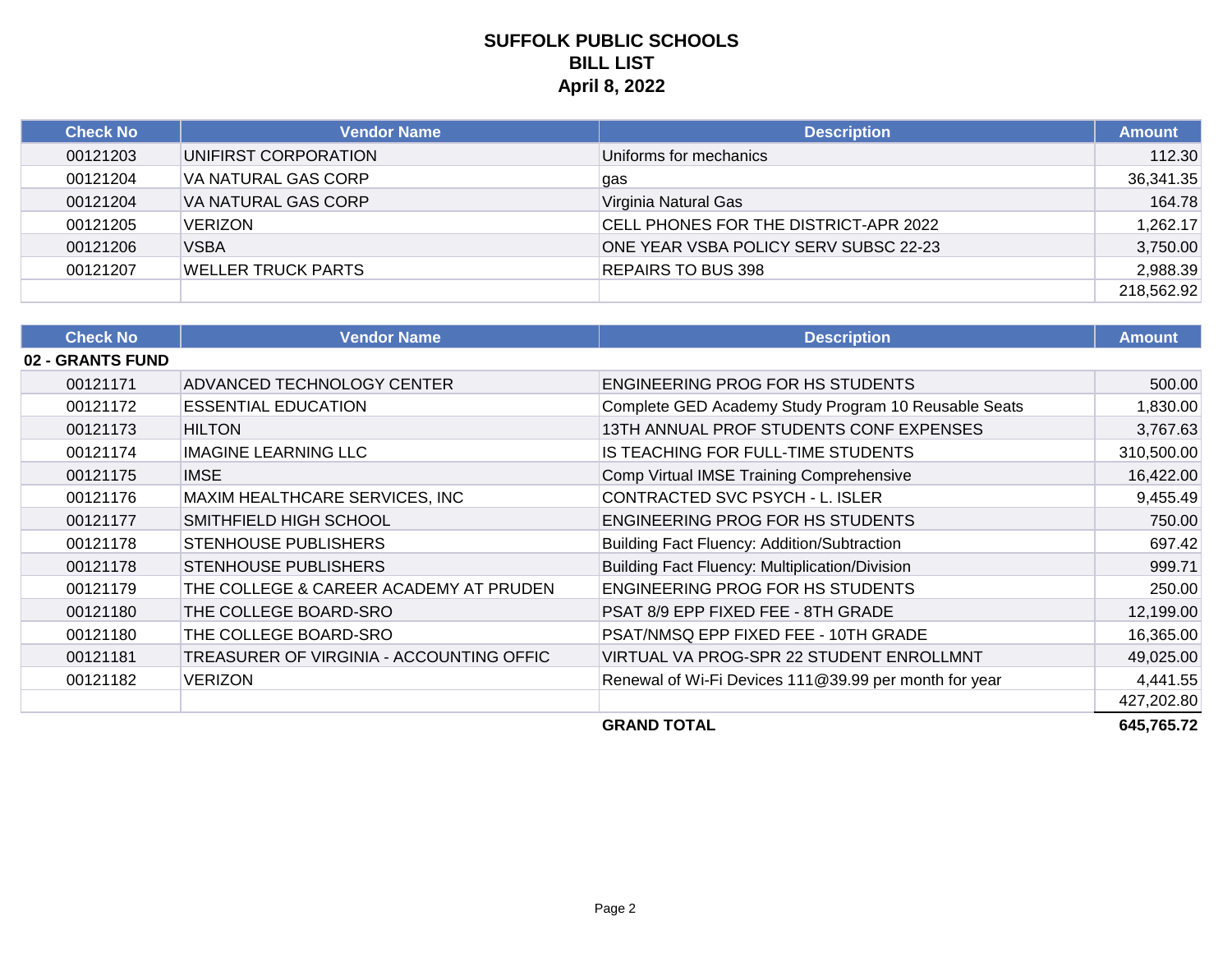### **SUFFOLK PUBLIC SCHOOLS BILL LIST (FOOD SERVICE) April 8, 2022**

| <b>Check No</b>         | <b>Vendor Name</b>               | <b>Description</b>                 | <b>Amount</b> |
|-------------------------|----------------------------------|------------------------------------|---------------|
| 03 - FOOD SERVICES FUND |                                  |                                    |               |
| 00121208                | A & J SERVICES                   | <b>PURCHASED SERVICES</b>          | 3,500.00      |
| 00121209                | ANDERSON, KRISTIE                | <b>STUDENT REFUND</b>              | 16.25         |
| 00121210                | <b>CHAMBERS, LAURA</b>           | <b>STUDENT REFUND</b>              | 64.65         |
| 00121211                | <b>GOLD CREEK FOODS, LLC</b>     | <b>FOOD</b>                        | 32,842.54     |
| 00121212                | GRAHAM, JUDGE, JR.               | <b>STUDENT REFUND</b>              | 15.10         |
| 00121213                | JOHNSON CONTROLS FIRE PROTECTION | <b>PURCHASED SERVICES</b>          | 3,369.09      |
| 00121214                | <b>JTM PROVISIONS COMPANY</b>    | <b>FOOD</b>                        | 4,675.00      |
| 00121215                | PRODUCE SOURCE PARTNERS          | <b>FOOD</b>                        | 6,605.25      |
| 00121216                | S FREEDMAN & SONS, INC           | <b>MATERIALS AND SUPPLIES KFMS</b> | 373.04        |
| 00121216                | S FREEDMAN & SONS, INC           | <b>MATERIALS AND SUPPLIES NRHS</b> | 310.96        |
| 00121216                | S FREEDMAN & SONS, INC           | <b>MATERIALS AND SUPPLIES NSES</b> | 350.76        |
| 00121216                | S FREEDMAN & SONS, INC           | MATERIALS AND SUPPLIES OES         | 267.06        |
| 00121217                | <b>SKELTON, RACHEL</b>           | <b>STUDENT REFUND</b>              | 233.40        |
| 00121218                | <b>SYSCO FOOD SERVICES</b>       | <b>FOOD</b>                        | 15,862.59     |
| 00121219                | UNIFIRST CORPORATION             | <b>PURCHASED SERVICES</b>          | 339.05        |
|                         |                                  |                                    | 68,824.74     |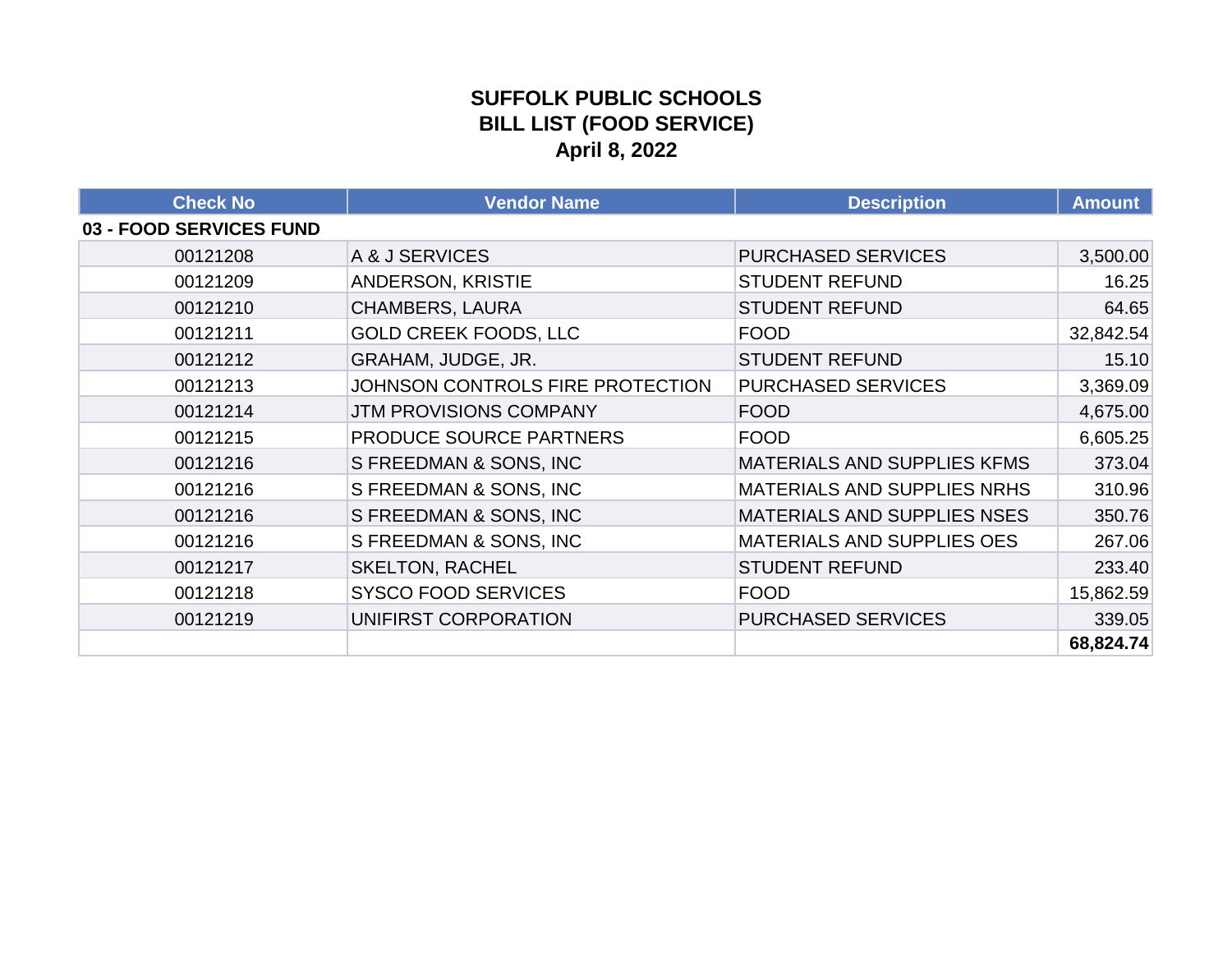| <b>FUND</b> | <b>VENDOR USED</b>                    | <b>AMOUNT</b> |
|-------------|---------------------------------------|---------------|
| 01          | \$59.88 PER YEAR, PAID - Purchase     | 61.97         |
| 01          | AB ABEBOOKS.CO J97BNN - Credit        | $-63.59$      |
| 01          | AB ABEBOOKS.CO J97BNN - Purchase      | 63.59         |
| 01          | AB ABEBOOKS.CO J97BNO - Purchase      | 63.58         |
| 01          | <b>ALL STAR BLINDS LLC - Purchase</b> | 923.60        |
| 01          | AMAZON.COM 1604A9JP0 AMZN - Purchase  | 697.56        |
| 01          | AMAZON.COM 162A65O22 AMZN - Purchase  | 693.16        |
| 01          | AMAZON.COM 1662D0J51 AMZN - Purchase  | 38.56         |
| 01          | AMAZON.COM 168EE2BH1 AMZN - Purchase  | 209.65        |
| 01          | Amazon.com 1I63U4WN2 - Purchase       | 14.99         |
| 01          | Amazon.com 1I7YJ22X2 - Purchase       | 323.94        |
| 01          | Amazon.com 1l8l95VM2 - Purchase       | 53.97         |
| 01          | AMAZON.COM 1N2983Q00 AMZN - Purchase  | 455.00        |
| 01          | AMAZON.COM 1N3290E41 AMZN - Purchase  | 66.37         |
| 01          | AMAZON.COM 1N6379S01 AMZN - Purchase  | 97.37         |
| 01          | AMAZON.COM 1N6C62XX2 AMZN - Purchase  | 69.98         |
| 01          | AMAZON.COM 1W03N0IG1 AMZN - Purchase  | 610.65        |
| 01          | AMAZON.COM 1W19Y3NH0 AMZN - Purchase  | 239.05        |
| 01          | Amazon.com 1W2ST5G50 - Purchase       | 447.85        |
| 01          | AMAZON.COM 1W2W92P62 AMZN - Purchase  | 56.43         |
| 01          | Amazon.com 1W3ON1ZZ1 - Purchase       | 59.94         |
| 01          | Amazon.com 1W4LF7WT1 - Purchase       | 69.21         |
| 01          | AMAZON.COM 1W5MV9SP1 AMZN - Purchase  | 75.96         |
| 01          | Amazon.com 1W7PJ6LZ2 - Purchase       | 234.00        |
| 01          | Amazon.com 1W7XE2L92 - Purchase       | 43.42         |
| 01          | AMAZON.COM 1Z0VC1ED2 AMZN - Purchase  | 194.64        |
| 01          | AMAZON.COM 1Z1MW5SU2 AMZN - Purchase  | 226.80        |
| 01          | Amazon.com 1Z2TG3RQ1 - Purchase       | 23.47         |
| 01          | AMAZON.COM 1Z3K857P0 AMZN - Purchase  | 252.00        |
| 01          | Amazon.com 1Z7NW3ZS0 - Purchase       | 3.75          |
| 01          | Amazon.com 1Z9RW9T31 - Purchase       | 31.06         |
| 01          | Amazon web services - Purchase        | 789.70        |
| 01          | <b>AMERICAN RED CROSS - Purchase</b>  | 527.16        |
| 01          | AMZN Mktp US 160X68VA0 - Purchase     | 29.99         |
| 01          | AMZN Mktp US 161BC4DC1 - Purchase     | 143.38        |
| 01          | AMZN Mktp US 161N98BO0 - Purchase     | 155.24        |
| 01          | AMZN Mktp US 161UG8311 - Purchase     | 34.90         |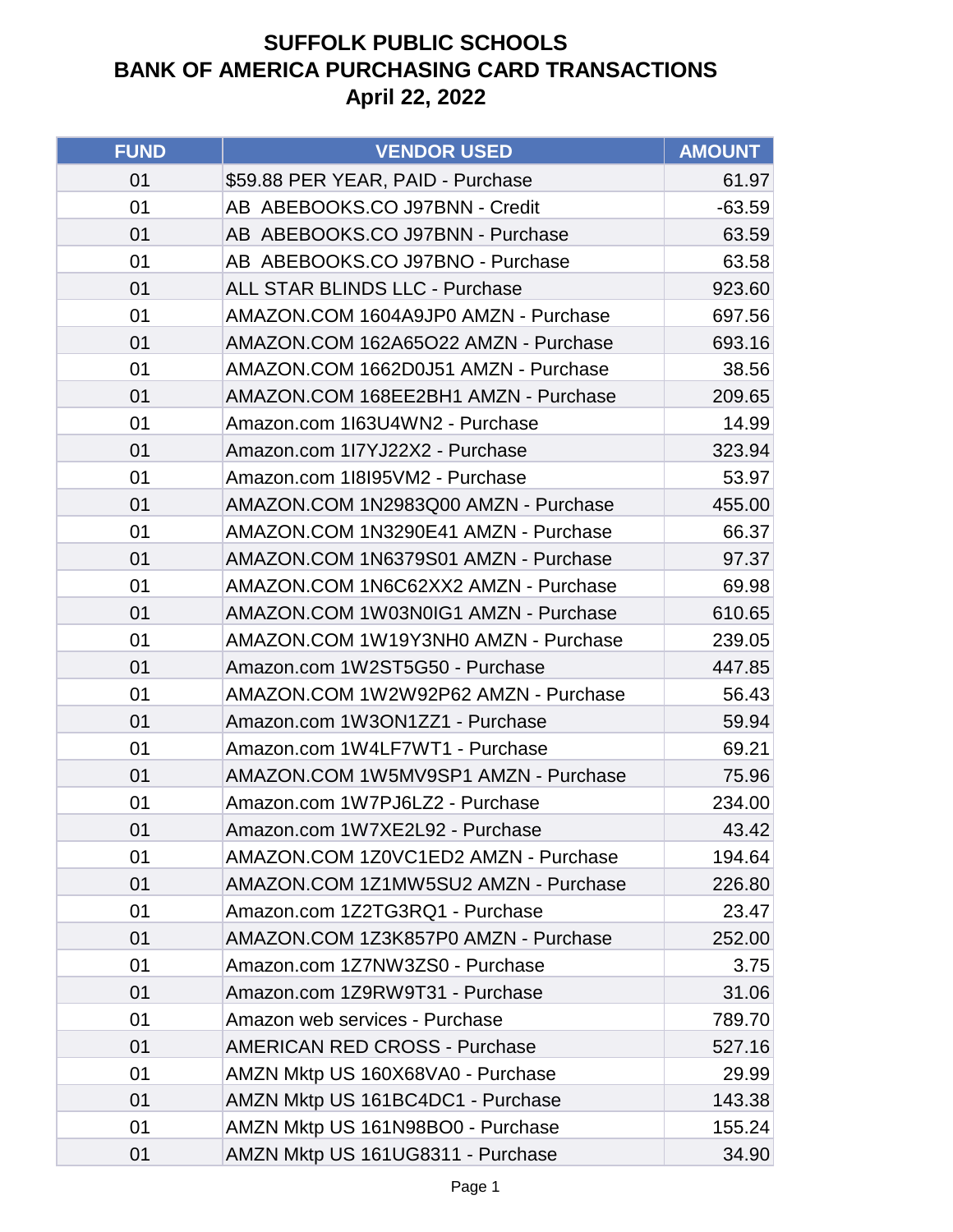| <b>FUND</b> | <b>VENDOR USED</b>                   | <b>AMOUNT</b> |
|-------------|--------------------------------------|---------------|
| 01          | AMZN Mktp US 161XP58H1 - Purchase    | 436.50        |
| 01          | AMZN Mktp US 162AG2TU1 - Purchase    | 71.69         |
| 01          | AMZN Mktp US 162HC5VU0 - Purchase    | 71.98         |
| 01          | AMZN Mktp US 162KC6FZ0 - Purchase    | 59.00         |
| 01          | AMZN Mktp US 1630E85R0 - Purchase    | 755.47        |
| 01          | AMZN Mktp US 165IQ1K71 - Purchase    | 20.97         |
| 01          | AMZN Mktp US 165WT4SE1 - Purchase    | 178.44        |
| 01          | AMZN Mktp US 168FQ1UE1 - Purchase    | 491.34        |
| 01          | AMZN Mktp US 1H14H4OE1 - Purchase    | 66.97         |
| 01          | AMZN Mktp US 1I03Q81W2 - Purchase    | 202.98        |
| 01          | AMZN Mktp US 1I1KB42C2 - Purchase    | 50.08         |
| 01          | AMZN Mktp US 1I1WR1542 - Purchase    | 33.95         |
| 01          | AMZN Mktp US 1I3AK0RM2 - Purchase    | 14.68         |
| 01          | AMZN Mktp US 1I3VQ9992 - Purchase    | 712.00        |
| 01          | AMZN Mktp US 1I48X72P2 - Purchase    | 4.99          |
| 01          | AMZN Mktp US 1I4N478A2 - Purchase    | 44.28         |
| 01          | AMZN Mktp US 1I4TW4Y90 - Purchase    | 65.90         |
| 01          | AMZN Mktp US 1I6QZ69G2 - Purchase    | 148.33        |
| 01          | AMZN Mktp US 1I7GR29W2 - Purchase    | 15.99         |
| 01          | AMZN Mktp US 1I83U4SD2 - Purchase    | 64.34         |
| 01          | AMZN MKTP US 1N0FL9VS0 AM - Purchase | 31.20         |
| 01          | AMZN Mktp US 1N0NU45S1 - Purchase    | 73.92         |
| 01          | AMZN Mktp US 1N12C2P82 - Purchase    | 79.47         |
| 01          | AMZN Mktp US 1N16U6PC1 - Purchase    | 33.90         |
| 01          | AMZN Mktp US 1N1CU1BV0 - Purchase    | 204.69        |
| 01          | AMZN Mktp US 1N1J662J2 - Purchase    | 323.98        |
| 01          | AMZN Mktp US 1N1RQ4ET2 - Purchase    | 197.90        |
| 01          | AMZN Mktp US 1N1WQ7DQ0 - Purchase    | 33.87         |
| 01          | AMZN Mktp US 1N21C2V22 - Purchase    | 203.66        |
| 01          | AMZN Mktp US 1N26Z7ZW0 - Purchase    | 759.96        |
| 01          | AMZN Mktp US 1N2JT1AJ1 - Purchase    | 119.96        |
| 01          | AMZN Mktp US 1N2OK0HK2 - Purchase    | 74.95         |
| 01          | AMZN Mktp US 1N2R67BX0 - Purchase    | 18.99         |
| 01          | AMZN Mktp US 1N34W2NU2 - Purchase    | 1,215.28      |
| 01          | AMZN Mktp US 1N38M2FY2 - Purchase    | 30.47         |
| 01          | AMZN Mktp US 1N3JY3JL0 - Purchase    | 7.99          |
| 01          | AMZN Mktp US 1N3O79891 - Purchase    | 216.67        |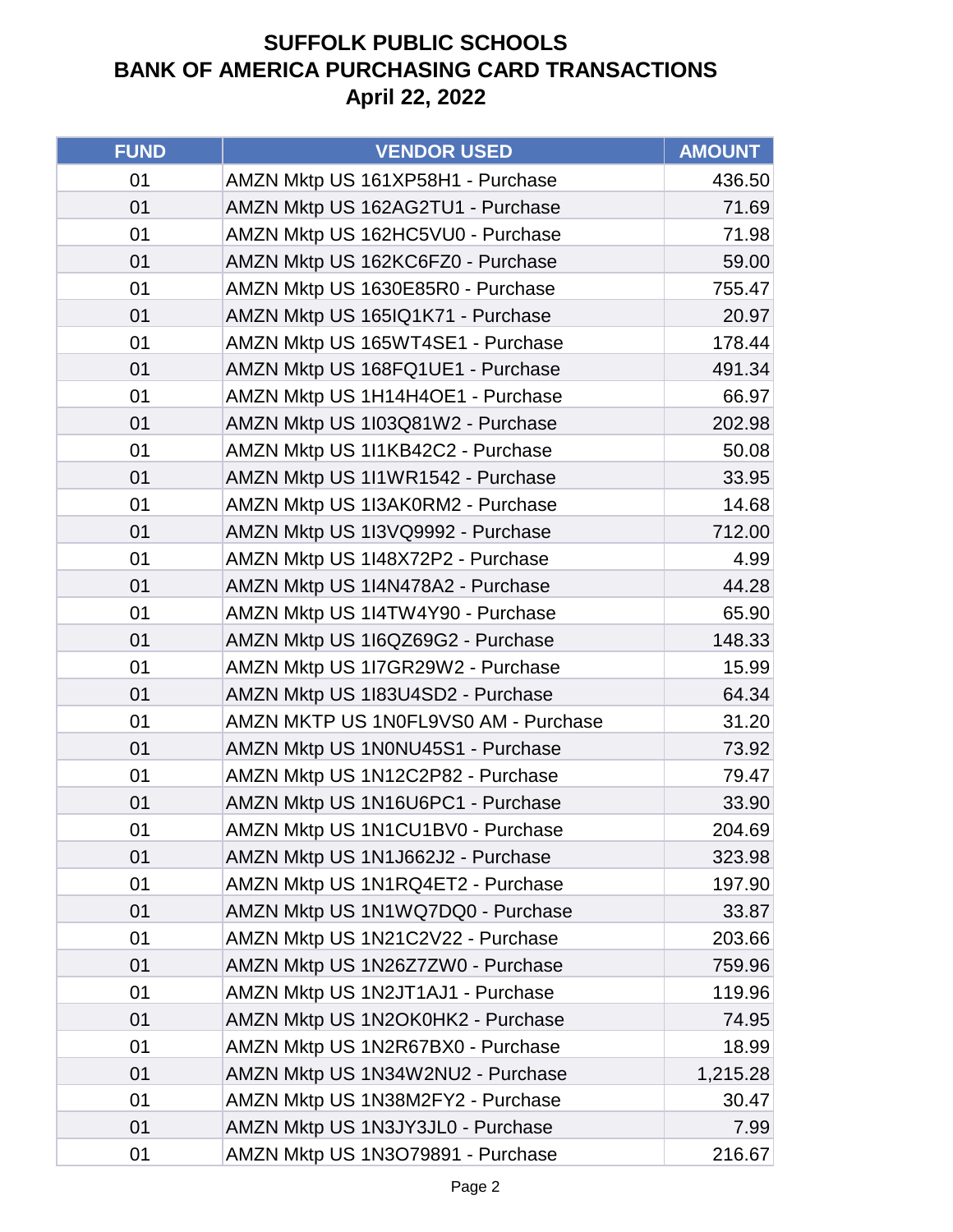| <b>FUND</b> | <b>VENDOR USED</b>                   | <b>AMOUNT</b> |
|-------------|--------------------------------------|---------------|
| 01          | AMZN Mktp US 1N5648HK0 - Purchase    | 157.94        |
| 01          | AMZN Mktp US 1N5N136A2 - Purchase    | 39.40         |
| 01          | AMZN Mktp US 1N6A61T80 - Purchase    | 186.93        |
| 01          | AMZN Mktp US 1N6I976F0 - Purchase    | 527.42        |
| 01          | AMZN Mktp US 1N71J7ZL0 - Purchase    | 38.72         |
| 01          | AMZN MKTP US 1N73K24G2 AM - Purchase | 26.11         |
| 01          | AMZN Mktp US 1N8MK8711 - Purchase    | 107.94        |
| 01          | AMZN Mktp US 1N8RM71Y2 - Purchase    | 43.99         |
| 01          | AMZN Mktp US 1N91205L1 - Purchase    | 26.08         |
| 01          | AMZN Mktp US 1N9LA6B82 - Purchase    | 17.99         |
| 01          | AMZN Mktp US 1W05540W0 - Purchase    | 32.50         |
| 01          | AMZN Mktp US 1W06C7Y20 - Purchase    | 27.99         |
| 01          | AMZN MKTP US 1W0HY99T0 AM - Purchase | 236.31        |
| 01          | AMZN Mktp US 1W0JK9M92 - Purchase    | 15.83         |
| 01          | AMZN Mktp US 1W0JT40Z0 - Purchase    | 68.60         |
| 01          | AMZN Mktp US 1W18L9OW0 - Purchase    | 402.78        |
| 01          | AMZN Mktp US 1W1Q80Y32 - Purchase    | 29.98         |
| 01          | AMZN Mktp US 1W1YB30H0 - Purchase    | 1,647.05      |
| 01          | AMZN Mktp US 1W1Z73ZE2 - Purchase    | 136.92        |
| 01          | AMZN Mktp US 1W2K75BN2 - Purchase    | 340.89        |
| 01          | AMZN Mktp US 1W2TW7DL0 - Purchase    | 191.71        |
| 01          | AMZN Mktp US 1W2Z85B51 - Purchase    | 30.50         |
| 01          | AMZN Mktp US 1W30V1342 - Purchase    | 390.65        |
| 01          | AMZN Mktp US 1W3AU2SG1 - Purchase    | 31.67         |
| 01          | AMZN Mktp US 1W3D942B2 - Purchase    | 203.33        |
| 01          | AMZN Mktp US 1W3R47ER2 - Purchase    | 394.54        |
| 01          | AMZN MKTP US 1W4LE3380 AM - Purchase | 87.35         |
| 01          | AMZN MKTP US 1W4NI0LC2 AM - Purchase | 29.99         |
| 01          | AMZN Mktp US 1W5C95PI1 - Purchase    | 131.55        |
| 01          | AMZN Mktp US 1W6CO8YW0 - Purchase    | 1,749.58      |
| 01          | AMZN Mktp US 1W6E153H0 - Purchase    | 29.39         |
| 01          | AMZN Mktp US 1W7158GT2 - Purchase    | 27.66         |
| 01          | AMZN Mktp US 1W7M19V10 - Purchase    | 14.23         |
| 01          | AMZN Mktp US 1W7OQ23Q0 - Purchase    | 443.19        |
| 01          | AMZN Mktp US 1W8RQ8VG0 - Purchase    | 50.94         |
| 01          | AMZN MKTP US 1W9H33NF1 AM - Purchase | 127.97        |
| 01          | AMZN Mktp US 1W9Z128C0 - Purchase    | 39.90         |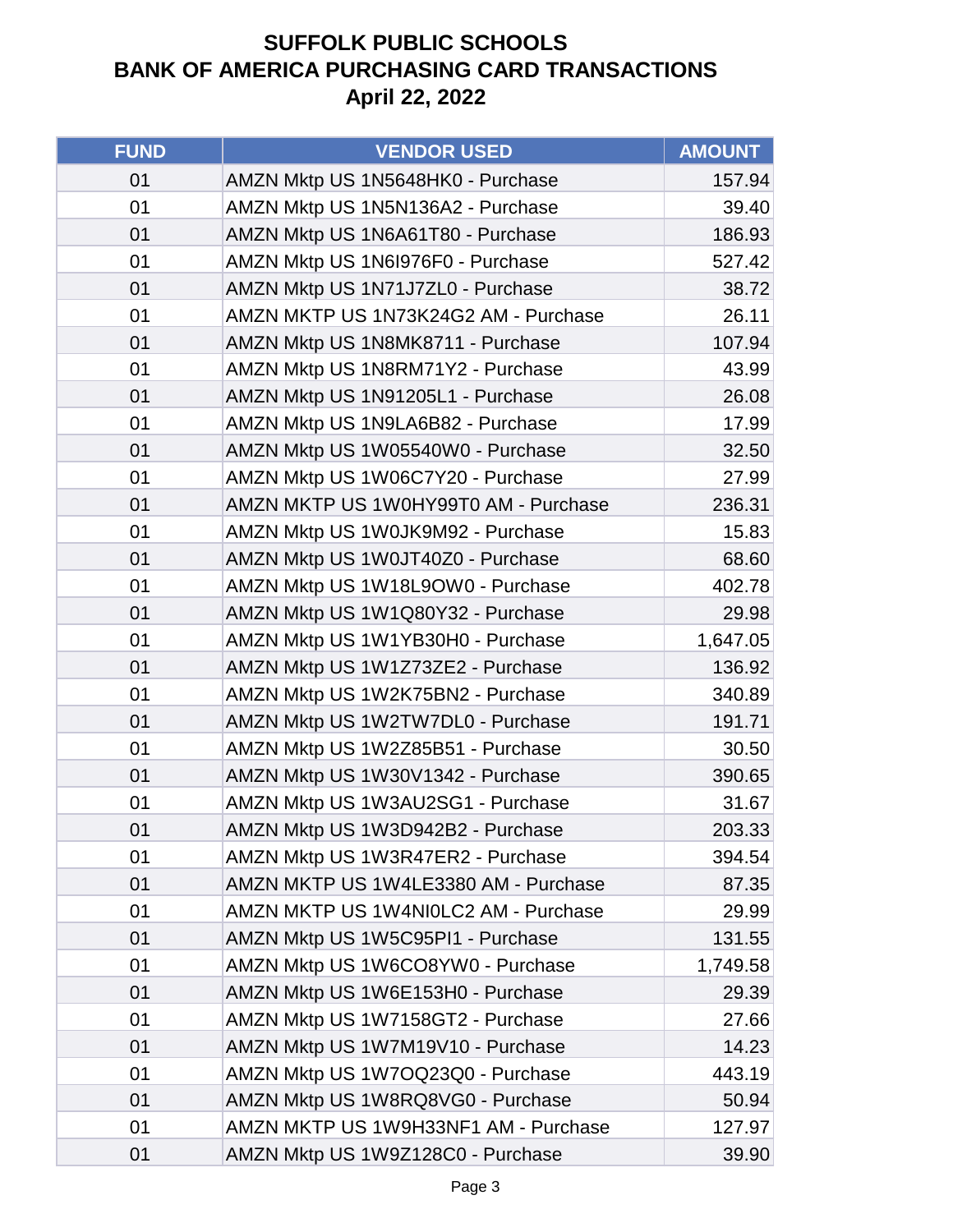| <b>FUND</b> | <b>VENDOR USED</b>                      | <b>AMOUNT</b> |
|-------------|-----------------------------------------|---------------|
| 01          | AMZN Mktp US 1W9ZK9KO1 - Purchase       | 79.90         |
| 01          | AMZN Mktp US 1Z0G76ZX1 - Purchase       | 194.98        |
| 01          | AMZN Mktp US 1Z1H574Y1 - Purchase       | 27.30         |
| 01          | AMZN Mktp US 1Z1RF1JU1 - Purchase       | 9.95          |
| 01          | AMZN Mktp US 1Z2OX7H71 - Purchase       | 5.99          |
| 01          | AMZN Mktp US 1Z3TO67L2 - Purchase       | 83.77         |
| 01          | AMZN Mktp US 1Z4J63712 - Purchase       | 90.32         |
| 01          | AMZN Mktp US 1Z4NW13H2 - Purchase       | 19.98         |
| 01          | AMZN Mktp US 1Z4RQ8360 - Purchase       | 687.90        |
| 01          | AMZN Mktp US 1Z56R4IX1 - Purchase       | 19.33         |
| 01          | AMZN Mktp US 1Z5H52B20 - Purchase       | 9.99          |
| 01          | AMZN Mktp US 1Z5KZ89T2 - Purchase       | 46.50         |
| 01          | AMZN Mktp US 1Z5QX1010 - Purchase       | 179.94        |
| 01          | AMZN Mktp US 1Z63014T1 - Purchase       | 79.99         |
| 01          | AMZN Mktp US 1Z6MI2TL1 - Purchase       | 31.95         |
| 01          | AMZN Mktp US 1Z6PK3IV0 - Purchase       | 98.98         |
| 01          | AMZN Mktp US 1Z6PO3NG1 - Purchase       | 131.96        |
| 01          | AMZN Mktp US 1Z6ZT8G22 - Purchase       | 10.99         |
| 01          | AMZN Mktp US 1Z7IA6H40 - Purchase       | 151.72        |
| 01          | AMZN Mktp US 1Z7VU8AX0 - Purchase       | 205.19        |
| 01          | AMZN Mktp US 1Z89L6LI2 - Purchase       | 297.12        |
| 01          | AMZN MKTP US 1Z8ER02M1 AM - Purchase    | 338.48        |
| 01          | AMZN Mktp US 1Z8XS0NS0 - Purchase       | 74.95         |
| 01          | AMZN MKTP US 1Z99E6LY2 AM - Purchase    | 296.18        |
| 01          | AMZN Mktp US 1Z99U8NO1 - Purchase       | 77.99         |
| 01          | AMZN Mktp US 1Z9RW5FT1 - Purchase       | 15.00         |
| 01          | <b>AMZN Mktp US - Credit</b>            | $-179.71$     |
| 01          | APPLE.COM/BILL - Purchase               | .99           |
| 01          | ARS C20 - CHESAPEAKE - Purchase         | 899.57        |
| 01          | - ASCA - - Purchase                     | 599.00        |
| 01          | <b>ASCD RESOURCES - Purchase</b>        | 369.52        |
| 01          | <b>ASI SECURITY - Purchase</b>          | 2,582.50      |
| 01          | BATTERIES+BULBS # 0469 - Purchase       | 12.06         |
| 01          | <b>BATTERYSHARKS COM - Purchase</b>     | 837.91        |
| 01          | <b>BAUDVILLE INC. - Purchase</b>        | 497.40        |
| 01          | B&H PHOTO 800-606-6969 - Purchase       | 29.92         |
| 01          | <b>BIB BACKGROUND CHECKS - Purchase</b> | 168.00        |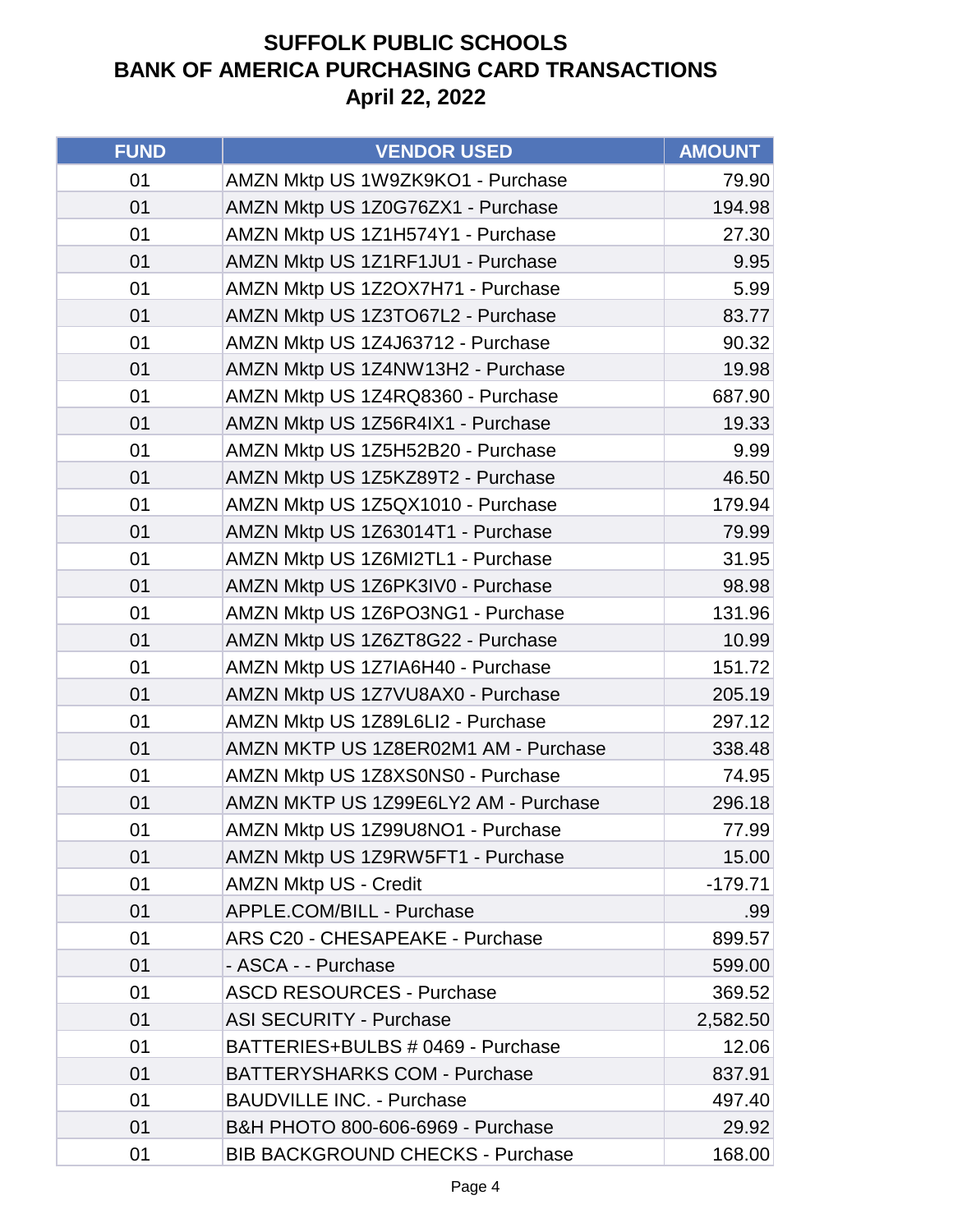| <b>FUND</b> | <b>VENDOR USED</b>                          | <b>AMOUNT</b> |
|-------------|---------------------------------------------|---------------|
| 01          | BIBLIO ORDER 9928839 - Credit               | $-67.58$      |
| 01          | BIBLIO ORDER 9928839 - Purchase             | 110.55        |
| 01          | BIBLIO ORDER 9933322 - Purchase             | 86.17         |
| 01          | <b>BOJANGLES 1286 - Purchase</b>            | 7.53          |
| 01          | BP#1613000MILLER MART # - Purchase          | 100.00        |
| 01          | <b>CADDELL ELECTRIC COMPANY - Purchase</b>  | 2,207.84      |
| 01          | CANVA 103367-42864802 - Purchase            | 119.40        |
| 01          | C C BOILER SALES SERV - Purchase            | 337.92        |
| 01          | CHICK-FIL-A #01759 - Purchase               | 64.67         |
| 01          | <b>CINTAS CORP - Purchase</b>               | 1,508.08      |
| 01          | CITY OF SUFFOLK VA - Purchase               | 5,384.00      |
| 01          | <b>COLONY TIRE #13 - Purchase</b>           | 756.50        |
| 01          | <b>COMMUNITY ELECTRIC COOPE - Purchase</b>  | 2,401.15      |
| 01          | <b>COURTYARD LYNCHBURG - Purchase</b>       | 2,211.66      |
| 01          | <b>CRADDOCK TERRY HOTEL LYNC - Purchase</b> | 219.02        |
| 01          | <b>CROWN AWARDS INC - Purchase</b>          | 396.91        |
| 01          | <b>DAMUTH TRANE - Purchase</b>              | 7,484.82      |
| 01          | <b>DILLON SUPPLY COMPANY - Purchase</b>     | 1,013.85      |
| 01          | <b>DOLLAR DAYS INTERNATIONAL - Purchase</b> | 1,632.00      |
| 01          | <b>DOLLAR TREE - Purchase</b>               | 5.30          |
| 01          | <b>DOUBLETREE LODGING - Credit</b>          | $-124.26$     |
| 01          | <b>DOUBLETREE LODGING - Purchase</b>        | 1,118.34      |
| 01          | dox Quench Water - Purchase                 | 78.99         |
| 01          | <b>DRI SIGNS - Purchase</b>                 | 167.23        |
| 01          | <b>ECU CAREER CTR ONLINE - Purchase</b>     | 295.00        |
| 01          | <b>EMBROIDERY AND PRINT HOUS - Purchase</b> | 3,114.00      |
| 01          | EVENT VIRGINIA SCHOOL - Purchase            | 300.00        |
| 01          | <b>FERGUSON ENT - Purchase</b>              | 28.56         |
| 01          | FORMS AND SUPPLY - AOPD - Purchase          | 87.84         |
| 01          | <b>FOUNDATION BLDG 208 - Purchase</b>       | 3,076.28      |
| 01          | <b>GEMPLER'S - Purchase</b>                 | 2,420.91      |
| 01          | <b>GIH GLOBALINDUSTRIALEQ - Purchase</b>    | 613.89        |
| 01          | <b>GOFER PARTS LLC - Purchase</b>           | 337.05        |
| 01          | <b>GRAINGER - Credit</b>                    | $-235.02$     |
| 01          | <b>GRAINGER - Purchase</b>                  | 14,198.15     |
| 01          | <b>GRAMMARLY CO2HPOZ2L - Purchase</b>       | 100.00        |
| 01          | <b>GRAMMARLY COQL48WQ0 - Purchase</b>       | 59.95         |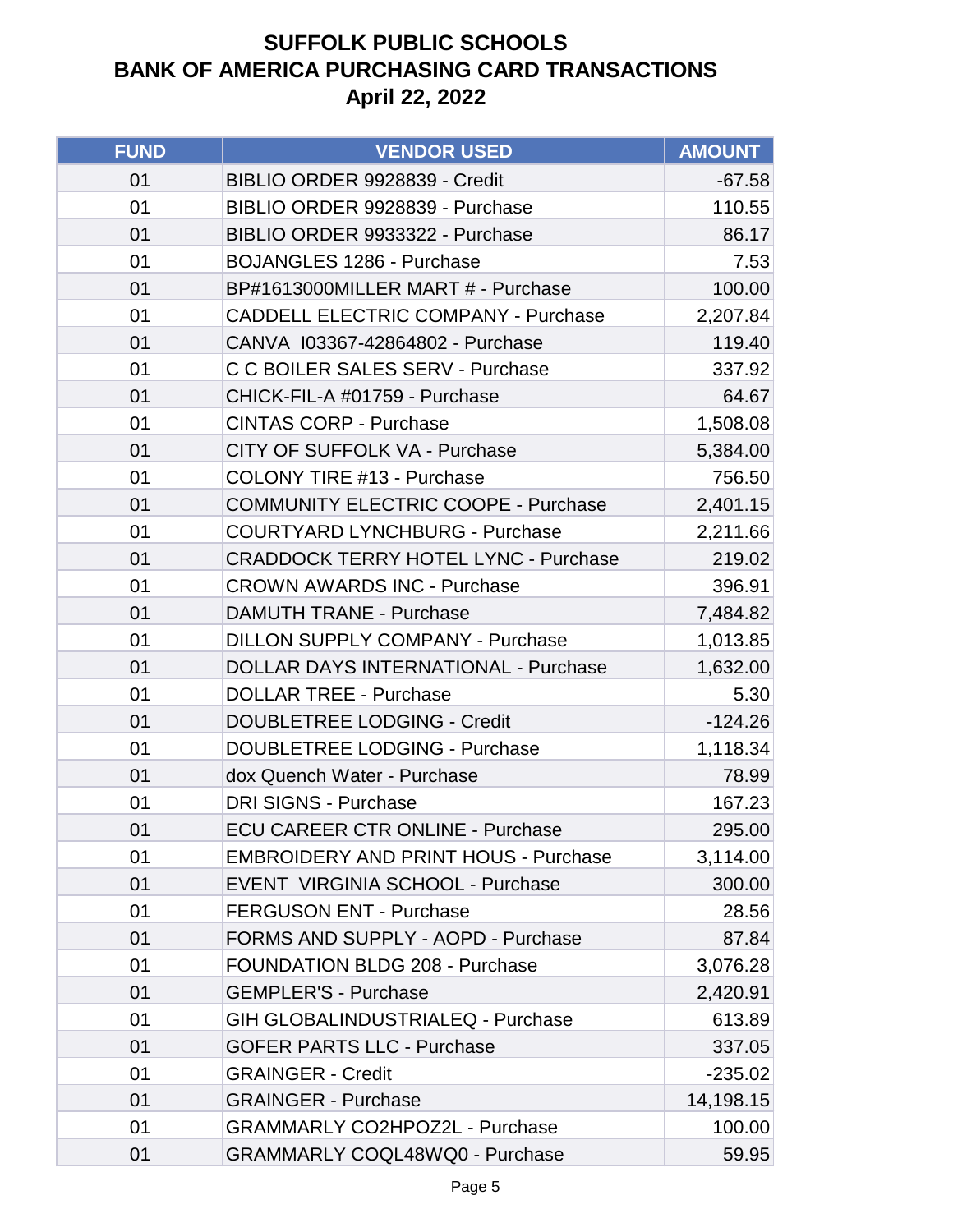| <b>FUND</b> | <b>VENDOR USED</b>                              | <b>AMOUNT</b> |
|-------------|-------------------------------------------------|---------------|
| 01          | <b>HAMPTON ROADS CHAMBER - Purchase</b>         | 1,940.00      |
| 01          | <b>HILTON HOTEL AUSTIN - Purchase</b>           | 256.23        |
| 01          | <b>HOLIDAY INN EXPRESS - DO - Purchase</b>      | 1,356.60      |
| 01          | <b>HOTEL WEYANOKE - Purchase</b>                | 134.83        |
| 01          | <b>HYATT PLACE - Purchase</b>                   | 282.36        |
| 01          | <b>IB SOURCE - Purchase</b>                     | 159.00        |
| 01          | <b>IMSE - Purchase</b>                          | 60.00         |
| 01          | IN EMPOWERING HEALTH EDU - Purchase             | 375.00        |
| 01          | <b>INTERNATIONAL FACILITY M - Purchase</b>      | 395.00        |
| 01          | <b>IRIE VIBES 2 - Purchase</b>                  | 25.69         |
| 01          | JERSEY MIKES 6031 - Purchase                    | 1,618.55      |
| 01          | <b>JOHNSON CONTROLS FIRE - Purchase</b>         | 5,934.45      |
| 01          | <b>JOHNSONS GARDEN'S - Purchase</b>             | 112.00        |
| 01          | JUICER.IO / SAAS.GROUP - Purchase               | 19.00         |
| 01          | J.W. PEPPER - Purchase                          | 337.48        |
| 01          | KFC J718111 - Purchase                          | 39.68         |
| 01          | <b>KICKBACK JACKS 46 - Purchase</b>             | 12.71         |
| 01          | KRISPY KREME 0276 - Purchase                    | 39.43         |
| 01          | LAPTOPSCREEN 8556301111 - Purchase              | 537.80        |
| 01          | <b>LOWES</b>                                    | 78.40         |
| 01          | LOWES #00709 - Purchase                         | 381.02        |
| 01          | LOWES #01126 - Credit                           | $-47.94$      |
| 01          | LOWES #01126 - Purchase                         | 5,253.74      |
| 01          | <b>MAJOR SIGN COMPANY - Purchase</b>            | 2,709.00      |
| 01          | <b>MARKET AT MAIN - Purchase</b>                | 15.30         |
| 01          | <b>MED ORTHOPAEDIC &amp; SPINE C - Purchase</b> | 600.00        |
| 01          | <b>MICROFIBER WHOLES - Purchase</b>             | 63.47         |
| 01          | <b>MILLER STEPHENSON &amp; ASSO - Purchase</b>  | 1,415.00      |
| 01          | <b>MVP MEDIA NETWORK - Purchase</b>             | 1,098.00      |
| 01          | NAPA STORE #326 - Purchase                      | 58.28         |
| 01          | <b>NATIONAL ENERGY CONTRO - Purchase</b>        | 4,403.68      |
| 01          | <b>NATIONAL INSITUTE OF GOVE - Purchase</b>     | 370.00        |
| 01          | National Wellness Institu - Purchase            | 1,005.00      |
| 01          | <b>NCS GED EXAM - Purchase</b>                  | 1,400.00      |
| 01          | <b>NORFOLK BEARINGS &amp; SUPPL - Purchase</b>  | 840.03        |
| 01          | <b>NORFOLK &amp; PORTSMOUTH BAR - Purchase</b>  | 30.00         |
| 01          | <b>NORTH STREET PRESS CLUB - Purchase</b>       | 47.11         |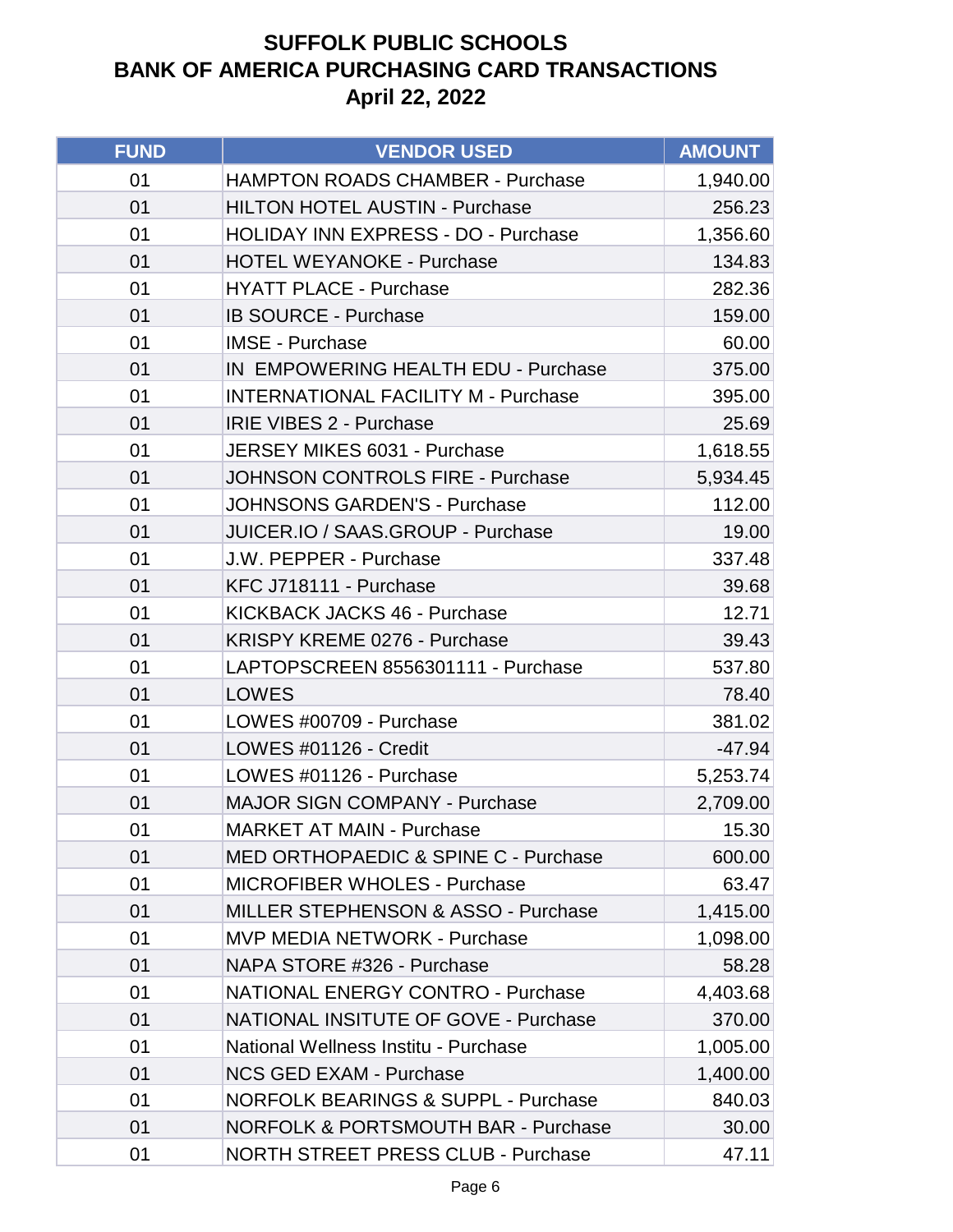| <b>FUND</b> | <b>VENDOR USED</b>                         | <b>AMOUNT</b> |
|-------------|--------------------------------------------|---------------|
| 01          | OFFICE DEPOT #1165 - Purchase              | 37.48         |
| 01          | OFFICE DEPOT #1170 - Purchase              | 90.62         |
| 01          | OFFICE DEPOT #5910 - Credit                | $-39.41$      |
| 01          | OFFICE DEPOT #5910 - Purchase              | 3,770.16      |
| 01          | OPUSEVENT.COM - Purchase                   | 200.00        |
| 01          | <b>OTC BRANDS INC - Purchase</b>           | 129.98        |
| 01          | PAYPAL CODEUPDT4U - Purchase               | 40.00         |
| 01          | <b>PILOT</b><br>00046565 - Purchase        | 10.69         |
| 01          | PILOT_04656 - Purchase                     | 46.41         |
| 01          | PREMIUMBEAT.COM - Purchase                 | 64.95         |
| 01          | PRO CHEM, INC. - Purchase                  | 1,260.30      |
| 01          | PROLITERACY WORLDWIDE - Purchase           | 336.00        |
| 01          | - Purchase                                 | 27.20         |
| 01          | PY MystorageCenterbrooke - Purchase        | 228.00        |
| 01          | PY Suffolk Educ Found - Purchase           | 180.00        |
| 01          | <b>QUALITY INN &amp; SUITES - Purchase</b> | 745.16        |
| 01          | RE MICHEL 133 SUFFOLK - Purchase           | 1,457.75      |
| 01          | <b>REV.COM - Credit</b>                    | $-1.80$       |
| 01          | REV.COM - Purchase                         | 59.75         |
| 01          | REXEL 3501 - Purchase                      | 2,962.99      |
| 01          | <b>ROCK AUTO - Purchase</b>                | 103.60        |
| 01          | SAFETYSIGN.COM - Purchase                  | 130.88        |
| 01          | SAMSCLUB #4710 - Purchase                  | 43.79         |
| 01          | <b>SAMSCLUB.COM - Purchase</b>             | 121.01        |
| 01          | SHARPRODUCTS 800-248-7427 - Purchase       | 1,447.13      |
| 01          | SHEETMUSICPLUS.COM - Purchase              | 285.39        |
| 01          | SHEETZ 0395 00003954 - Purchase            | 67.50         |
| 01          | SHERWIN WILLIAMS 703344 - Purchase         | 20.82         |
| 01          | SHERWIN WILLIAMS 705078 - Purchase         | 28.26         |
| 01          | SHERWIN WILLIAMS 705234 - Purchase         | 232.93        |
| 01          | SHERWIN WILLIAMS 705235 - Purchase         | 60.51         |
| 01          | <b>SIGNATURE PINS - Purchase</b>           | 531.06        |
| 01          | SIMPLECAST.COM/BILL - Purchase             | 30.00         |
| 01          | <b>SMARTSIGN - Purchase</b>                | 3,125.93      |
| 01          | <b>SPARTAN TOOL LLC - Purchase</b>         | 2,522.29      |
| 01          | <b>SPECTRUM - Purchase</b>                 | 5,298.88      |
| 01          | SPEEDWAY 04639 3001 WARDS - Purchase       | 24.11         |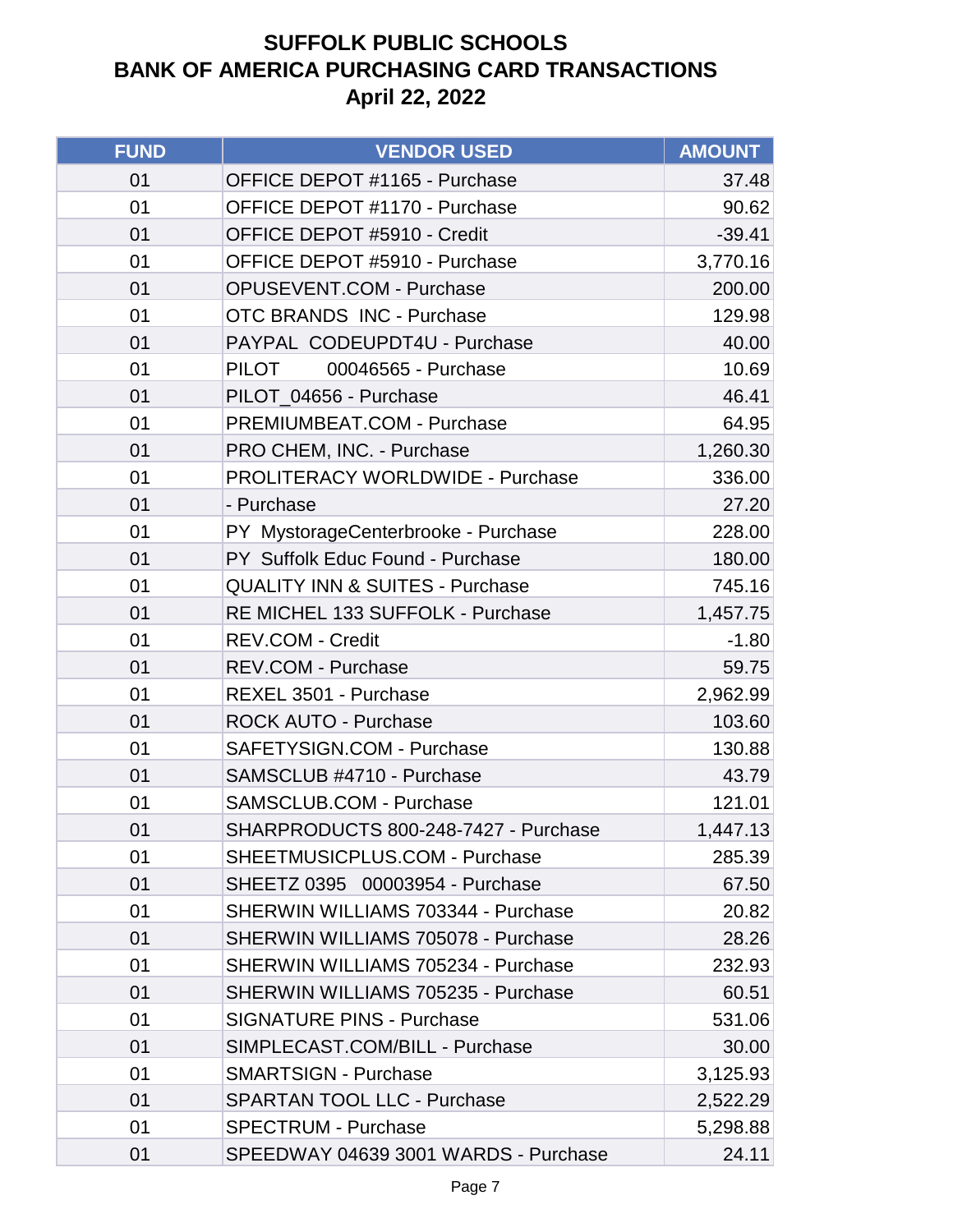| <b>FUND</b> | <b>VENDOR USED</b>                           | <b>AMOUNT</b> |
|-------------|----------------------------------------------|---------------|
| 01          | SQ BRIAN KINSEY - Purchase                   | 4,340.20      |
| 01          | SQ KENDORE LEARNING - Purchase               | 601.47        |
| 01          | SQ WILLETTE PLUMBING 592 - Purchase          | 850.00        |
| 01          | <b>SSL ECOMM - Purchase</b>                  | 11,974.45     |
| 01          | <b>STANDBY SYSTEMS INC - Purchase</b>        | 1,690.95      |
| 01          | <b>STK Shutterstock - Purchase</b>           | 29.00         |
| 01          | Subway 58554 - Purchase                      | 11.68         |
| 01          | <b>SUFFOLK RADIO &amp; TV SVC - Purchase</b> | 274.12        |
| 01          | <b>SUFFOLK SANITARY SUPPLY - Purchase</b>    | 286.20        |
| 01          | <b>SUPERIOR CLEANING EQUI - Purchase</b>     | 313.69        |
| 01          | <b>SUPERIOR EQUIPMENT SALES - Purchase</b>   | 375.61        |
| 01          | <b>SUPERIOR TRAILER SALES SU - Purchase</b>  | 1,419.92      |
| 01          | <b>SURFACE PRO - Purchase</b>                | 9,865.25      |
| 01          | <b>TACTICAL DIGITAL CORP - Purchase</b>      | 398.67        |
| 01          | <b>TACTIVE - Purchase</b>                    | 593.00        |
| 01          | The Blair Bros Inc - Purchase                | 3,245.82      |
| 01          | THE HOTEL ROANOKE & CONFE - Purchase         | 1,141.54      |
| 01          | The Webstaurant Store Inc - Purchase         | 124.68        |
| 01          | <b>TRACTOR SUPPLY CO #1732 - Purchase</b>    | 104.23        |
| 01          | TRIAL END DISCOUNTED D - Purchase            | 5.35          |
| 01          | <b>TROPHY DEPOT - Purchase</b>               | 331.30        |
| 01          | TST MACADO S - FARMVILLE - Purchase          | 13.06         |
| 01          | <b>TST ROOFING - Purchase</b>                | 15,319.96     |
| 01          | <b>TWEEDS LOCKSMITH</b>                      | 229.40        |
| 01          | <b>TWEEDS LOCKSMITH INC - Purchase</b>       | 234.00        |
| 01          | <b>TWEEDS LOCKSMITH - Purchase</b>           | 2,266.00      |
| 01          | <b>UDEMY: ONLINE COURSES - Purchase</b>      | 139.93        |
| 01          | <b>USA CLEAN INC - Purchase</b>              | 97.42         |
| 01          | VA DEPT OF CRIMINAL JUSTI - Purchase         | 150.00        |
| 01          | VA DPOR - Purchase                           | 90.00         |
| 01          | VALOREBOOKS.COM - Purchase                   | 44.80         |
| 01          | VAMAC INC SUFFOLK - Purchase                 | 2,603.17      |
| 01          | VA SCIENCE EDUCATION LEAD - Purchase         | 50.00         |
| 01          | <b>VASSP - Purchase</b>                      | 930.00        |
| 01          | <b>VEED BASIC - Purchase</b>                 | 25.00         |
| 01          | <b>VERIZON ONETIMEPAYMENT - Purchase</b>     | 2,889.28      |
| 01          | <b>VIRGINIAN PILOT CIRC - Purchase</b>       | 15.96         |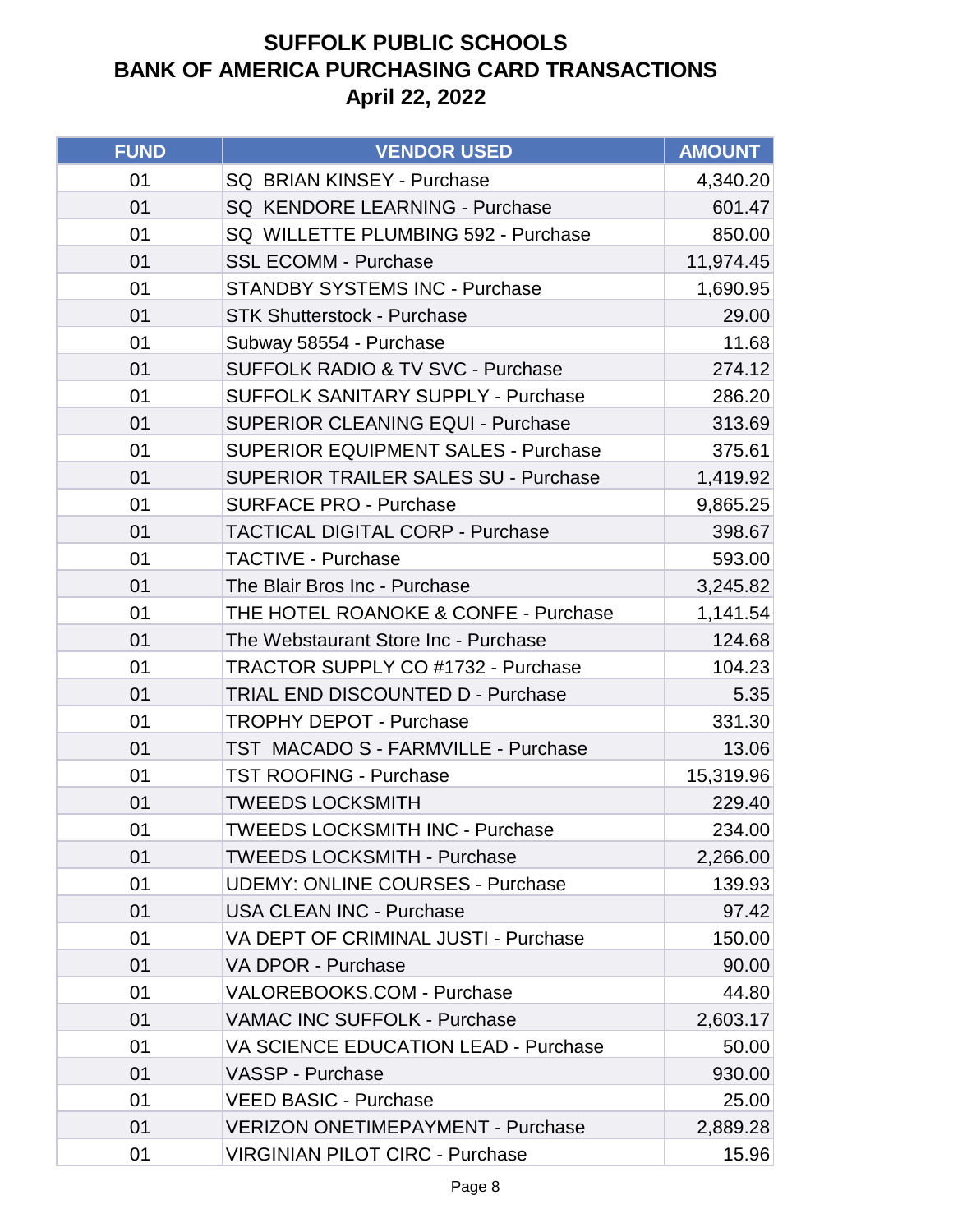| <b>FUND</b> | <b>VENDOR USED</b>                          | <b>AMOUNT</b> |
|-------------|---------------------------------------------|---------------|
| 01          | <b>VIRGINIA SOCIETY FOR TEC - Purchase</b>  | 220.00        |
| 01          | <b>VSCPA - Purchase</b>                     | 753.00        |
| 01          | <b>VUE COMPTIA MRKETPLCE - Purchase</b>     | 307.00        |
| 01          | <b>VWR INTERNATIONAL INC - Purchase</b>     | 256.91        |
| 01          | WAL-MART #3214 - Purchase                   | 73.18         |
| 01          | <b>WALMART.COM AA - Purchase</b>            | 467.61        |
| 01          | <b>WALTERS OUTDOOR POWER EQU - Purchase</b> | 2,458.28      |
| 01          | WM SUPERCENTER #1687 - Purchase             | 12.30         |
| 01          | <b>WO GRUBB STEEL ERECTION I - Purchase</b> | 1,414.96      |
| 01 Total    |                                             | 212,015.34    |
| 02          | AMAZON.COM 165137CF1 AMZN - Purchase        | 76.05         |
| 02          | AMAZON.COM 1654U2300 AMZN - Purchase        | 81.94         |
| 02          | Amazon.com 168K58OW1 - Purchase             | 104.00        |
| 02          | Amazon.com 1I9KL3RV0 - Purchase             | 584.98        |
| 02          | Amazon.com 1W4UB6GP2 - Purchase             | 1,373.61      |
| 02          | Amazon.com 1W5W16M20 - Purchase             | 1,187.40      |
| 02          | AMZN Mktp US 161A59PV1 - Purchase           | 602.14        |
| 02          | AMZN Mktp US 1624J4IN1 - Purchase           | 134.90        |
| 02          | AMZN Mktp US 162DP2XN1 - Purchase           | 44.44         |
| 02          | AMZN Mktp US 162G15ED0 - Purchase           | 615.71        |
| 02          | AMZN Mktp US 164TV86C1 - Purchase           | 177.55        |
| 02          | AMZN MKTP US 1673M8J80 AM - Purchase        | 31.98         |
| 02          | AMZN Mktp US 169XL2C22                      | 104.99        |
| 02          | AMZN Mktp US 169XL2C22 - Purchase           | 104.99        |
| 02          | AMZN Mktp US 1H3FN6OK1 - Purchase           | 830.66        |
| 02          | AMZN Mktp US 1105O8ES2 - Purchase           | 331.16        |
| 02          | AMZN Mktp US 1I22Z6P92 - Purchase           | 113.98        |
| 02          | AMZN Mktp US 1I3QA7HT2 - Purchase           | 22.98         |
| 02          | AMZN Mktp US 1I48T6A62 - Purchase           | 133.80        |
| 02          | AMZN Mktp US 1I81Z2UF0 - Purchase           | 95.83         |
| 02          | AMZN Mktp US 1N1P15YX2 - Purchase           | 251.00        |
| 02          | AMZN Mktp US 1N23O2U31 - Purchase           | 793.04        |
| 02          | AMZN Mktp US 1N2R60SW1 - Purchase           | 19.99         |
| 02          | AMZN Mktp US 1N2UP84X0 - Purchase           | 7.38          |
| 02          | AMZN Mktp US 1N3224LK0 - Purchase           | 63.96         |
| 02          | AMZN Mktp US 1N3YR4BL2 - Purchase           | 62.92         |
| 02          | AMZN Mktp US 1N7GF5NX0 - Purchase           | 82.81         |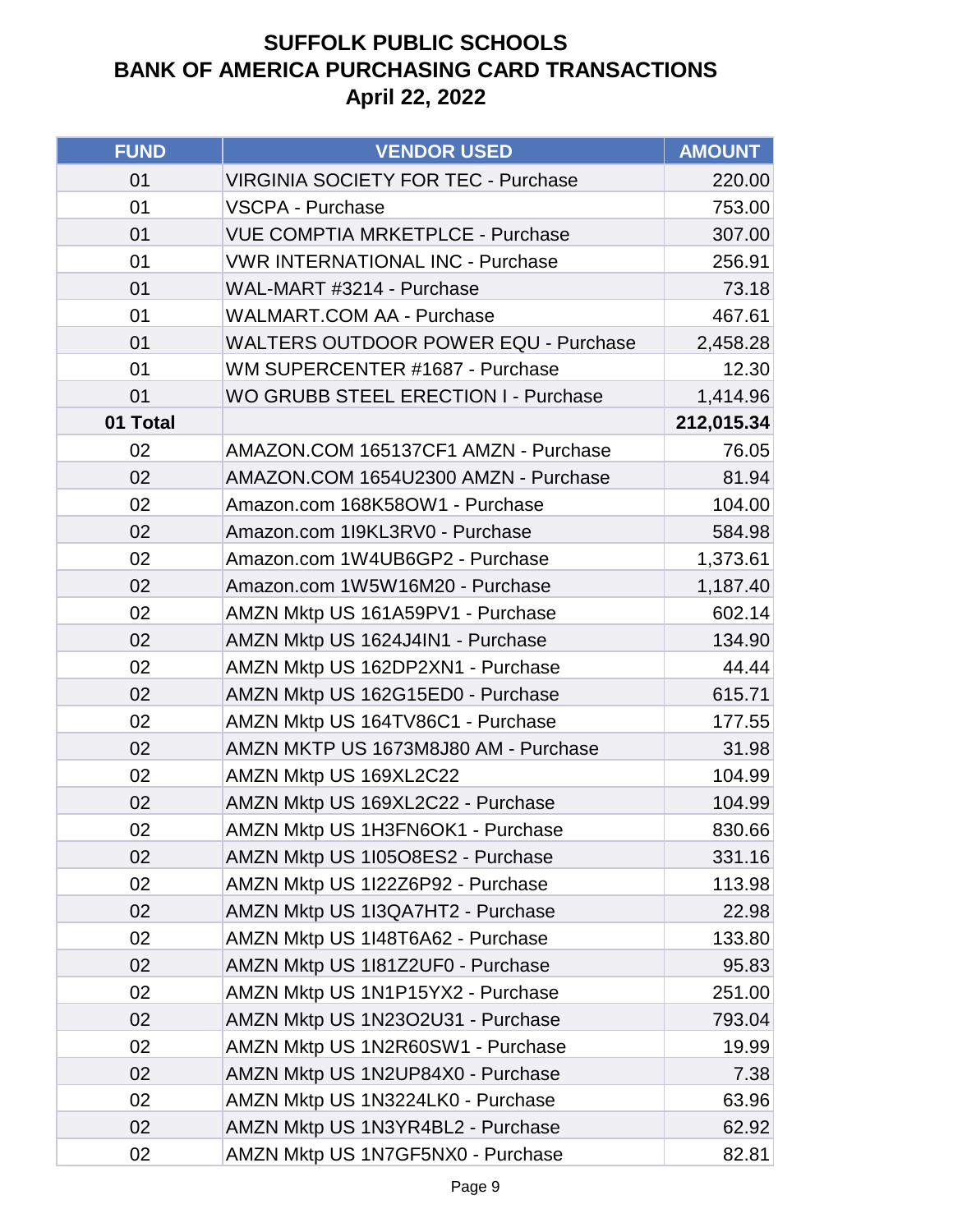| <b>FUND</b> | <b>VENDOR USED</b>                          | <b>AMOUNT</b> |
|-------------|---------------------------------------------|---------------|
| 02          | AMZN Mktp US 1N8A77JL2 - Purchase           | 11.99         |
| 02          | AMZN Mktp US 1N8IB9CP2 - Purchase           | 84.11         |
| 02          | AMZN Mktp US 1W0DP29K0 - Purchase           | 19.99         |
| 02          | AMZN Mktp US 1W0FI10D0 - Purchase           | 266.00        |
| 02          | AMZN Mktp US 1W1BE9AQ2 - Purchase           | 339.33        |
| 02          | AMZN Mktp US 1W3K58X12 - Purchase           | 2,590.63      |
| 02          | AMZN Mktp US 1W91076Y0 - Purchase           | 600.94        |
| 02          | AMZN Mktp US 1Z09657Z2 - Purchase           | 119.98        |
| 02          | AMZN Mktp US 1Z1768SR2 - Purchase           | 262.09        |
| 02          | AMZN Mktp US 1Z1WK8EO1 - Purchase           | 63.54         |
| 02          | AMZN Mktp US 1Z20Y0QR2 - Purchase           | 277.49        |
| 02          | AMZN Mktp US 1Z3DB52U2 - Purchase           | 15.99         |
| 02          | AMZN Mktp US 1Z4X78V52 - Purchase           | 14.99         |
| 02          | AMZN Mktp US 1Z5385BS0 - Purchase           | 44.99         |
| 02          | AMZN Mktp US 1Z7K922N2 - Purchase           | 7.60          |
| 02          | AMZN Mktp US 1Z7W50I20 - Purchase           | 159.99        |
| 02          | AMZN Mktp US 1Z8CR3DW2 - Purchase           | 27.94         |
| 02          | <b>AMZN Mktp US - Credit</b>                | $-66.90$      |
| 02          | <b>BURMAX INC - Purchase</b>                | 988.00        |
| 02          | CHICK-FIL-A #01759 - Purchase               | 789.60        |
| 02          | CHICK-FIL-A #02602 - Purchase               | 1,085.70      |
| 02          | COLLABORATIVECLASSROOM - Purchase           | 783.00        |
| 02          | <b>COUGHDROP AAC - Purchase</b>             | 800.00        |
| 02          | <b>INSTRUCTIONAL COACHING GR - Purchase</b> | 1,995.00      |
| 02          | LINDE GAS & EQUIP - Purchase                | 1,977.36      |
| 02          | <b>NCS GED EXAM - Purchase</b>              | 541.07        |
| 02          | OFFICE DEPOT #1079 - Purchase               | 16.82         |
| 02          | OFFICE DEPOT #1170 - Purchase               | 54.28         |
| 02          | OFFICE DEPOT #5910 - Purchase               | 33,577.18     |
| 02          | OFFICEMAX/OFFICEDEPT#6877 - Purchase        | 187.47        |
| 02          | PAYPAL VSRA - Credit                        | $-200.00$     |
| 02          | <b>PROLITERACY WORLDWIDE - Purchase</b>     | 1,282.80      |
| 02          | - Purchase                                  | 14.99         |
| 02          | <b>REHABMART.COM - Purchase</b>             | 339.34        |
| 02          | ROCHESTER 100 INC. - Purchase               | 507.50        |
| 02          | Scholastic, Inc. - Purchase                 | 2,698.58      |
| 02          | <b>SCHOOL SPECIALTY LLC - Purchase</b>      | 975.43        |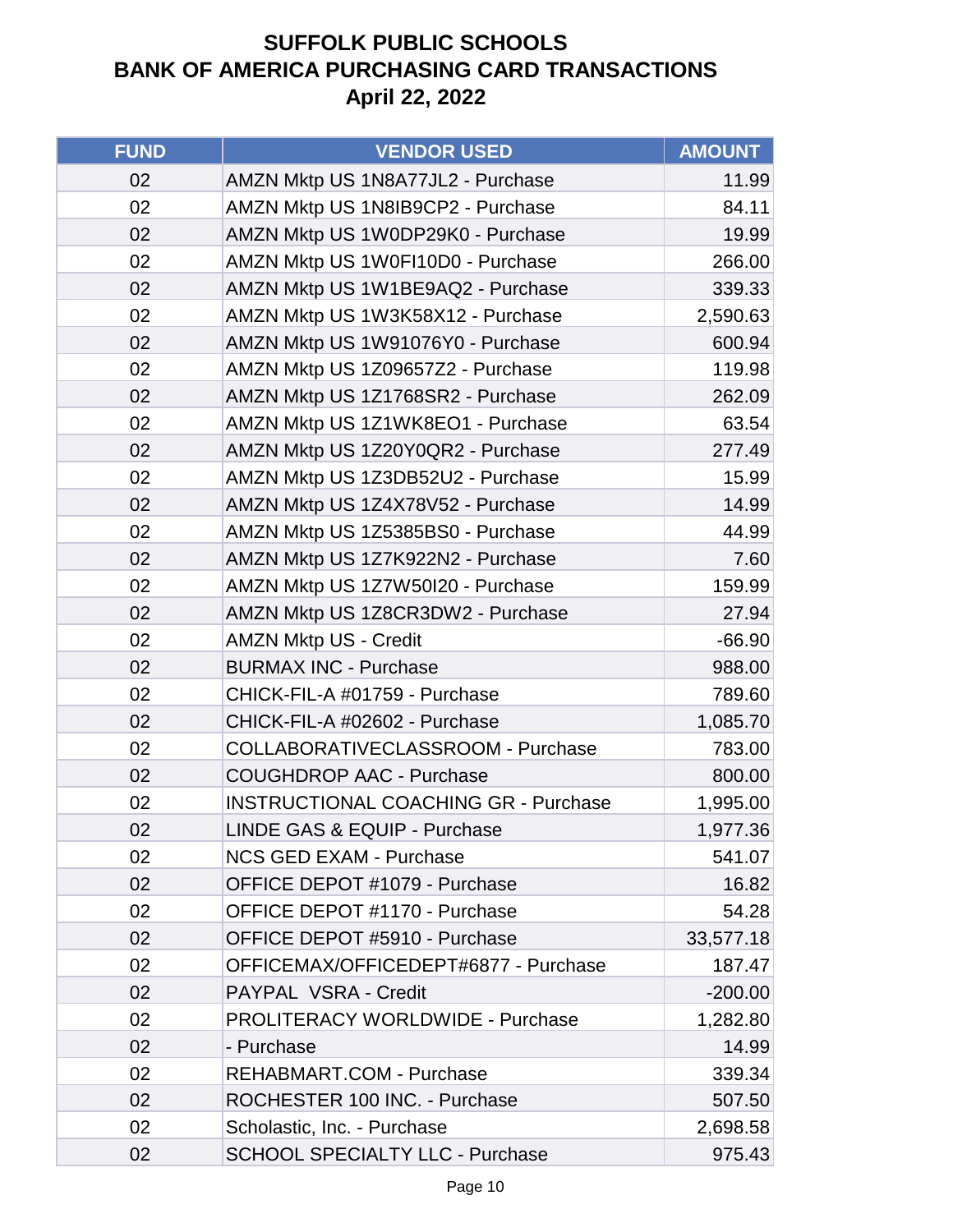| <b>FUND</b>        | <b>VENDOR USED</b>                         | <b>AMOUNT</b> |
|--------------------|--------------------------------------------|---------------|
| 02                 | <b>SSL ECOMM - Purchase</b>                | 3,350.03      |
| 02                 | STICKERYOU.COM - Purchase                  | 262.70        |
| 02                 | <b>TEACHSTONE TRAINING - Purchase</b>      | 125.00        |
| 02                 | <b>WALMART.COM AA - Purchase</b>           | 802.31        |
| 02 Total           |                                            | 65,829.04     |
| 03                 | <b>ALL POINTS FOODSERVICE P - Purchase</b> | 2,211.15      |
| 03                 | Amazon.com 1N42Q9FS1 - Purchase            | 31.99         |
| 03                 | <b>ARS C20 - CHESAPEAKE - Purchase</b>     | 1,139.04      |
| 03                 | <b>BSN SPORTS LLC - Purchase</b>           | 458.49        |
| 03                 | <b>CITY OF SUFFOLK CIRCUIT - Purchase</b>  | 10.40         |
| 03                 | FOOD LION #1559 - Purchase                 | 39.37         |
| 03                 | <b>GRAINGER - Purchase</b>                 | 9.60          |
| 03                 | LOWES #01126 - Purchase                    | 90.42         |
| 03                 | PAYPAL SNAVA - Purchase                    | 2,325.00      |
| 03                 | <b>PRESTO DIRECT LLC - Purchase</b>        | 93.44         |
| 03                 | <b>SCHADEL SHEET METAL WORK - Purchase</b> | 630.00        |
| 03                 | <b>TWEEDS LOCKSMITH - Purchase</b>         | 17.16         |
| 03                 | <b>VAMAC INC SUFFOLK - Purchase</b>        | 12.94         |
| 03                 | WAL-MART #1687 - Purchase                  | 321.46        |
| 03                 | WM SUPERCENTER #1687 - Purchase            | 119.37        |
| 03                 | <b>WWW COSTCO COM - Purchase</b>           | 1,695.99      |
| 03 Total           |                                            | 9,205.82      |
| <b>Grand Total</b> |                                            | 287,050.20    |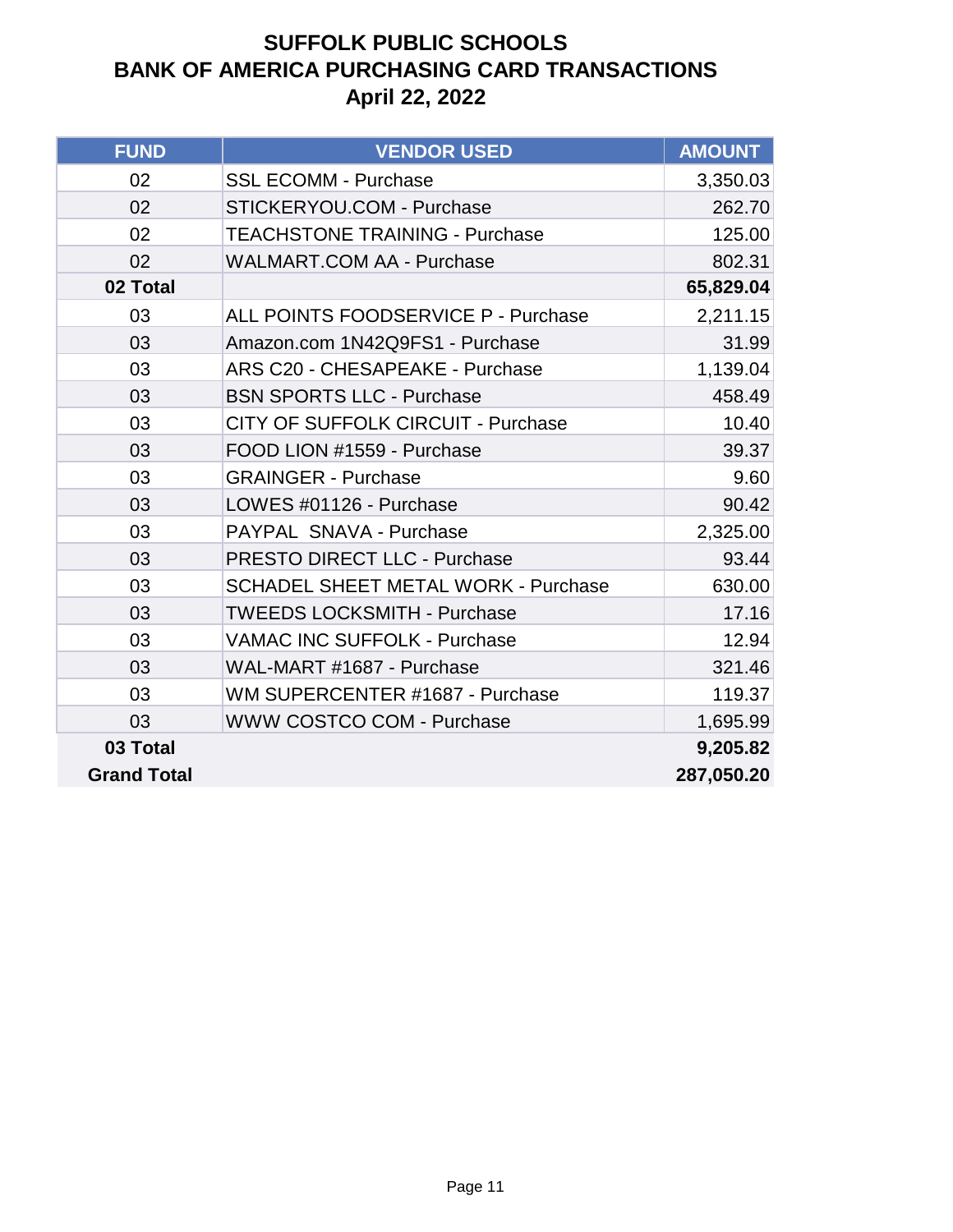| <b>Check No</b>             | <b>Vendor Name</b>            | <b>Description</b>                                            | <b>Amount</b> |
|-----------------------------|-------------------------------|---------------------------------------------------------------|---------------|
| 01 - GENERAL OPERATING FUND |                               |                                                               |               |
| 00008289                    | ALLIED INSTRUCTIONAL SERVICES | <b>ORIENTATION &amp; MOBILITY SERV-MARCH 2022</b>             | 931.28        |
| 00008290                    | <b>ARC3 GASES</b>             | <b>FILL TANKS</b>                                             | 114.70        |
| 00008291                    | <b>ATTRONICA</b>              | Boards for Interactive Systems - all schools                  | 33.73         |
| 00008291                    | <b>ATTRONICA</b>              | Interactive Projector Boards per Quote CQ594-Q                | 78.99         |
| 00008291                    | <b>ATTRONICA</b>              | Monitors, chromeboxes, cabling for elementary schools         | 16,974.92     |
| 00008291                    | <b>ATTRONICA</b>              | Monitors, Chromeboxes, cabling for Middle Schools             | 4,376.49      |
| 00008291                    | <b>ATTRONICA</b>              | Quote CQ514-Q Epson Interactive Projectors & Othr hardware    | 693.00        |
| 00008291                    | <b>ATTRONICA</b>              | Quote CQ514-Q Epson Interactive Projectors & Othr hardware    | 199.28        |
| 00008292                    | <b>BLAIR BROTHERS INC</b>     | Resurface Parking lot at NRHS                                 | 402,376.21    |
| 00008292                    | <b>BLAIR BROTHERS INC</b>     | <b>Track Renovation at KFHS</b>                               | 76,320.00     |
| 00008293                    | <b>BRYANT'S GRADING</b>       | <b>FBES SINKHOLE REPAIR</b>                                   | 62,139.00     |
| 00008293                    | <b>BRYANT'S GRADING</b>       | <b>KFHS SINKHOLE REPAIR</b>                                   | 63,239.00     |
| 00008294                    | <b>CHIP'S TOWING</b>          | <b>Towing Services and Repair Services</b>                    | 1,004.75      |
| 00008295                    | COLONY TIRE CORP #13          | <b>Tires - Continentals</b>                                   | 6,910.52      |
| 00008296                    | COX, STEPHANIE                | REIMB FOR SNACKS FOR BRIEFING/FOOD LION                       | 24.14         |
| 00008297                    | <b>DOMA TECHNOLOGIES</b>      | Conversion services of student records into electronic format | 2,999.94      |
| 00008297                    | <b>DOMA TECHNOLOGIES</b>      | Team Share Software Monthly bill for Project 2110-1           | 395.00        |
| 00008298                    | ELECTRONIC SYSTEMS INC        | ALTALINK COPIER 2/15-3/14/22 KSES                             | 287.78        |
| 00008298                    | ELECTRONIC SYSTEMS INC        | ALTALINK COPIER 3/15-4/14/22 BTW                              | 331.82        |
| 00008298                    | ELECTRONIC SYSTEMS INC        | ALTALINK COPIER 3/15-4/14/22 CCAP 18751                       | 100.52        |
| 00008298                    | ELECTRONIC SYSTEMS INC        | ALTALINK COPIER 3/15-4/14/22 CCAP 44896                       | 11.86         |
| 00008298                    | ELECTRONIC SYSTEMS INC        | ALTALINK COPIER 3/15-4/14/22 FBES                             | 547.84        |
| 00008298                    | ELECTRONIC SYSTEMS INC        | ALTALINK COPIER 3/15-4/14/22 FGMS                             | 379.57        |
| 00008298                    | ELECTRONIC SYSTEMS INC        | ALTALINK COPIER 3/15-4/14/22 JFK                              | 493.93        |
| 00008298                    | ELECTRONIC SYSTEMS INC        | ALTALINK COPIER 3/15-4/14/22 JYMS                             | 446.11        |
| 00008298                    | ELECTRONIC SYSTEMS INC        | ALTALINK COPIER 3/15-4/14/22 KFMS                             | 504.73        |
| 00008298                    | ELECTRONIC SYSTEMS INC        | ALTALINK COPIER 3/15-4/14/22 KSES                             | 277.91        |
| 00008298                    | ELECTRONIC SYSTEMS INC        | ALTALINK COPIER 3/15-4/14/22 LHS                              | 466.30        |
| 00008298                    | ELECTRONIC SYSTEMS INC        | ALTALINK COPIER 3/15-4/14/22 NPES                             | 389.81        |
| 00008298                    | ELECTRONIC SYSTEMS INC        | ALTALINK COPIER 3/15-4/14/22 NRHS                             | 435.68        |
| 00008298                    | ELECTRONIC SYSTEMS INC        | ALTALINK COPIER 3/15-4/14/22 NSES                             | 528.87        |
| 00008298                    | ELECTRONIC SYSTEMS INC        | ALTALINK COPIER 3/15-4/14/22 SWES                             | 22.67         |
| 00008298                    | ELECTRONIC SYSTEMS INC        | B&W CONNECT KEY 3/15-4/14/22 KFMS                             | 6.31          |
| 00008298                    | ELECTRONIC SYSTEMS INC        | B&W CONNECT KEY 3/15-4/14/22 OAKLAND                          | 8.18          |
| 00008298                    | ELECTRONIC SYSTEMS INC        | COPIER 7TH FLR 3/15-4/14/22                                   | 357.98        |
| 00008298                    | ELECTRONIC SYSTEMS INC        | EZ390 LEGER SIZE DUP 3/15-4/14/22 JFK                         | 6.30          |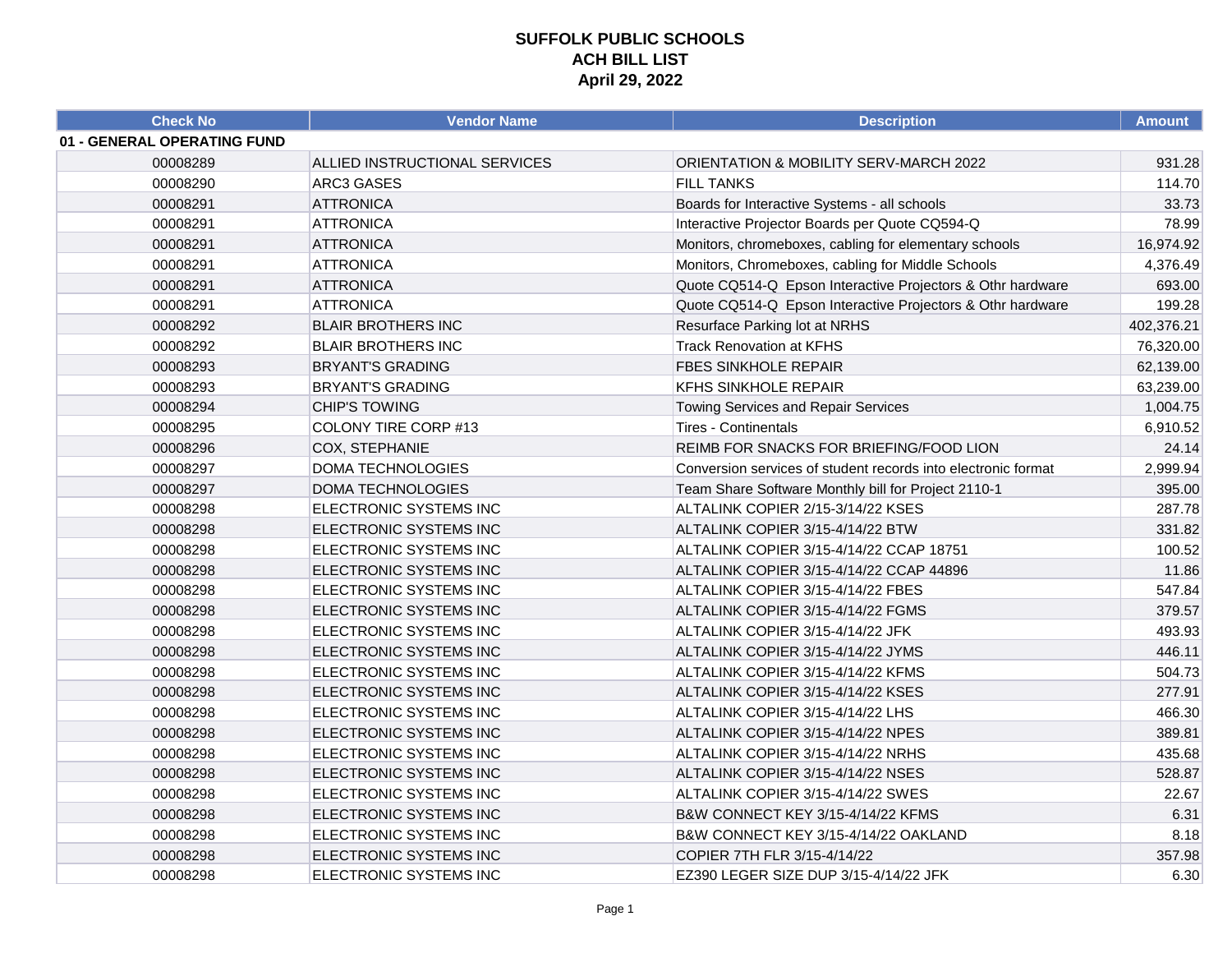| <b>Check No</b> | <b>Vendor Name</b>                   | <b>Description</b>                                                    | <b>Amount</b> |
|-----------------|--------------------------------------|-----------------------------------------------------------------------|---------------|
| 00008298        | ELECTRONIC SYSTEMS INC               | HP LASERJET PRINTER 3/15-4/14/22 MBES                                 | 4.56          |
| 00008298        | ELECTRONIC SYSTEMS INC               | HP LASERJET PRINTER MBES 2/15-3/14/22                                 | 3.36          |
| 00008298        | ELECTRONIC SYSTEMS INC               | LASERJET PRINTER-FINANCE 3/15-4/14/22                                 | 45.10         |
| 00008298        | ELECTRONIC SYSTEMS INC               | PRINTER AT FBES 3/15-4/14/22                                          | 10.85         |
| 00008298        | ELECTRONIC SYSTEMS INC               | PRINTER AT JFK 3/15-4/14/22                                           | 2.18          |
| 00008298        | ELECTRONIC SYSTEMS INC               | PRINTERS AT FGMS 3/15-4/14/22                                         | 3.89          |
| 00008298        | ELECTRONIC SYSTEMS INC               | PRINTERS AT NPES 3/15-4/14/22                                         | 17.60         |
| 00008298        | ELECTRONIC SYSTEMS INC               | PRINTERS AT NRHS 3/15-4/14/22                                         | 248.50        |
| 00008298        | ELECTRONIC SYSTEMS INC               | RZ990 PRINTER DUPLICATOR 3/15-4/14/22 PS                              | 6.50          |
| 00008298        | ELECTRONIC SYSTEMS INC               | VERSALINK B&W 3/15-4/14/22 BTW                                        | 5.94          |
| 00008298        | ELECTRONIC SYSTEMS INC               | VERSALINK B&W LASER 2/15-3/14/22 KSES                                 | 5.04          |
| 00008298        | ELECTRONIC SYSTEMS INC               | VERSALINK B&W LASER 3/15-4/14/22 KSES                                 | 3.63          |
| 00008298        | ELECTRONIC SYSTEMS INC               | VERSALINK COPIER 1/1-3/31/22 FBES                                     | 9.95          |
| 00008298        | ELECTRONIC SYSTEMS INC               | VERSALINK COPIER 3/15-4/14/22 NSES                                    | 2.81          |
| 00008298        | ELECTRONIC SYSTEMS INC               | XEROX COPIER 3/15-4/14/22 PRINT SHOP                                  | 570.26        |
| 00008298        | ELECTRONIC SYSTEMS INC               | XEROX D95CP COPIER 2/15-3/14/22 MBES                                  | 10.01         |
| 00008298        | ELECTRONIC SYSTEMS INC               | XEROX D95CP COPIER 3/15-4/14/22 MBES                                  | 18.93         |
| 00008298        | ELECTRONIC SYSTEMS INC               | XEROX PHASER PRINTER 3/15-4/14/22 SWES                                | 2.67          |
| 00008299        | EPLUS TECHNOLOGY, INC                | PEN Testing - EPLUS SERVICES1                                         | 5,371.96      |
| 00008300        | <b>FSI OFFICE</b>                    | Provide office furnishings at various locations (per attached quotes) | 6,675.74      |
| 00008300        | <b>FSI OFFICE</b>                    | Replacement teacher furniture (see quotes)                            | 38,945.10     |
| 00008301        | <b>I&amp;M SHUTTLE AND TRANSPORT</b> | TRANSPORT OF STUDENT-MARCH 2022                                       | 1,150.00      |
| 00008302        | J W PEPPER & SONS INC                | <b>Heavens Are Telling</b>                                            | 189.99        |
| 00008302        | J W PEPPER & SONS INC                | Like, Total '80s: Choral Medley Various                               | 546.00        |
| 00008302        | J W PEPPER & SONS INC                | Snowy Woods                                                           | 352.99        |
| 00008302        | J W PEPPER & SONS INC                | The Devil's Tango                                                     | 257.79        |
| 00008303        | JAMES RIVER SOLUTIONS, LLC           | BUS FUEL-1000.5 GAL-SWES                                              | 5,282.25      |
| 00008303        | JAMES RIVER SOLUTIONS, LLC           | BUS FUEL-1031.3 GAL-TW                                                | 3,688.48      |
| 00008303        | JAMES RIVER SOLUTIONS, LLC           | BUS FUEL-1100 GAL-KFHS                                                | 4,400.04      |
| 00008303        | JAMES RIVER SOLUTIONS, LLC           | BUS FUEL-1397 GAL-JYMS                                                | 5,570.59      |
| 00008303        | JAMES RIVER SOLUTIONS, LLC           | BUS FUEL-1400 GAL-JFK                                                 | 5,582.56      |
| 00008303        | JAMES RIVER SOLUTIONS, LLC           | BUS FUEL-1406.1 GAL-JYMS                                              | 5,388.94      |
| 00008303        | JAMES RIVER SOLUTIONS, LLC           | BUS FUEL-1500 GAL-JYMS                                                | 5,325.06      |
| 00008303        | JAMES RIVER SOLUTIONS, LLC           | BUS FUEL-1675.1 GAL-SWES                                              | 20,644.89     |
| 00008303        | JAMES RIVER SOLUTIONS, LLC           | BUS FUEL-1680 GAL-KFHS                                                | 6,866.23      |
| 00008303        | JAMES RIVER SOLUTIONS, LLC           | BUS FUEL-1888 GAL-KFHS                                                | 7,528.48      |
| 00008303        | JAMES RIVER SOLUTIONS, LLC           | BUS FUEL-2271.4 GAL-JFK                                               | 8,705.23      |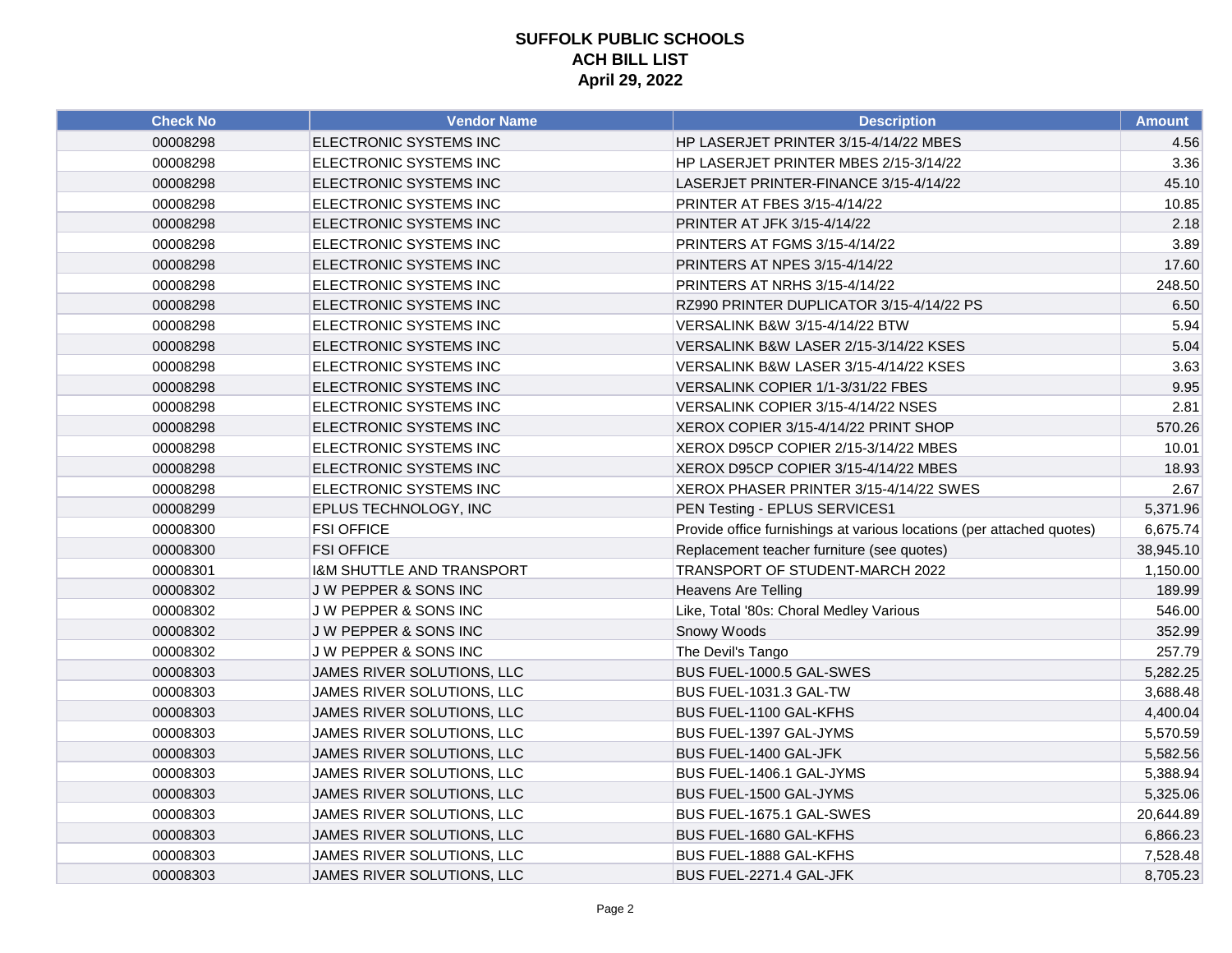| <b>Check No</b> | <b>Vendor Name</b>                     | <b>Description</b>                                             | Amount    |
|-----------------|----------------------------------------|----------------------------------------------------------------|-----------|
| 00008303        | JAMES RIVER SOLUTIONS, LLC             | BUS FUEL-403.7 GAL-KFHS                                        | 1,441.22  |
| 00008303        | JAMES RIVER SOLUTIONS, LLC             | BUS FUEL-647.6 GAL-JFK                                         | 2,316.18  |
| 00008303        | JAMES RIVER SOLUTIONS, LLC             | BUS FUEL-798.7 GAL-TW                                          | 2,835.42  |
| 00008303        | JAMES RIVER SOLUTIONS, LLC             | FUEL-1030.6 GAL-MAINTENANCE                                    | 3,273.11  |
| 00008303        | JAMES RIVER SOLUTIONS, LLC             | FUEL-1214.9 GAL-MAINT                                          | 3,788.21  |
| 00008304        | NATURCHEM, INC                         | MONTHLY STORMWATER POND MANAGEMENT                             | 1,650.00  |
| 00008305        | <b>NOWCARE PHYSICIANS</b>              | PHYSICALS-MARCH 2022                                           | 250.00    |
| 00008306        | <b>OESSCO</b>                          | Service/repairs to fuel pumps as needed                        | 352.52    |
| 00008306        | <b>OESSCO</b>                          | SET UP SITE-PV 200 @ CFCMS                                     | 1,529.47  |
| 00008307        | OPTIMA BEHAVIORAL HEALTH INC.          | EMPLOYEE ASST PROG-APRIL 2022                                  | 2,222.21  |
| 00008308        | PD & J ENVIROCON, INC                  | MONITORING/OPERATING SEPTIC @ SWES                             | 2,145.00  |
| 00008309        | PLAN BEE ACADEMY                       | Transportation for 2021-22 sch yr                              | 1,235.00  |
| 00008310        | RIVERSIDE PAPER SUPPLY CO              | <b>JANITORIAL SUPPLIES</b>                                     | 11,737.17 |
| 00008311        | RUSSELL, DENISE M                      | FLOWERS FOR BOOKKEEPERS LUNCHEON                               | 66.63     |
| 00008312        | SCHOOL SPECIALTY, LLC                  | Materials and Supplies for fine and performing arts            | 6,274.23  |
| 00008312        | SCHOOL SPECIALTY, LLC                  | Provide teacher gift cards                                     | 36.36     |
| 00008313        | SHRED-IT-USA                           | REGULAR SERVICE/BALANCE ON PO 220012                           | 6.52      |
| 00008313        | SHRED-IT-USA                           | Shredding services                                             | 203.19    |
| 00008314        | SONNY MERRYMAN INC                     | REPAIRS TO BUS 410                                             | 872.29    |
| 00008314        | SONNY MERRYMAN INC                     | <b>REPAIRS TO BUS 78</b>                                       | 44.96     |
| 00008315        | THE COLLEGE & CAREER ACADEMY AT PRUDEN | CATERING EVENT/STUDENT CONFERENCE                              | 153.80    |
| 00008315        | THE COLLEGE & CAREER ACADEMY AT PRUDEN | POSTAGE FOR ADULT ED                                           | 30.80     |
| 00008316        | THE COLLEGE & CAREER ACADEMY AT PRUDEN | CATERING FOR BOOKKEEPERS LUNCHEON                              | 360.00    |
| 00008317        | VERITIV OPERATING CO, FORMERLY XPEDX   | 1GPA Contract - Materials & Supplies                           | 647.00    |
| 00008317        | VERITIV OPERATING CO, FORMERLY XPEDX   | <b>JANITORIAL SUPPLIES</b>                                     | 3,143.80  |
| 00008317        | VERITIV OPERATING CO, FORMERLY XPEDX   | Cleaning products for Johnson J Fill dispenser for 2021 - 2022 | 1,224.20  |
| 00008318        | <b>XEROX CORPORATION</b>               | COPIER 3AG-890935 1ST FLR 2/27-3/20/22                         | 21.18     |
| 00008318        | <b>XEROX CORPORATION</b>               | COPIER 8TB-651101 2/27-3/20/22 TW                              | 59.77     |
| 00008318        | <b>XEROX CORPORATION</b>               | COPIER 8TB-651188 2/27-3/20/22 7TH FLR                         | 42.20     |
| 00008318        | <b>XEROX CORPORATION</b>               | COPIER ELQ-514822 MAINT 2/27-3/20/22                           | 53.84     |
| 00008318        | <b>XEROX CORPORATION</b>               | COPIER HR 2/27-3/20/22                                         | 63.48     |
| 00008318        | <b>XEROX CORPORATION</b>               | COPIER SER# 3AG-891062 1/23-2/27/22 CES                        | 45.26     |
| 00008318        | <b>XEROX CORPORATION</b>               | COPIER SER# 3AG-891062 2/24-3/24/22 CES                        | 43.64     |
| 00008318        | <b>XEROX CORPORATION</b>               | COPIER SER# 8TB-649654 SWES 2/27-3/20/22                       | 31.52     |
| 00008318        | <b>XEROX CORPORATION</b>               | COPIER SER# 8TB-649839 MBES 2/24-3/20/22                       | 67.95     |
| 00008318        | <b>XEROX CORPORATION</b>               | COPIER SER# 8TB-653478 1/23-2/27/22 CES                        | 104.66    |
| 00008318        | <b>XEROX CORPORATION</b>               | COPIER SER# 8TB-653478 2/24-3/24/22 CES                        | 132.85    |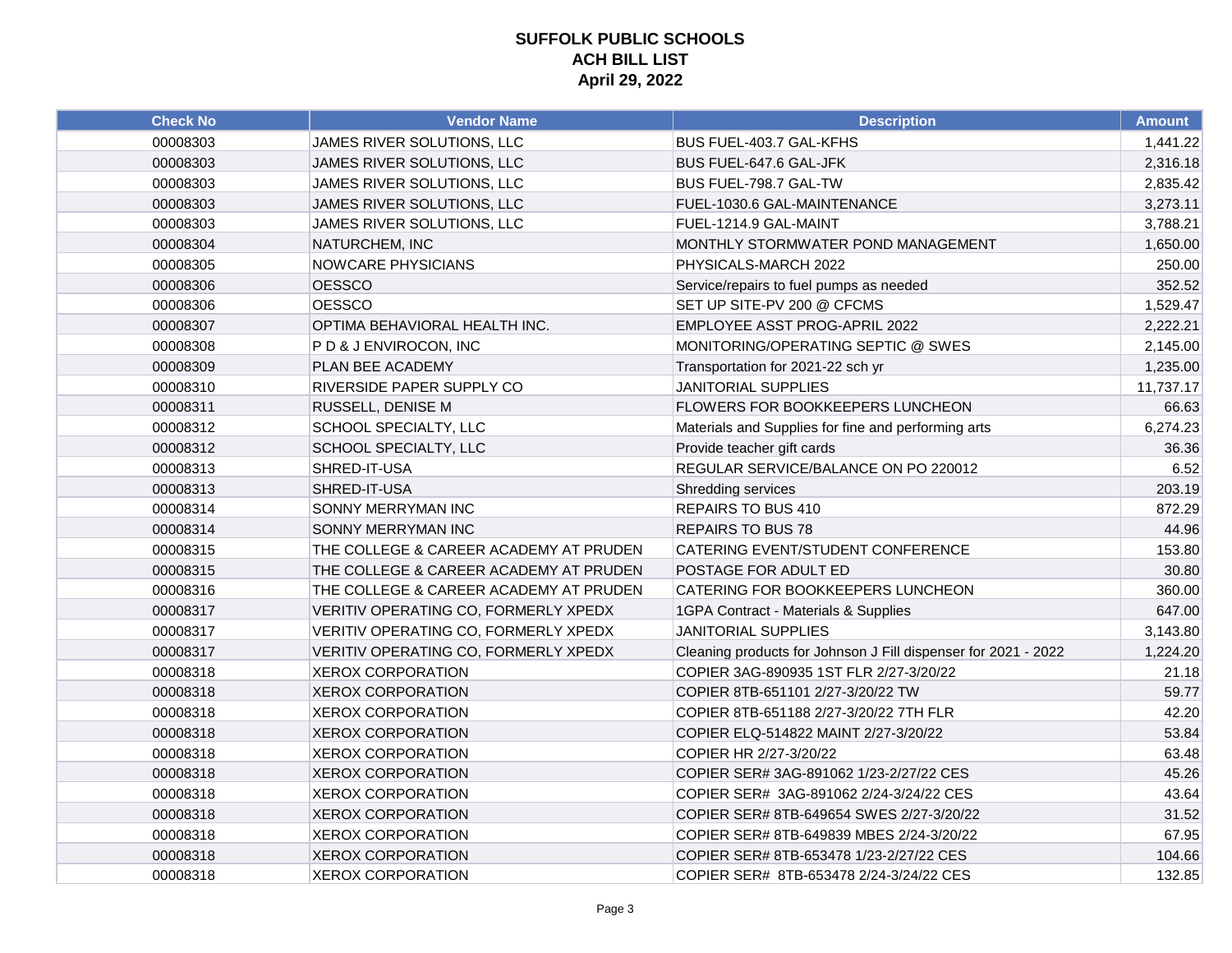| <b>Check No</b> | <b>Vendor Name</b>       | <b>Description</b>                       | <b>Amount</b> |
|-----------------|--------------------------|------------------------------------------|---------------|
| 00008318        | <b>XEROX CORPORATION</b> | COPIER SER# EHQ-228706 NSES 2/27-3/20/22 | 59.14         |
| 00008318        | <b>XEROX CORPORATION</b> | COPIER SER# EHQ-231861 NRHS 2/27-3/20/22 | 35.93         |
| 00008318        | <b>XEROX CORPORATION</b> | COPIER SER# HQH-268944 HPES 2/27-3/20/22 | 42.28         |
| 00008318        | <b>XEROX CORPORATION</b> | COPIER SER# Y4X-934087 OAK 2/27-3/20/22  | 47.08         |
| 00008318        | <b>XEROX CORPORATION</b> | COPIER SER# Y4X-934354 1/23-2/27/22 CES  | 70.25         |
| 00008318        | <b>XEROX CORPORATION</b> | COPIER SER# Y4X-934354 2/24-3/24/22 CES  | 59.28         |
| 00008318        | <b>XEROX CORPORATION</b> | COPIER SER# Y4X-934370 MBES 2/24-3/20/22 | 36.07         |
| 00008318        | <b>XEROX CORPORATION</b> | COPIER SER# Y4X-934379 MBES 2/24-3/20/22 | 24.29         |
| 00008318        | <b>XEROX CORPORATION</b> | COPIER SER# Y4X-934659 MBES 2/24-3/20/22 | 59.97         |
| 00008318        | <b>XEROX CORPORATION</b> | COPIER SER# Y4X-935109 OAK 2/27-3/20/22  | 34.87         |
| 00008318        | <b>XEROX CORPORATION</b> | COPIER SER# Y4X-935126 1/23-2/27/22 CES  | 21.27         |
| 00008318        | <b>XEROX CORPORATION</b> | COPIER SER# Y4X-935126 2/24-3/24/22 CES  | 29.85         |
| 00008318        | <b>XEROX CORPORATION</b> | COPIER SER# Y4X-935333 MBES 2/24-3/20/22 | 60.09         |
| 00008318        | <b>XEROX CORPORATION</b> | COPIER SER# Y4X-935380 1/23-2/27/22 CES  | 58.72         |
| 00008318        | <b>XEROX CORPORATION</b> | COPIER SER# Y4X-935380 2/24-3/24/22 CES  | 39.96         |
| 00008318        | <b>XEROX CORPORATION</b> | COPIER SER# Y4X-935381 1/23-2/27/22 CES  | 59.75         |
| 00008318        | <b>XEROX CORPORATION</b> | COPIER SER# Y4X-935381 2/24-3/24/22 CES  | 50.05         |
| 00008318        | <b>XEROX CORPORATION</b> | COPIER TECHNOLOGY 2/27-3/20/22           | 9.18          |
| 00008318        | <b>XEROX CORPORATION</b> | COPIER-TRANSPORTATION-2/27-3/20/22       | 34.66         |
| 00008318        | <b>XEROX CORPORATION</b> | COPIER-TRANSPORTATION-2/28-3/30/22       | 38.86         |
| 00008318        | <b>XEROX CORPORATION</b> | EFI SERVER NX MARCH 2022 PS              | 100.00        |
| 00008318        | <b>XEROX CORPORATION</b> | IR120 PROD PRESS MARCH 2022 PS           | 1,649.17      |
| 00008318        | <b>XEROX CORPORATION</b> | PRIMELINK B9110 MARCH 2022 PS            | 524.24        |
| 00008318        | <b>XEROX CORPORATION</b> | PRIMELINK B9125 2/28-3/30/22 PS          | 429.24        |
| 00008318        | <b>XEROX CORPORATION</b> | PRIMELINK B9136 MARCH 2022 PS            | 524.24        |
| 00008318        | <b>XEROX CORPORATION</b> | XEROX C8145 2/27-3/20/22 CCAP            | 82.44         |
| 00008318        | <b>XEROX CORPORATION</b> | XEROX SER# 3AG-890901 2/28-3/23/22 OAK   | 28.36         |
| 00008318        | <b>XEROX CORPORATION</b> | XEROX SER# 8TB-653480 2/28-3/23/22 OAK   | 65.84         |
| 00008318        | <b>XEROX CORPORATION</b> | XEROX SER# HQH-268785 2/28-3/30/22 EFES  | 43.05         |
| 00008318        | <b>XEROX CORPORATION</b> | XEROX SER# HQH-268912 2/27-3/20/22 KFMS  | 40.16         |
| 00008318        | <b>XEROX CORPORATION</b> | XEROX SER# Y4X-934175 2/27-3/23/22 SWES  | 27.53         |
| 00008318        | <b>XEROX CORPORATION</b> | XEROX SER# Y4X-934353 2/28-3/23/22 OAK   | 18.99         |
| 00008318        | <b>XEROX CORPORATION</b> | XEROX SER# Y4X-934739 2/27-3/23/22 SWES  | 27.53         |
| 00008318        | <b>XEROX CORPORATION</b> | XEROX SER# Y4X-935141 2/27-3/23/22 SWES  | 15.01         |
| 00008318        | <b>XEROX CORPORATION</b> | XEROX SER# Y4X-935321 2/27-3/23/22 SWES  | 17.31         |
|                 |                          |                                          | 830,829.52    |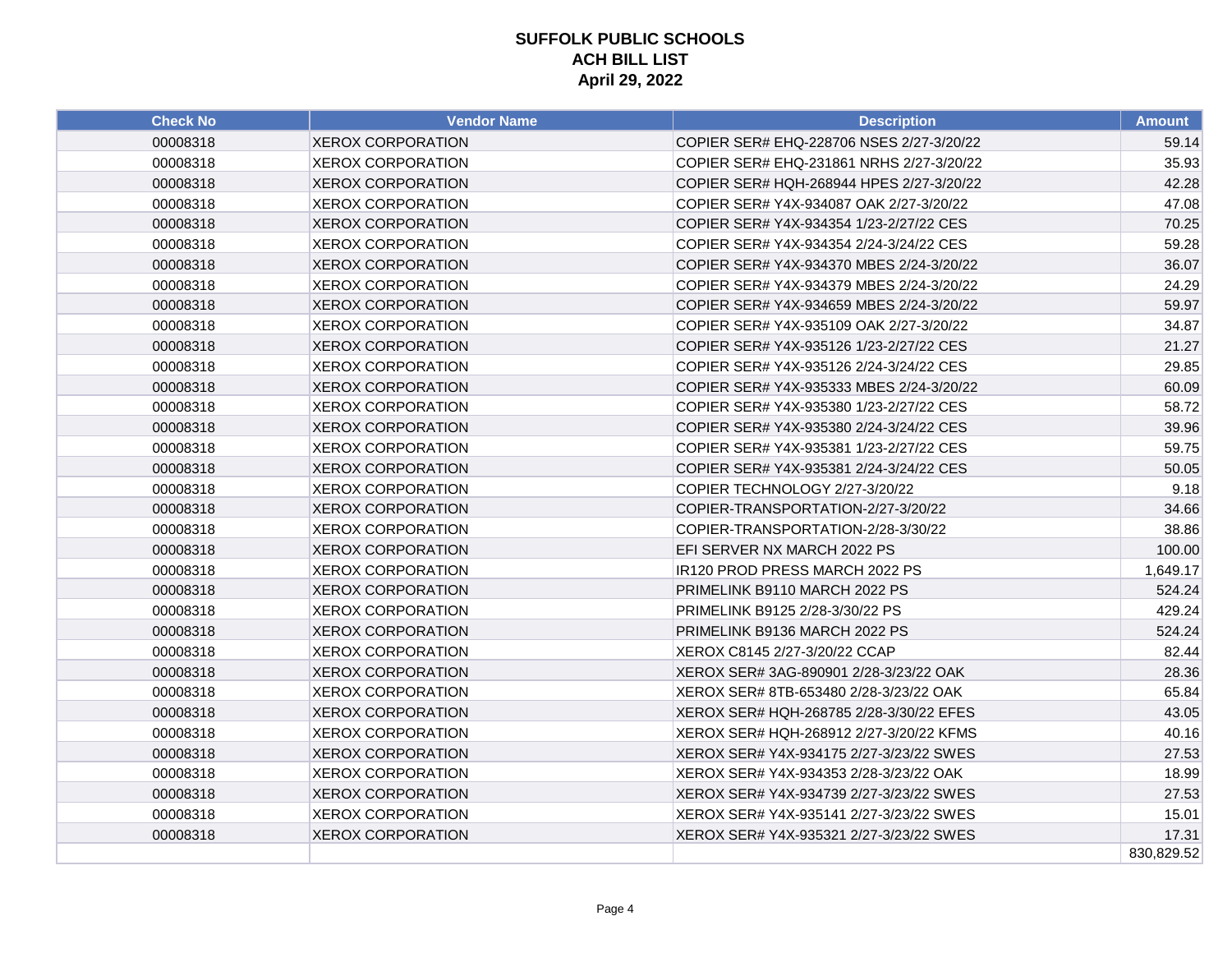| <b>Check No</b>  | <b>Vendor Name</b>                     | <b>Description</b>                                                | <b>Amount</b> |
|------------------|----------------------------------------|-------------------------------------------------------------------|---------------|
| <b>Check No</b>  | <b>Vendor Name</b>                     | <b>Description</b>                                                | <b>Amount</b> |
| 02 - GRANTS FUND |                                        |                                                                   |               |
| 00008282         | DIANE SWEENEY CONSULTING               | STUDENT CENTERED COACHING                                         | 6,300.00      |
| 00008283         | <b>FLORENCE BOWSER ELEMENTARY</b>      | <b>REIMB PARENT ENAGEMENT EVENT EXPENSES</b>                      | 485.18        |
| 00008283         | <b>FLORENCE BOWSER ELEMENTARY</b>      | <b>REIMB TITLE I COMSUMABLE MATERIALS</b>                         | 827.24        |
| 00008284         | JACKSON, MARLO                         | STUDENT CENTERED COACHING SUPPLIES                                | 48.95         |
| 00008285         | PROCARE THERAPY, INC                   | <b>CONTRACTED ECSE TEACHER</b>                                    | 2,697.50      |
| 00008285         | PROCARE THERAPY, INC                   | CONTRACTED PSYCH - HELSTON & OVERATH                              | 8,070.75      |
| 00008285         | PROCARE THERAPY, INC                   | CONTRACTED SCHOOL SLP                                             | 7,944.48      |
| 00008285         | PROCARE THERAPY, INC                   | <b>CONTRACTED SCH PSYCH</b>                                       | 9,027.00      |
| 00008285         | PROCARE THERAPY, INC                   | <b>CONTRACTED SLP THERAPY</b>                                     | 6,142.26      |
| 00008285         | PROCARE THERAPY, INC                   | CONTRACTED SPED TEACHERS                                          | 24,332.50     |
| 00008286         | <b>SOLIANT HEALTH</b>                  | <b>CONTRACTED SCH SLI</b>                                         | 16,743.75     |
| 00008286         | <b>SOLIANT HEALTH</b>                  | <b>CONTRACTED SCH SLP</b>                                         | 52,650.00     |
| 00008287         | THE COLLEGE & CAREER ACADEMY AT PRUDEN | NURSE AIDE STUDENT TUITION                                        | 1,980.00      |
| 00008288         | <b>TOOLS 4 READING</b>                 | Virtual Sound Wall Classes - Professional Development - 4 classes | 3,000.00      |
|                  |                                        |                                                                   | 140,249.61    |

| <b>Check No</b>                | <b>Vendor Name</b> | <b>Description</b>                                        | <b>Amount</b> |
|--------------------------------|--------------------|-----------------------------------------------------------|---------------|
| <b>03 - FOOD SERVICES FUND</b> |                    |                                                           |               |
| 00008291                       | <b>ATTRONICA</b>   | 8DA257 HP Business Desktop ProDesk 600 G6 - Intel Core i5 | 738.00        |
|                                |                    |                                                           | 738.00        |
|                                |                    | <b>GRAND TOTAL</b>                                        | 971,817.13    |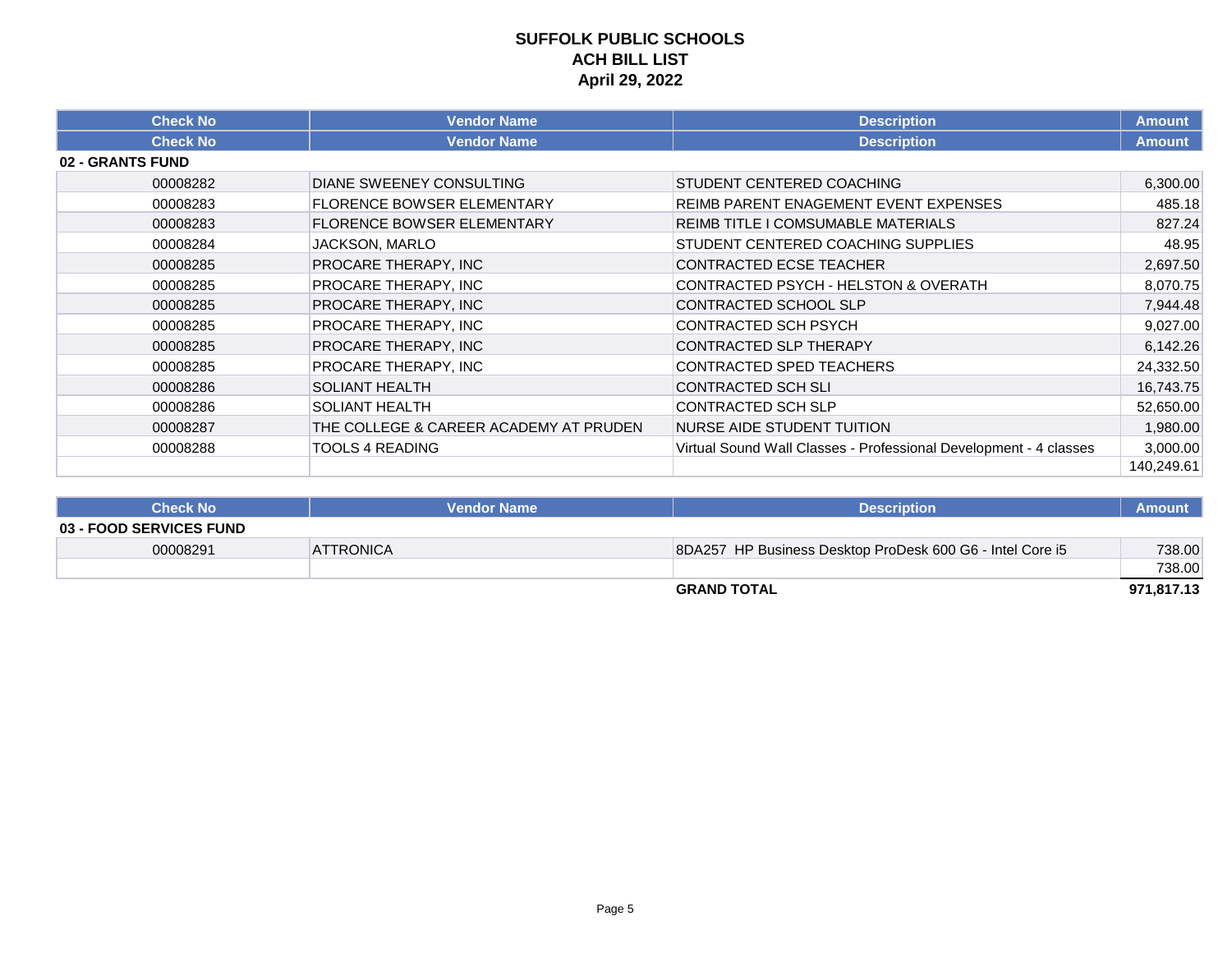| <b>Check No</b>             | <b>Vendor Name</b>                       | <b>Description</b>                                    | <b>Amount</b> |
|-----------------------------|------------------------------------------|-------------------------------------------------------|---------------|
| 01 - GENERAL OPERATING FUND |                                          |                                                       |               |
| 00121253                    | 200 PLUS MEN FOUNDATION INC              | REGISTRATION/SCHOLARS BREAKFAST 5/14/22               | 375.00        |
| 00121254                    | ALC SCHOOLS, LLC                         | Pupil Transportation blanket purchase order           | 13,347.50     |
| 00121255                    | AMERICAN RED CROSS                       | ADULT/CHILD CPR 4/6/22                                | 56.00         |
| 00121256                    | ASSETGENIE, INC                          | L14921-001-WITHTOUCHPAD/CBL Plamrst w/ keyrd TP Cable | 10,590.00     |
| 00121256                    | ASSETGENIE, INC                          | L5292-001-CA Plamrest KB & TP                         | 10,790.00     |
| 00121257                    | AUSTIN, MARY J.                          | REFUND-FEB 2022 INSURANCE OVERPAYMENT                 | 516.14        |
| 00121258                    | CINTAS CORPORATION #391                  | <b>CREDIT</b>                                         | $-110.33$     |
| 00121258                    | CINTAS CORPORATION #391                  | MAINTENANCE UNIFORM SHIRTS                            | 617.72        |
| 00121259                    | COLONIAL FORD TRUCK SALES, INC           | Ford F150 pickup trucks per attached spreadsheet      | 55,180.00     |
| 00121260                    | COLUMBIA GAS OF VIRGINIA                 | heating/gas                                           | 10,388.97     |
| 00121261                    | <b>DOMINION VIRGINIA POWER</b>           | electricity                                           | 204,656.74    |
| 00121262                    | GALLAGHER BENEFIT SERVICES, INC          | EMPLOYEE BENEFIT CONSULTING-APR 2022                  | 6,250.00      |
| 00121262                    | GALLAGHER BENEFIT SERVICES, INC          | EMPLOYEE BENEFIT CONSULTING-JAN 2022                  | 6,250.00      |
| 00121263                    | <b>GRAINGER</b>                          | STORAGE CABINETS FOR HVAC                             | 6,678.35      |
| 00121264                    | <b>HRUBS</b>                             | WATER/SEWAGE                                          | 33,856.02     |
| 00121265                    | IBO INTERNATIONAL BACCALAUREATE ORG      | 1 EXAM FEE-SOC. CUL. ANTH                             | 38.00         |
| 00121265                    | IBO INTERNATIONAL BACCALAUREATE ORG      | CREDIT RE: INVOICE 12133439                           | $-238.00$     |
| 00121265                    | IBO INTERNATIONAL BACCALAUREATE ORG      | EXAM FEE-MATH ANALYSIS/MATH APP (2)                   | 314.00        |
| 00121266                    | KINSEY'S GLASS AND DOOR LLC              | Window/glass repair/ replacement as needed            | 3,860.00      |
| 00121267                    | MAXIM HEALTHCARE SERVICES, INC           | CONTRACTED LPN 3/15-3/24/22                           | 2,520.00      |
| 00121267                    | MAXIM HEALTHCARE SERVICES, INC           | CONTRACTED LPN 3/29-4/1/22                            | 1,260.00      |
| 00121268                    | <b>MUSIC &amp; ARTS CENTER</b>           | #10601455<br>SPIRIT OF LIFE - SSAA                    | 14.55         |
| 00121268                    | <b>MUSIC &amp; ARTS CENTER</b>           | #11472954<br>COME TRAVEL WITH ME (SAB)                | 14.55         |
| 00121268                    | <b>MUSIC &amp; ARTS CENTER</b>           | #1306889<br>NINE HUNDRED MILES SAB                    | 14.55         |
| 00121268                    | <b>MUSIC &amp; ARTS CENTER</b>           | #1314833<br>SINGABAHAMBAYO THREE PART MIXED/SAB       | 14.55         |
| 00121268                    | <b>MUSIC &amp; ARTS CENTER</b>           | <b>CLIMB! SAB</b><br>#1539872                         | 14.55         |
| 00121268                    | <b>MUSIC &amp; ARTS CENTER</b>           | #ECS 2540<br>A GIRLS GARDEN SAA                       | 29.10         |
| 00121268                    | <b>MUSIC &amp; ARTS CENTER</b>           | OMNIA CONTRACT #R191201                               | 14.55         |
| 00121269                    | PARKER OIL & PROPANE INC SENTRY SERVICES | PROPANE-2030.2 GAL-OAKLAND                            | 4,098.16      |
| 00121269                    | PARKER OIL & PROPANE INC SENTRY SERVICES | PROPANE-2400 GAL-OAKLAND                              | 4,776.26      |
| 00121269                    | PARKER OIL & PROPANE INC SENTRY SERVICES | PROPANE-418.7 GAL-TRANSPORTATION                      | 852.84        |
| 00121269                    | PARKER OIL & PROPANE INC SENTRY SERVICES | PROPANE-701 GAL-MAINT                                 | 1,403.28      |
| 00121269                    | PARKER OIL & PROPANE INC SENTRY SERVICES | PROPANE-898.2 GAL-TW                                  | 1,818.48      |
| 00121270                    | PLAYGROUND SPECIALISTS, INC              | Provide playground update for Southwestern Elementary | 99,999.62     |
| 00121271                    | TREASURER CITY OF SUFFOLK                | REFUSE-BULK COLLECTION-MARCH 2022                     | 315.00        |
| 00121271                    | TREASURER CITY OF SUFFOLK                | REFUSE-FRONT LOADER CONT-MARCH 2022                   | 18,024.24     |
| 00121271                    | <b>TREASURER CITY OF SUFFOLK</b>         | SCHOOL RESOURCE OFFICERS FY 2022                      | 503,169.19    |
| 00121271                    | TREASURER CITY OF SUFFOLK                | TRANSPORTATION EXPENSES-MARCH 2022                    | 49,482.03     |
| 00121272                    | UNIFIRST CORPORATION                     | <b>BUILDING UNIFORMS</b>                              | 497.20        |
| 00121272                    | UNIFIRST CORPORATION                     | CLEAN 3X5 MATS-OFFICE LOBBY                           | 5.24          |
| 00121272                    | UNIFIRST CORPORATION                     | Uniforms for mechanics                                | 230.85        |
| 00121273                    | UNIFIRST CORPORATION                     | <b>RESTOCK FIRST AID KIT</b>                          | 169.67        |
| 00121274                    | UNIVERSITY OF VIRGINIA                   | Streamin3 program as outlined in attached proposal    | 3,551.28      |
| 00121275                    | VA DEPARTMENT SOCIAL SERVICES            | <b>REGISTRY SEARCHES-MARCH 2022</b>                   | 200.00        |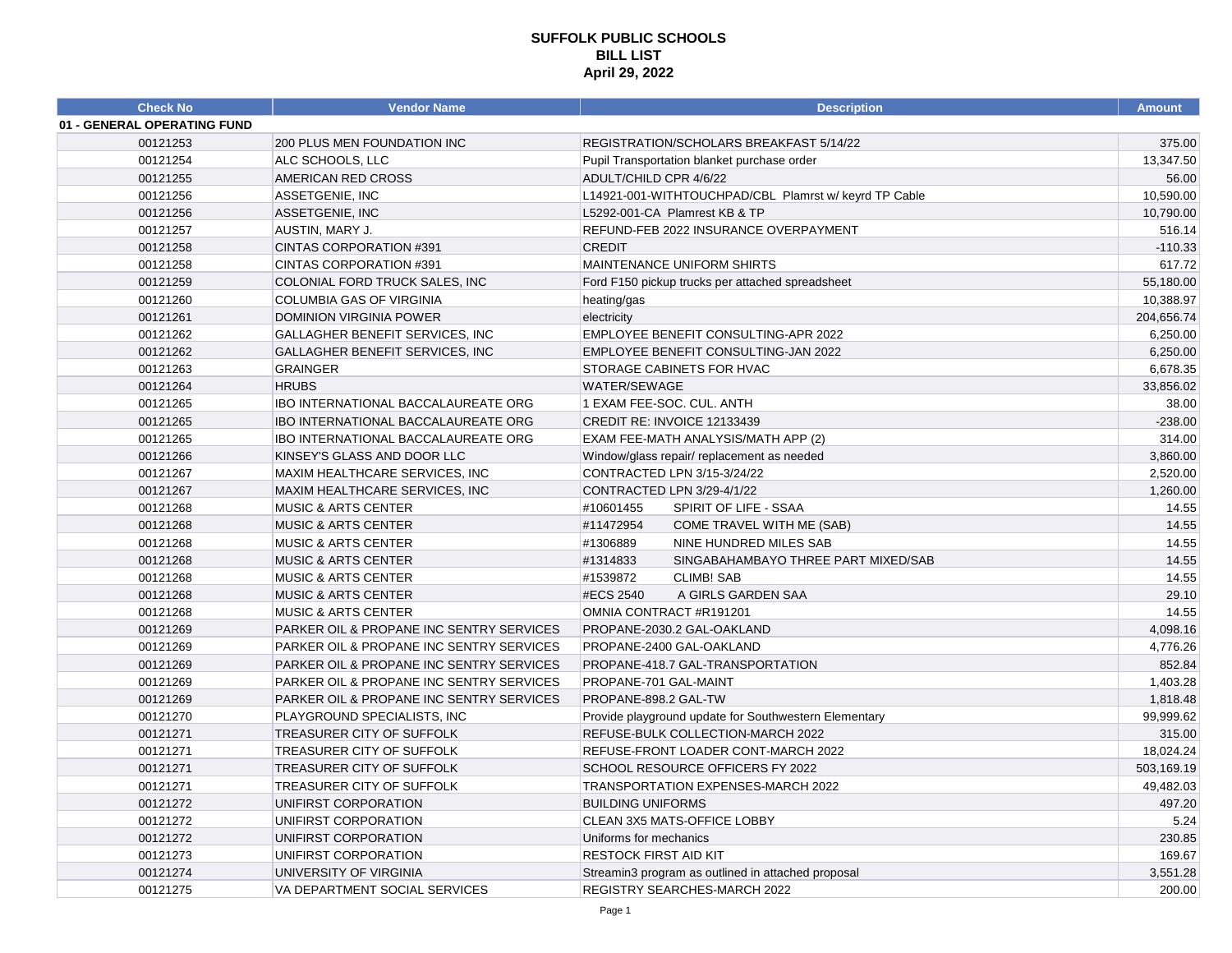| <b>Check No</b> | <b>Vendor Name</b>          | <b>Description</b>                    | <b>Amount</b> |
|-----------------|-----------------------------|---------------------------------------|---------------|
| 00121276        | VA STATE POLICE ACCT.#A0846 | FINGERPRINT SEARCHES-MARCH 2022       | 756.00        |
| 00121277        | <b>WEST PAYMENT CENTER</b>  | <b>INFORMATION CHARGES-MARCH 2022</b> | 395.85        |
| 00121278        | <b>YMCA</b>                 | SWIM LANE USAGE 1/10-1/14/22 KFHS     | 562.50        |
| 00121278        | <b>YMCA</b>                 | SWIM LANE USAGE 1/10-1/14/22 LHS      | 937.50        |
| 00121278        | <b>YMCA</b>                 | SWIM LANE USAGE 1/17-1/21/22 KFHS     | 450.00        |
| 00121278        | <b>YMCA</b>                 | SWIM LANE USAGE 1/17-1/21/22 LHS      | 750.00        |
| 00121278        | <b>YMCA</b>                 | SWIM LANE USAGE 1/24-1/28/22 KFHS     | 562.50        |
| 00121278        | YMCA                        | SWIM LANE USAGE 1/24-1/28/22 LHS      | 937.50        |
| 00121278        | YMCA                        | SWIM LANE USAGE 1/31-2/4/22 KFHS      | 562.50        |
| 00121278        | <b>YMCA</b>                 | SWIM LANE USAGE 1/3-1/7/22 KFHS       | 450.00        |
| 00121278        | <b>YMCA</b>                 | SWIM LANE USAGE 1/3-1/7/22 LHS        | 937.50        |
| 00121278        | <b>YMCA</b>                 | SWIM LANE USAGE 2/7-2/11/22 KFHS      | 450.00        |
|                 |                             |                                       | 1,063,657.70  |

| <b>Check No</b>  | <b>Vendor Name</b>                        | <b>Description</b>                                                          | <b>Amount</b> |
|------------------|-------------------------------------------|-----------------------------------------------------------------------------|---------------|
| 02 - GRANTS FUND |                                           |                                                                             |               |
| 00121237         | <b>BSN SPORTS, LLC</b>                    | TRU ROY-RIVAL CINCH PACK                                                    | 1,352.00      |
| 00121238         | CAREER AND TECHNICAL EDUCATION            | WRS TESTING - FEB 2022                                                      | 1,380.00      |
| 00121238         | CAREER AND TECHNICAL EDUCATION            | WRS TESTING - MARCH 2022                                                    | 2,560.00      |
| 00121239         | DATA RECOGNITION CORP                     | TABE 11 & 12 Online Sub-Test Administrations                                | 600.00        |
| 00121239         | DATA RECOGNITION CORP                     | TABE 11 & 12 Online Sub-Test Administrations                                | 600.00        |
| 00121240         | EXPLORELEARNING REFLEX AND FRAX           | Reflex Professional Development - One (1) webinar for up to 40 participants | 1,893.22      |
| 00121240         | EXPLORELEARNING REFLEX AND FRAX           | Reflex Site license for all targeted students at school                     | 1,401.78      |
| 00121241         | <b>GARRITY MEDIATION &amp; CONSULTING</b> | <b>RESTORATIVE PRACTICES - CONSULTANT FEES</b>                              | 5,783.71      |
| 00121242         | <b>LEARNING A-Z</b>                       | RAZ kids subscription renewal for EFES                                      | 1,994.05      |
| 00121243         | MAXIM HEALTHCARE SERVICES. INC            | CONTRACTED PSYCH - L. ISLER                                                 | 14,092.65     |
| 00121244         | <b>NEW READERS PRESS</b>                  | Core Skills in Mathematics ISBSN: 9781564208811 SKU; 2881                   | 1,100.00      |
| 00121244         | <b>NEW READERS PRESS</b>                  | Core Skills in Reading & Writing ISBN: 9781564208828 SKU: 2882              | 2,456.52      |
| 00121245         | <b>PEARSONVUE GED VOUCHER STORE</b>       | GED VA 100% Multi-use (4 Modules)                                           | 3,330.00      |
| 00121246         | <b>PUBLIC CONSULTING GROUP</b>            | PRE-REFERRAL MODULE/ED PLAN PARENT CONNE                                    | 16,250.00     |
| 00121247         | <b>READING HORIZONS</b>                   | Reading Horizons Elevate Online Software                                    | 1,650.00      |
| 00121248         | <b>RRMM ARCHITECTS, P.C.</b>              | Roofing design & project management for OES, NRES, MBES, SES, HES & CES     | 248,286.00    |
| 00121249         | <b>STENHOUSE PUBLISHERS</b>               | Building Fact Fluency: Multiple & Division                                  | 5,091.39      |
| 00121250         | UNIVERSITY INSTRUCTORS, INC               | <b>TUTORING SERVICES - K-12 STUDENTS</b>                                    | 95,474.09     |
| 00121251         | <b>VDH DIVISION OF PHARMACY SERVICES</b>  | ALBUTEROL INHALERS                                                          | 30.00         |
| 00121252         | <b>ZAP TEL CORPORATION</b>                | THERE'S HOPE THERE'S HELP - PREVENT SUICIDE" PURPLE TURQUOISE WRISTBAND     | 181.54        |
| 00121252         | <b>ZAP TEL CORPORATION</b>                | THERE'S HOPE THERE'S HELP - PREVENT SUICIDE" PURPLE TURQUOISE WRISTBAND     | 945.46        |
|                  |                                           |                                                                             | 406,452.41    |
|                  |                                           | <b>GRAND TOTAL</b>                                                          | 1.470.110.11  |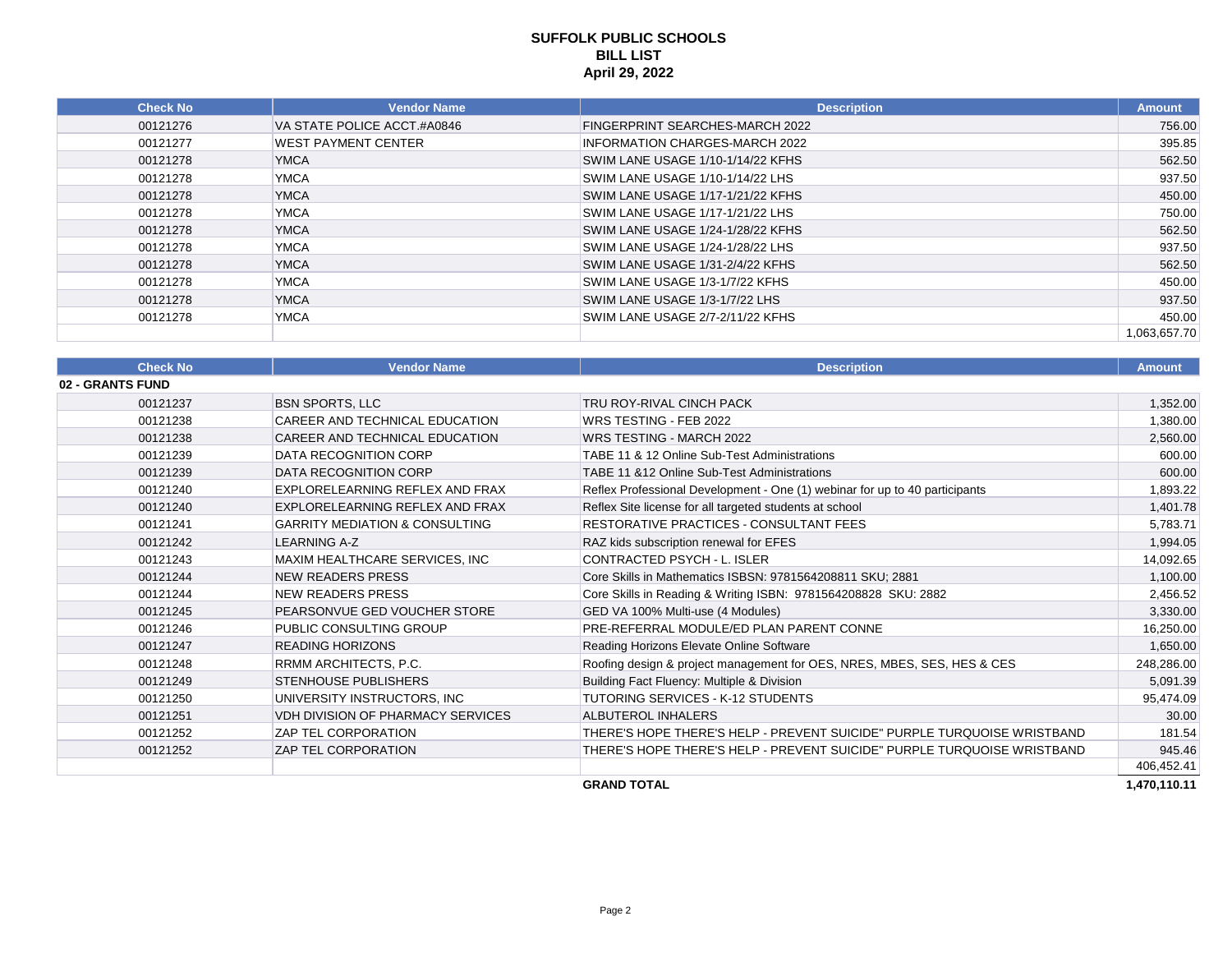# **SUFFOLK PUBLIC SCHOOLS BILL LIST (FOOD SERVICE) April 29, 2022**

| <b>Check No</b>         | <b>Vendor Name</b>            | <b>Description</b> | <b>Amount</b> |
|-------------------------|-------------------------------|--------------------|---------------|
| 03 - FOOD SERVICES FUND |                               |                    |               |
| 00121279                | <b>JTM PROVISIONS COMPANY</b> | <b>FOOD</b>        | 6,772.00      |
|                         |                               |                    | 6,772.00      |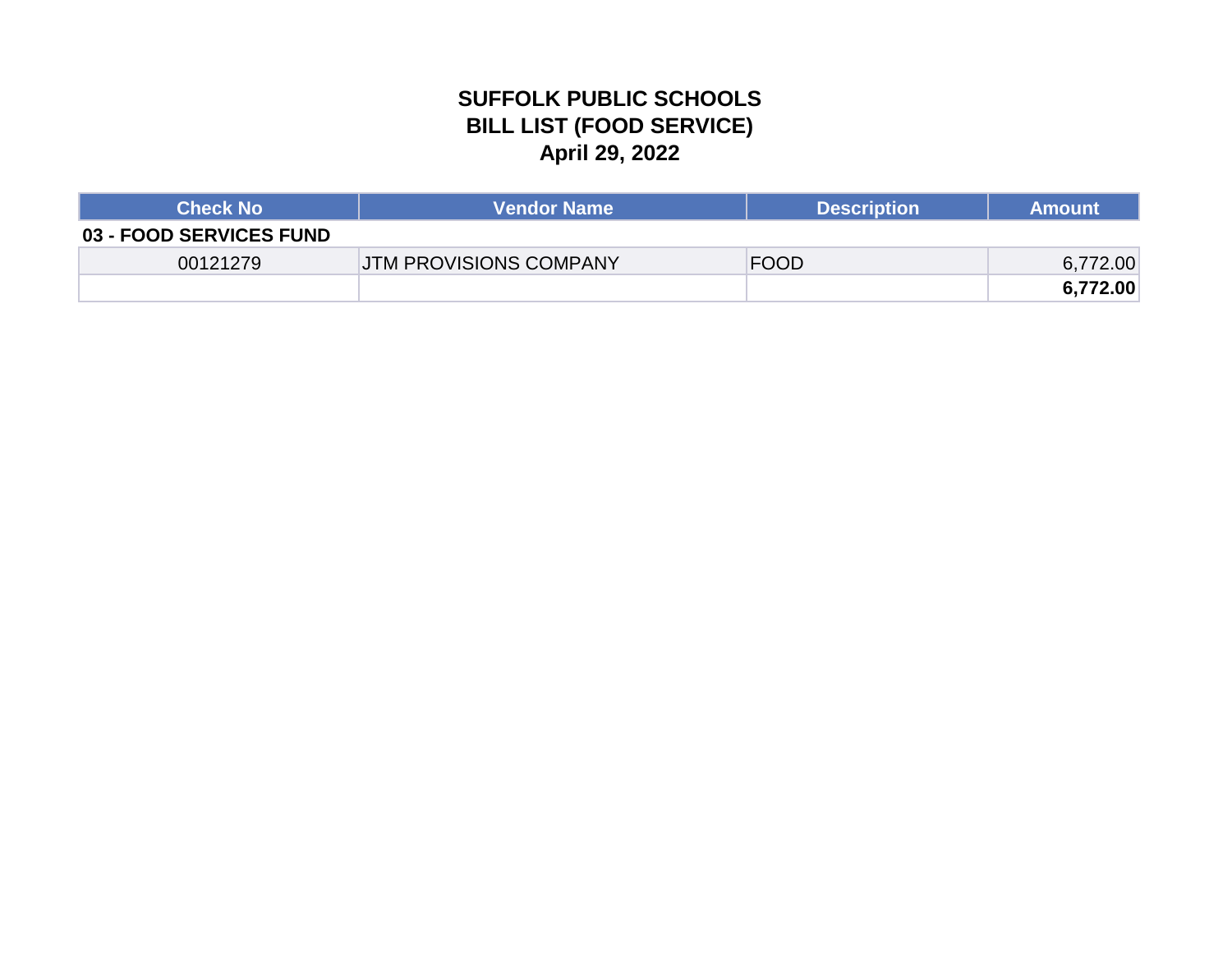### **SUFFOLK PUBLIC SCHOOLS BILL LIST ACH PAYMENTS**

| <b>NAME</b>            | <b>DESCRIPTION</b>           | <b>DATE</b> | <b>AMOUNT</b> |
|------------------------|------------------------------|-------------|---------------|
| ANTHEM MEDICAL CLAIMS  | <b>ACH PAYMENT</b>           | 4/4/2022    | 326,059.33    |
| ANTHEM MEDICAL CLAIMS  | <b>ACH PAYMENT</b>           | 4/11/2022   | 647,299.25    |
| ANTHEM MEDICAL CLAIMS  | <b>ACH PAYMENT</b>           | 4/18/2022   | 291,490.19    |
| <b>VIRGIN PULSE</b>    | <b>WELLNESS ACH PAYMENT</b>  | 4/21/2022   | 23,379.10     |
| ANTHEM MEDICAL CLAIMS  | <b>ACH PAYMENT</b>           | 4/25/2022   | 571,599.77    |
| <b>BANK OF AMERICA</b> | PURCHASING CARD TRANSACTIONS | 4/22/2022   | 287,050.20    |
|                        |                              |             |               |
|                        |                              |             |               |

**TOTAL 2,146,877.84**